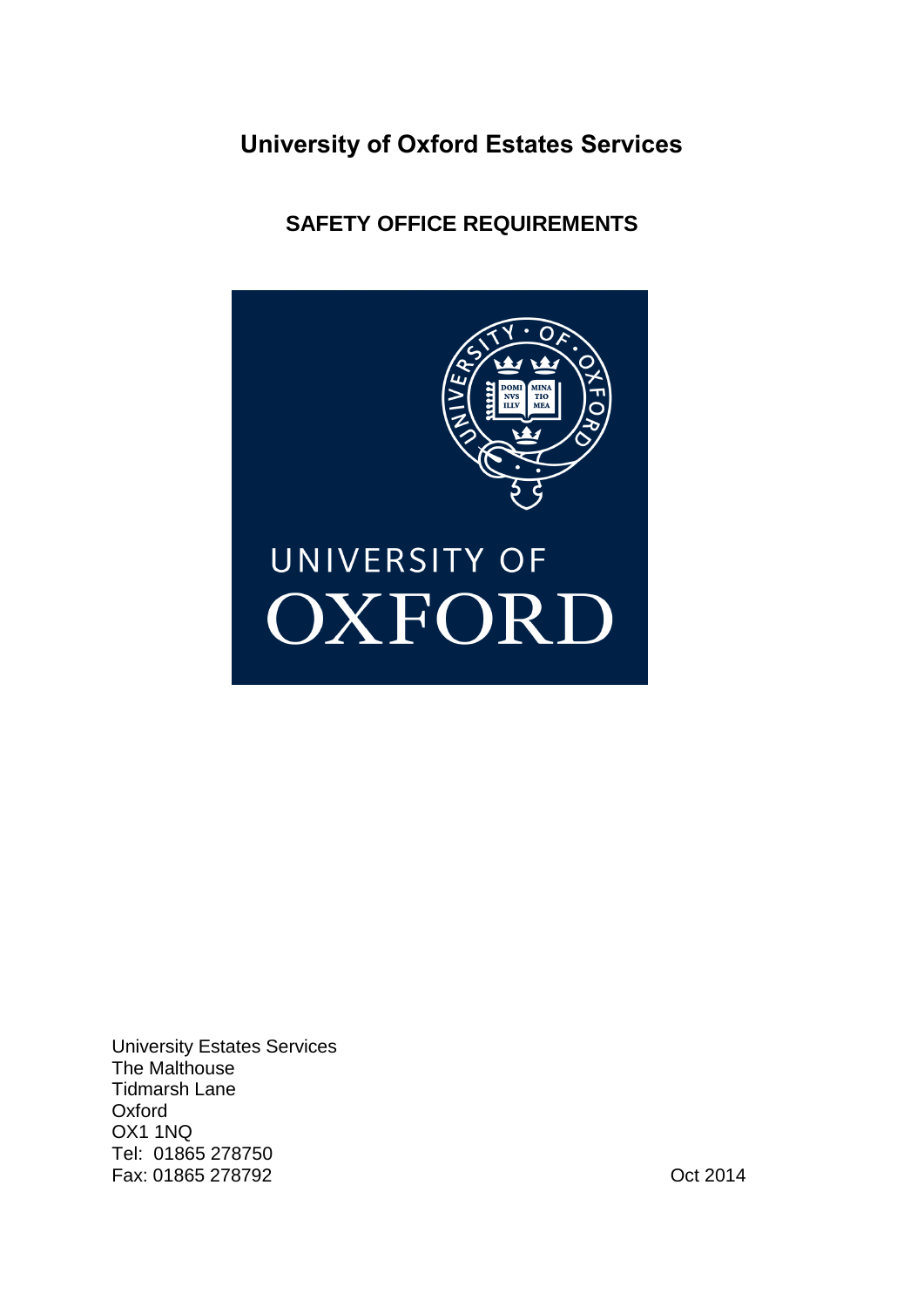# **SAFETY OFFICE REQUIREMENTS**

## **PHILOSOPY DOCUMENT**

# **INTRODUCTION**

This document is one of a suite of Philosophy Documents which provide guidance to Design Teams working on projects for the University of Oxford. See the Introduction to the Philosophy Documents for general guidance.

The University Safety Office is responsible for a range of matters and their advice should be sought during the design process on all relevant issues. Below is a brief outline of their responsibilities in relation to construction projects. Contact names and details are found in Appendix A at the back of this document.

- Fire Safety Matters
- Laboratory Design
- Fume Cupboards
- Radiation
- Asbestos
- Project Sign Off

## **Safety Office Remit**

The Safety Office is responsible for providing health and safety and environmental protection advice and services to all departments and members of the University. The Office implements management strategy and policies approved by the University's Health and Safety Management Committee to enable the University to discharge its legal obligations in respect of occupational health and safety. The Office is also responsible for the implementation of a number of rolling programmes of health and safety improvements in the University, such as structural fire precautions, fume cupboards, containment facilities in laboratories handling dangerous pathogens, and asbestos management. In addition, the Safety Office administers a mini minor works budget and provides some health and safety services, including hazardous wastes disposal, provision of safety signs, a safety library, and fire alarm contract administration.

## **Legislative Framework**

The general provisions of the Health and Safety at Work etc Act 1974 impose a duty on all employers to ensure, as far as is reasonably practicable, the safety of their employees at work by maintaining safe plant, safe systems of work, and safe premises, and also by ensuring adequate instruction, training and supervision. The University is also bound by the Act to ensure the safety of all other persons, who (though not employees) may be affected by the University's work activities.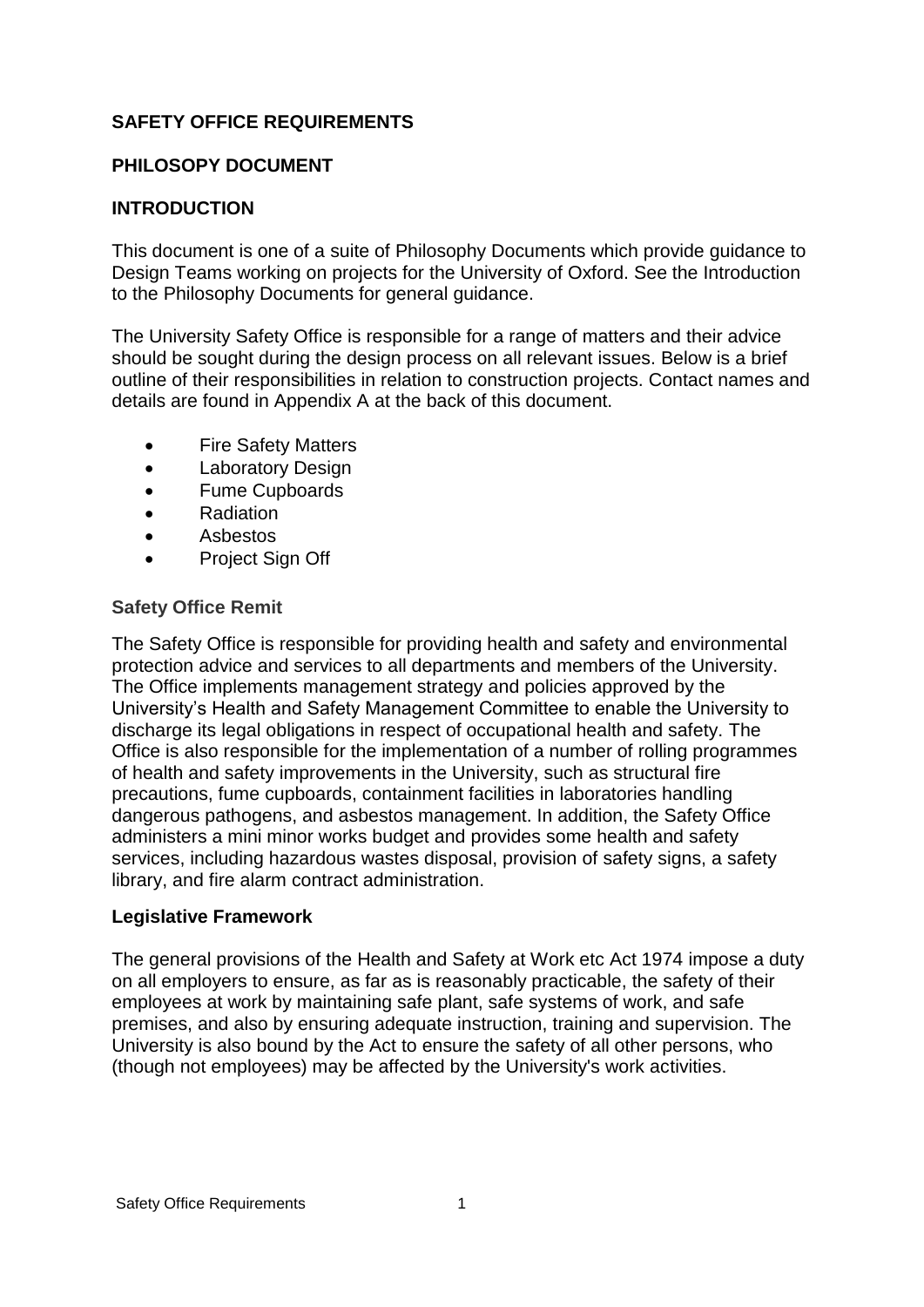## **Fire Safety**

The University Fire Safety Officer provides guidance on fire safety strategy in buildings. The Fire Safety Officer should be consulted at an early stage on all projects and should be informed of any subsequent changes to proposals.

## **Laboratory Design**

The Safety Office should be consulted at an early stage about the design and layout of laboratory spaces. They should be informed when there are any subsequent changes. The Safety Office also provide guidance on the safe clearance of existing laboratory space where departments are vacating space. See Safety Office guidance S7/10.

## **Fume Cupboards**

The Safety Office provide guidance on the choice, design and installation of fume cupboards. See Appendix C.

## **Radiation**

The Safety Office should be consulted at an early stage on any matters concerning radiation.

#### **Asbestos**

Estates Services are responsible for the maintenance of the Asbestos Risk Register: see the Building Design Philosophy Document for further details. The Safety Office has developed guidance documents for departments, UPS S9/10. See Appendix B. The guidance notes also provide detailed information on the removal of asbestos. The Safety Office should always be informed where an asbestos incident occurs on University property.

## **Project Sign Off**

Project hand over procedures must involve a representative of the Safety Office. See the Handover Procedures (separate philosophy document).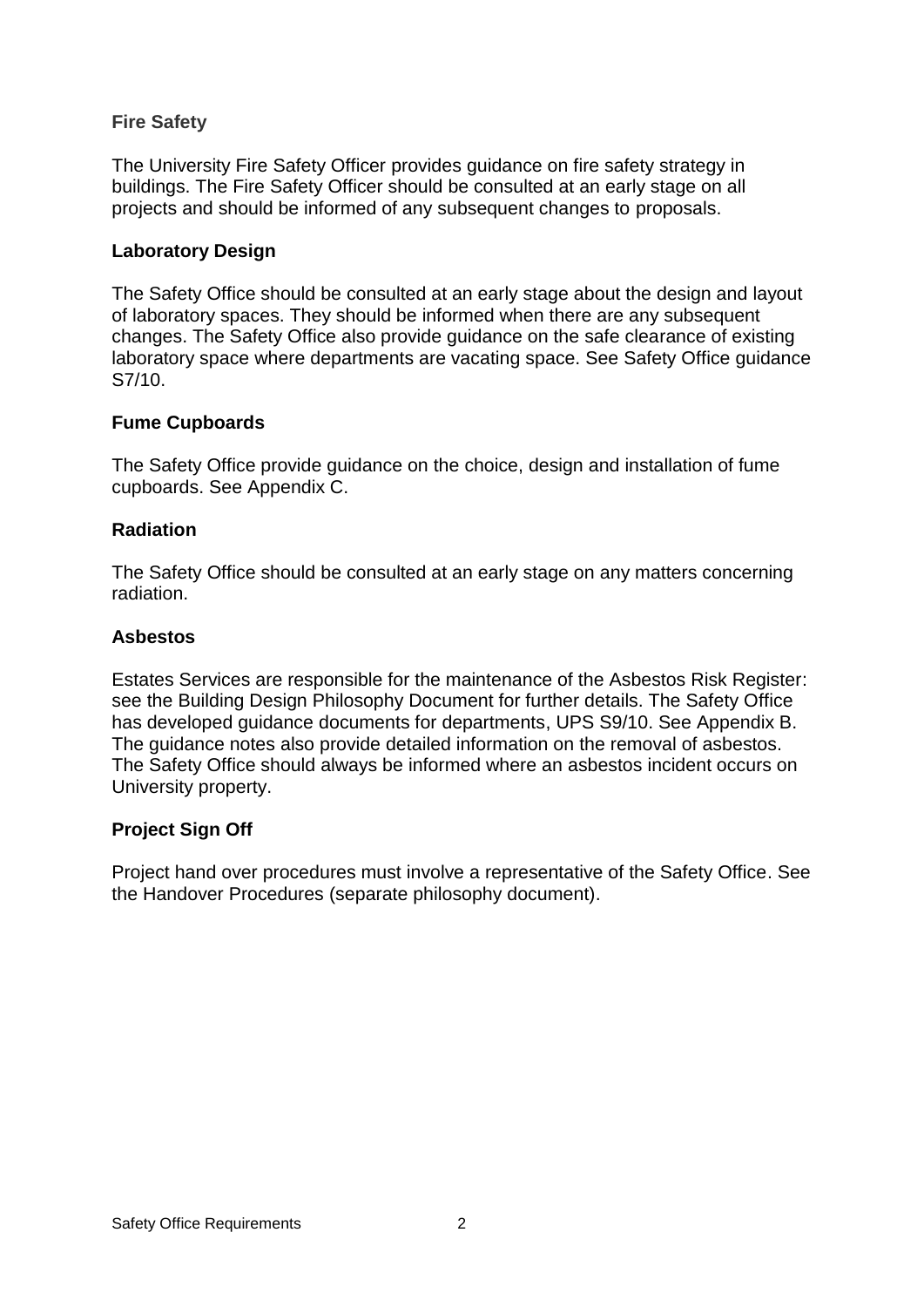# **APPENDIX A: CONTACT US**

**University Safety Office** 10 Parks Road Oxford OX1 3PD **Email:** [postmaster@safety.ox.ac.uk](mailto:postmaster@safety.ox.ac.uk) **Tel:** 01865 (2)70811 **Fax:** 01865 (2)70816 **Opening Hours:**  Monday - Thursday 08.30-17.00 Friday 08.30-16.00

**Mr Alan Kendall**

Director of the Safety Office **Email:** [alan.kendall@safety.ox.ac.uk](mailto:alan.kendall@safety.ox.ac.uk) **Tel:** 01865 (2)70810

#### **Miss Julie Black**

University Safety Officer **Email:** [julie.black@safety.ox.ac.uk](mailto:julie.black@safety.ox.ac.uk) **Tel:** 01865 (2)70817

#### **Mr Brian Jenkins**

University Safety Officer **Email:** [brian.jenkins@safety.ox.ac.uk](mailto:brian.jenkins@safety.ox.ac.uk) **Tel:** 01865 (2)70814

#### **Miss Tanya Boyce**

Assistant University Safety Officer **Email:** [tanya.boyce@safety.ox.ac.uk](mailto:tanya.boyce@safety.ox.ac.uk) **Tel:** 01865 270807

**Mr John Hewitt** University Fire Officer **Email:** [john.hewitt@safety.ox.ac.uk](mailto:john.hewitt@safety.ox.ac.uk) **Tel:** 01865 (2)70813

#### **Mr Andrew Thompson**

University Biological Safety Officer **Email:** [andrew.thompson@safety.ox.ac.uk](mailto:andrew.thompson@safety.ox.ac.uk) **Tel:** 01865 (2)70819

#### **Miss Tracey Mustoe**

Assistant University Biological Safety **Officer Email:** [tracey.mustoe@safety.ox.ac.uk](mailto:tracey.mustoe@safety.ox.ac.uk) **Tel:** 01865 (2)70803

**Mr Mark Bradley**

University Radiation Protection Officer **Email:** [mark.bradley@safety.ox.ac.uk](mailto:mark.bradley@safety.ox.ac.uk) **Tel:** 01865 (2)70802

#### **Mrs Gillian Jenkins**

Radiation Technical Assistant **Email:** [gillian.jenkins@safety.ox.ac.uk](mailto:gillian.jenkins@safety.ox.ac.uk) **Tel:** 01865 (2)70808

#### **Mr Simon Haycox**

Radiation Safety Assistant **Email:** [simon.haycox@safety.ox.ac.uk](mailto:simon.haycox@safety.ox.ac.uk) **Tel:** 01865 (2)70818

Safety Office Requirements 3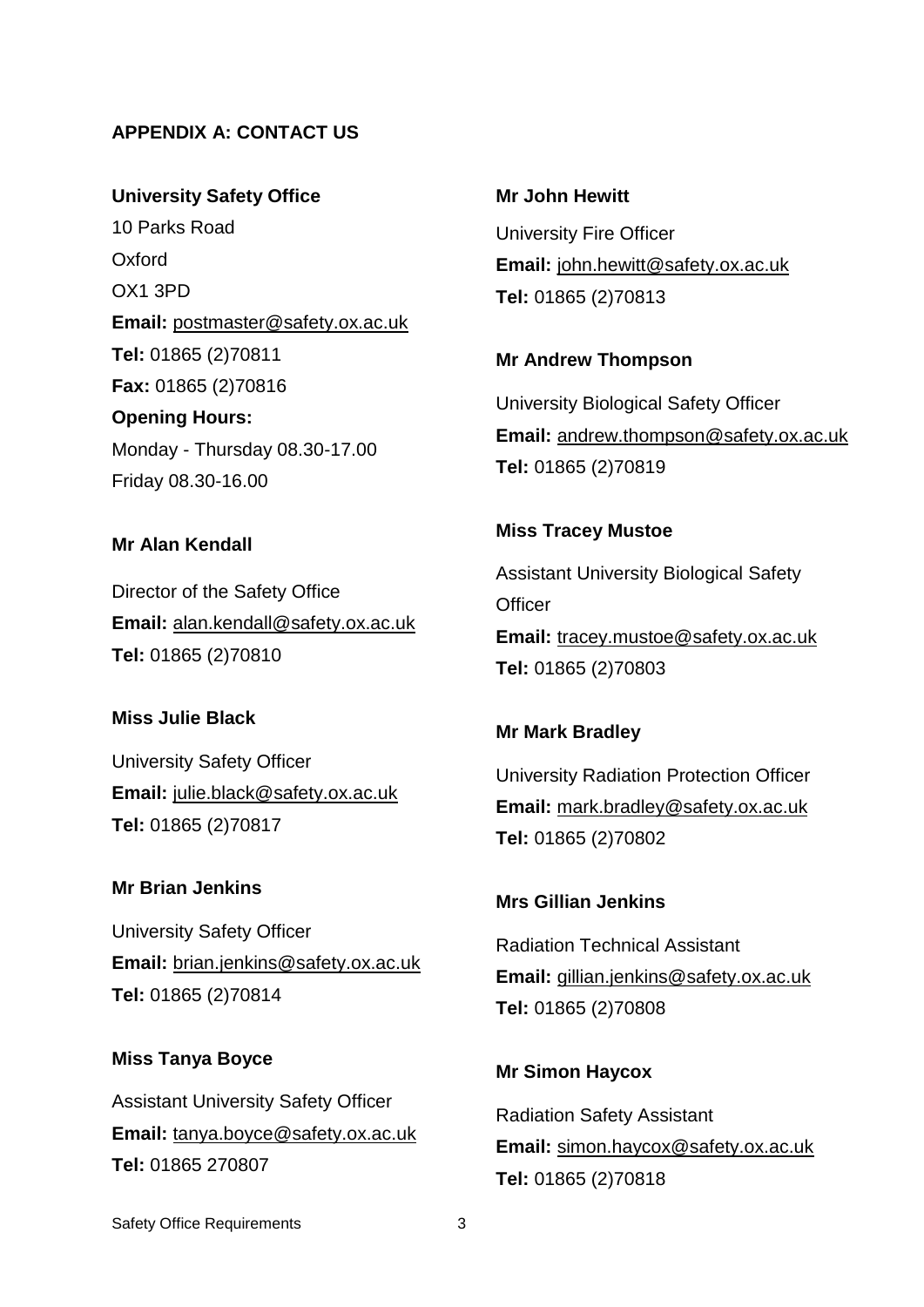### **Ms Frances Russell**

Hazardous Waste Technical Officer **Email:** [frances.russell@safety.ox.ac.uk](mailto:frances.russell@safety.ox.ac.uk) **Tel:** 01865 (2)70815

#### **Miss Diane Harris**

Administrator **Email:** [diane.harris@safety.ox.ac.uk](mailto:diane.harris@safety.ox.ac.uk) **Tel:** 01865 (2)70812

## **Miss Sarah Dennis**

Secretary to the Director, University Fire Officer & University Radiation Protection Officer **Email:** [sarah.dennis@safety.ox.ac.uk](mailto:sarah.dennis@safety.ox.ac.uk) **Tel:** 01865 (2)70880

#### **Mrs Lucia Browning**

Secretary to the University Safety Officers, the University Biological Safety Officer & Assistant University Biological Safety Officer **Email:** [lucia.browning@safety.ox.ac.uk](mailto:lucia.browning@safety.ox.ac.uk) **Tel:** 01865 (2)70811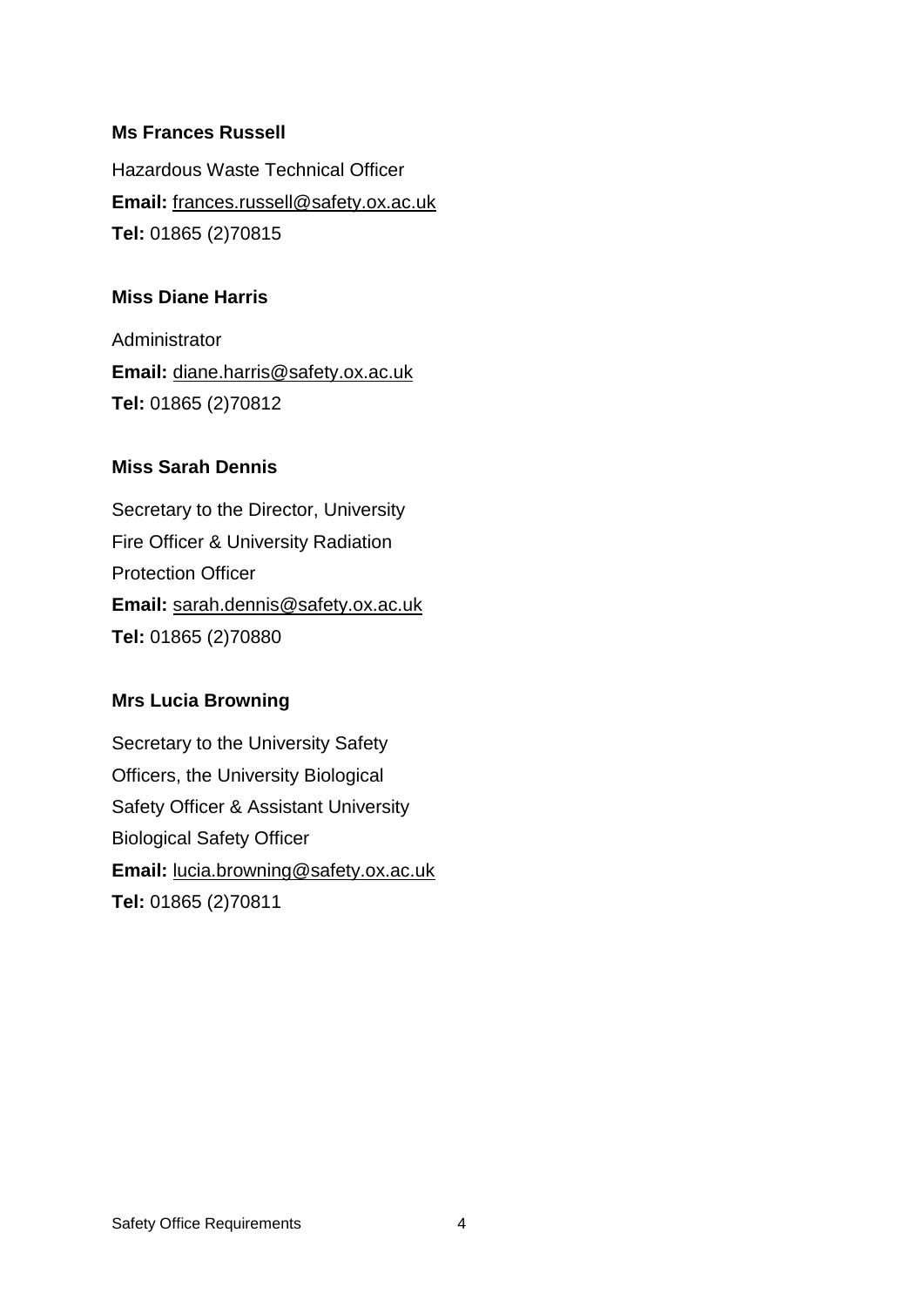# **APPENDIX B: GUIDANCE ON ASBESTOS: SAFETY OFFICE POLICY**

# **INTRODUCTION**

This Policy has been revised to take into account the Control of Asbestos Regulations 2006 (CAR), which requires employers to manage the risks to health arising from asbestos on their premises.

Many University buildings will have asbestos containing materials (ACMs) in the building fabric, as they were in common use until the mid-1980s; they may also be present in old equipment. Where these materials are in good condition and remain undisturbed, they do not present a risk to health. When asbestos is disturbed or damaged, fibres may become airborne and can be inhaled. This can happen when work is carried out on or near ACMs, especially if they are broken, sawn, drilled, or sanded, or are in a poor state of repair.

The University Estates Services is responsible for managing asbestos in the fabric of buildings; departments are responsible for managing that present in equipment.

## **1. Asbestos Materials**

The three principal types of asbestos are crocidolite (blue), amosite (brown), and chrysotile (white). Crocidolite is rare in University buildings; the others are commonly found in the fabric of older buildings. All may produce harmful effects if fibres are inhaled.

Because of their excellent heat resistance, chemical inertness, and mechanical strength asbestos products were once widely used in the building industry. For instance, within the University, asbestos has been found in:

- i.) thermal insulation on pipes and boilers,
- $ii.)$  insulation boards for fire protection, as thermal and acoustic insulation on walls, ceilings and structural steelwork,
- iii.) sprayed coatings for fire protection on structural steelwork,
- iv.) ropes and yarns as a sealing material or for filling gaps, and
- v.) asbestos cement in wall claddings, partitions, roofing, or guttering.

Asbestos may also be present in laboratories, inside old equipment such as ovens, furnaces, and autoclaves; or as heat resistant mats.

Useful photographs showing typical ACMs may be found at <http://www.hse.gov.uk/asbestos/gallery.htm>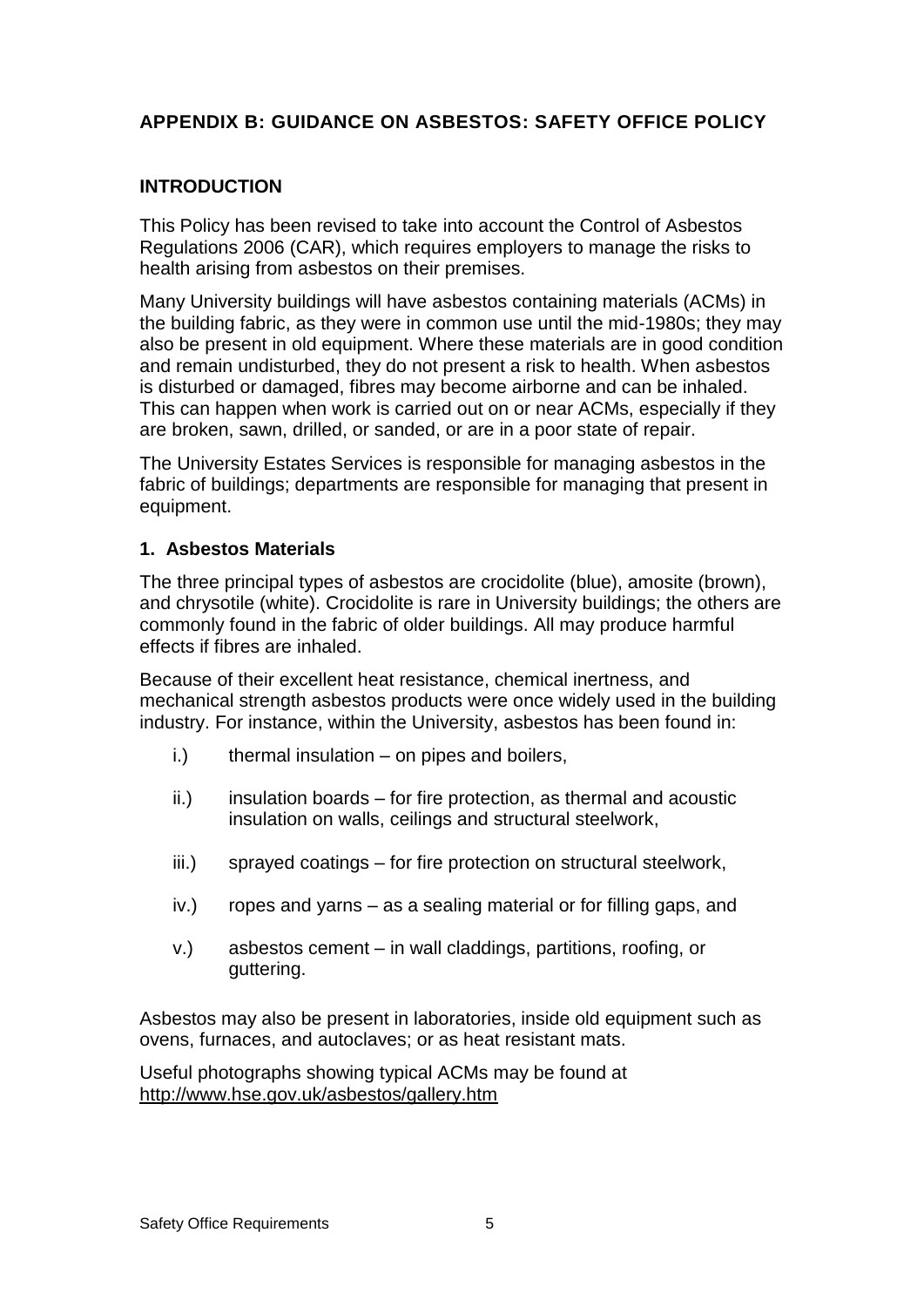# **2. Work on Asbestos**

The CAR and the associated Approved Codes of Practice govern work on asbestos. Work on asbestos insulation or coating, or on asbestos insulation board, may only be done by Contractors licensed by the Health and Safety Executive (HSE). All arrangements for such work must be made through the University Estates Services.

Some work on materials where asbestos fibres are firmly retained in a matrix (e.g. asbestos cement, or asbestos-containing floor tiles) may not require the use of a licensed asbestos Contractor; however, this is subject to risk assessment by a competent person and the approval of the University Safety Office.

University personnel are not permitted to carry out the work described above with any form of asbestos.

## **3. Record Keeping and Risk Assessment: The Asbestos Register**

i.) Asbestos in the Fabric of Buildings

The University Estates Services is responsible for maintaining a record of asbestos in the fabric of University buildings and this is available on their web pages. This record (the Asbestos Register) is the result of a management survey carried out by a licensed asbestos Contractor and/or the Estates Services' asbestos monitoring Surveyors. The main purpose of the management survey is to locate, as far as reasonably practicable, the presence and extent of any ACMs that could be damaged or disturbed during normal occupation of the building. This includes any foreseeable maintenance or installation, and an assessment of the condition of the materials. Survey results are updated at least annually and amended whenever asbestos is newly discovered, or when it is repaired or removed. Departments must notify the Estates Services where they suspect asbestos containing materials have been found; the University Safety Office should be consulted if there is doubt over identification.

Asbestos is difficult to identify without laboratory analysis and poor sampling technique may result in uncontrolled release of fibres from ACMs. Only competent persons (e.g., a licensed asbestos Contractor, one of the Estates Services' asbestos monitoring Surveyors, a UKAS accredited laboratory, or the University Safety Office) are permitted to take samples for asbestos analysis.

ii.) Asbestos in Equipment

The Asbestos Register relates only to the building fabric: it does not include asbestos in laboratory equipment, which is the responsibility of departments. The head of department should ensure that the department keeps records that show the location of such equipment, and the condition of the asbestos if possible.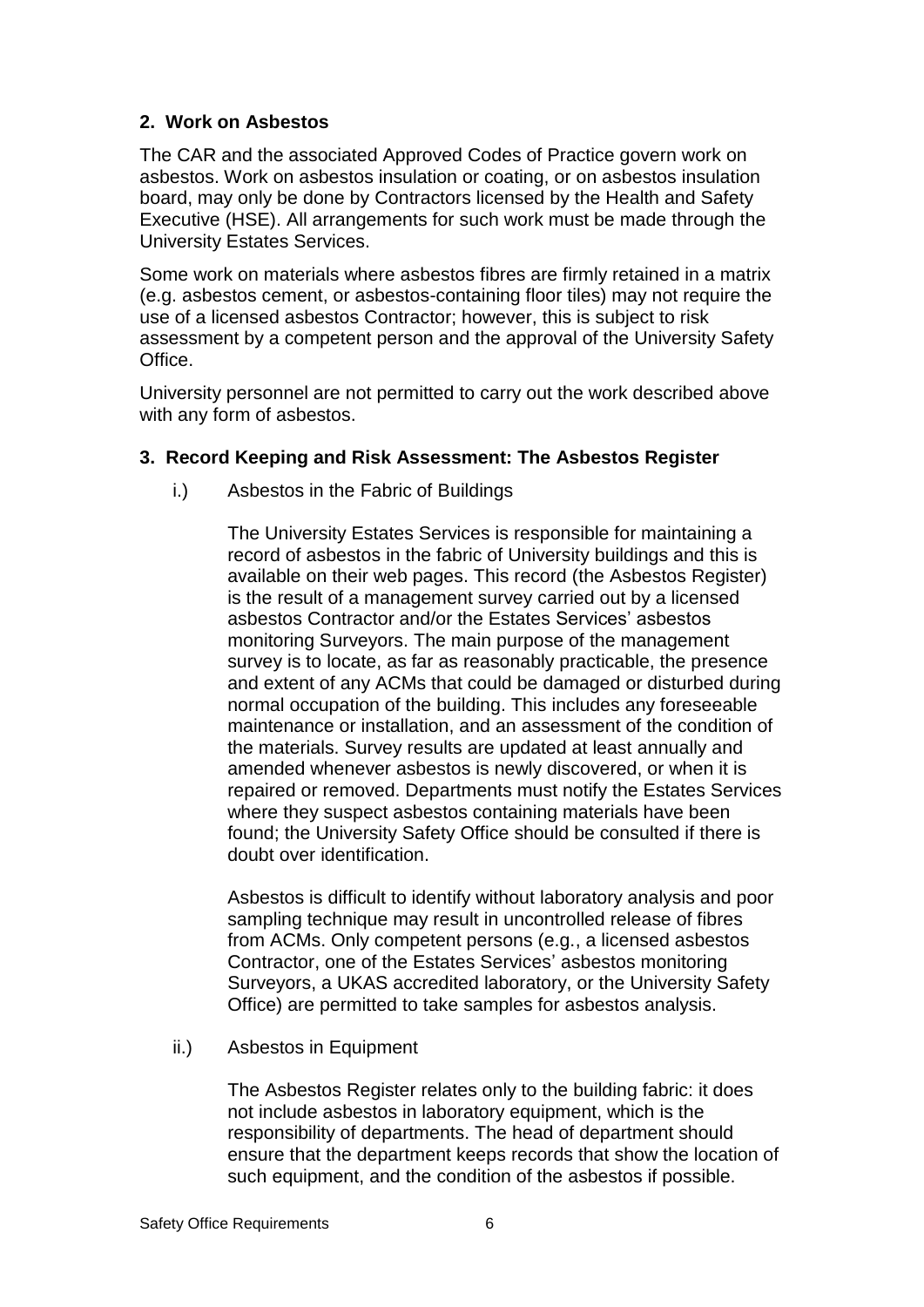Asbestos that is damaged or in poor condition must be repaired by a licensed Contractor, or the equipment should be disposed of intact as asbestos waste. Records should be kept up to date, and amended following disposal or relocation of equipment; a copy should be sent to the Safety Office at the start of each year.

## **4. Marking of Asbestos**

ACMs in the building fabric and laboratory equipment identified as containing asbestos should normally be marked with appropriate warning labels, which are available from the University Safety Office. The University Estates Services asbestos monitoring Surveyors are responsible for the building fabric, but departments are responsible for labelling their own equipment. There may be circumstances where labelling is considered inappropriate, but the agreement of the University Safety Office should be sought in such cases.

# **5. Disturbance of Asbestos**

i.) Planned Work

The uncontrolled release of airborne fibres will present a hazard to health if work on ACMs is carried out without proper precautions. This can be avoided by proper job planning.

Whenever work is carried out that may involve the disturbance of ACMs (e.g. work on wallboards, old fire doors, or pipe insulation), then the person in charge of the project must first assess the nature of the materials involved. Depending on the size and complexity of the job, this will involve:

- 1) checking for asbestos labels,
- 2) checking the Estates Services Asbestos Register,
- 3) checking for asbestos hidden in ducts and behind panels,
- 4) sampling of suspect materials, and
- 5) a thorough, refurbishment and demolition type survey carried out by a licensed asbestos Contractor or United Kingdom Accreditation Service (UKAS) accredited laboratory.

A refurbishment and demolition survey is required before any refurbishment or demolition work is carried out. It is used to locate and describe, as far as reasonably practicable, all ACMs in the area where refurbishment will take place, or in the whole building if demolition is planned. The survey will be fully intrusive and involve destructive inspection where required to gain access to all areas, including those that may be difficult to reach. This type of survey may also be required where more intrusive maintenance or repair is planned, or for the dismantling and/or removal of heavy plant (e.g. in boiler houses).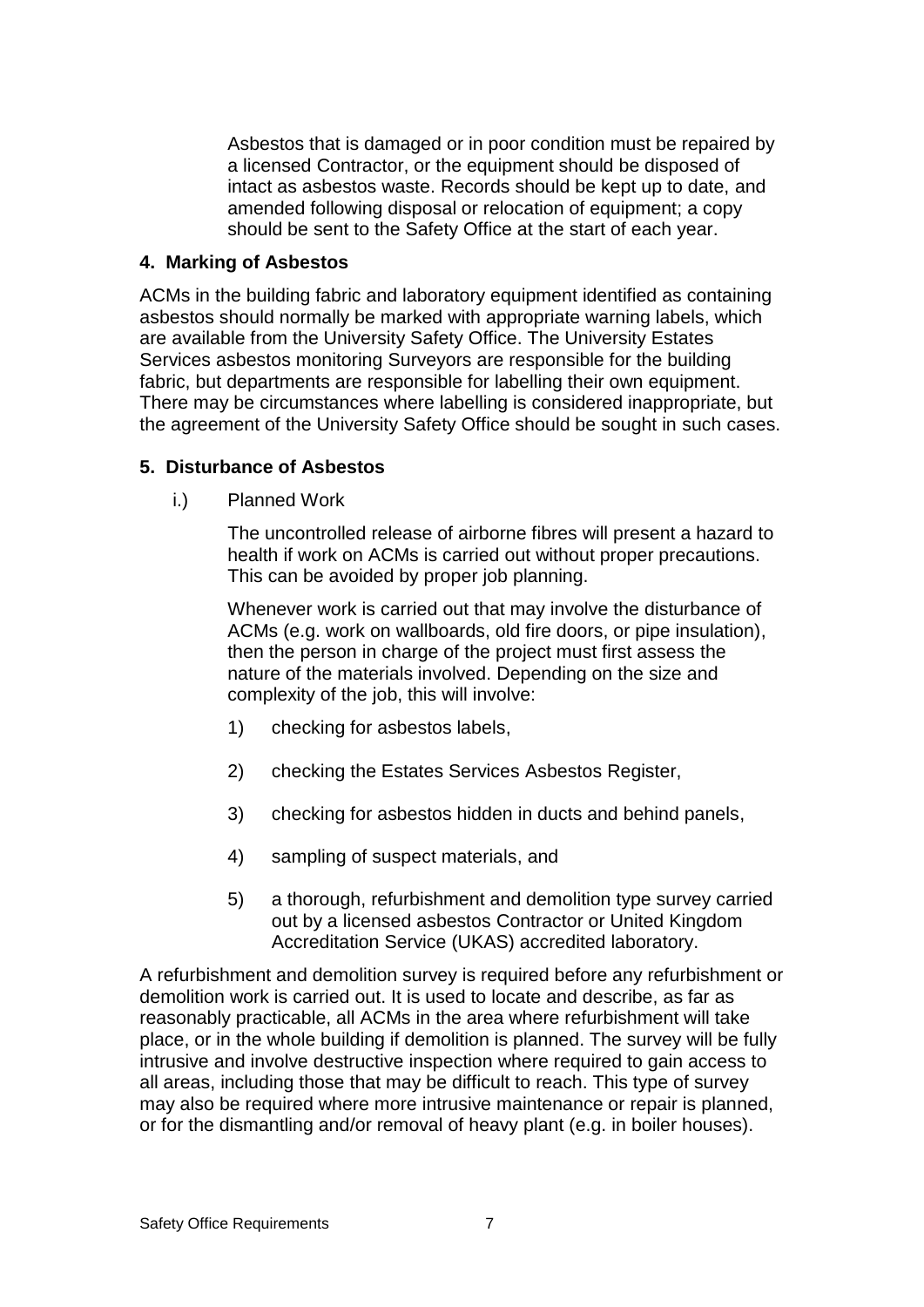ii.) Hidden ACMs or Accidental Damage to ACMs

Where ACMs are found to be damaged, or have deteriorated, the Estates Services (in the case of the building fabric) or the University Safety Office (in the case of asbestos in departmental equipment) must be informed so that steps can be taken to assess the situation and deal with it.

If, despite taking every precaution, ACMs are discovered during the course of work, or known ACMs are damaged, the following actions must be taken:

- 1) Stop work immediately.
- 2) Prevent anyone entering the area
- 3) To avoid spreading asbestos fibres, any clothing contaminated with dust or debris should be removed and placed in a plastic bag.
- 4) Report the problem as soon as possible to the person in charge of the project, and to the University Safety Office.

# **6. ACMs in Departmental Equipment**

Asbestos was used in older laboratory equipment because of its heat resistant properties (e.g., in the linings or door seals of ovens). It can be difficult to identify and may be impossible to distinguish from other materials simply by looking at it.

Departmental workshop staff are most likely to encounter asbestos when dismantling equipment to carry out repairs. They should be made aware of this and be prepared to stop work immediately and seek advice from the University Safety Office if there is any doubt about the nature of the materials they are working with. The Safety Office will organise asbestos awareness courses from time to time; workshop staff should be encouraged to attend.

Asbestos fire blankets should all have been withdrawn from use and replaced with modern alternatives, but departments should ensure that they notify the Safety Office if any still remain.

# **7. Removal or Encapsulation of Asbestos**

Where asbestos is discovered in the fabric of a building, or where it might be disturbed in the course of a job, then the University Estates Services (in consultation with the University Safety Office) will decide whether it should be removed or encapsulated. Any work on the ACM must be registered with the Estates Services technical clerk, who will issue an Asbestos Checklist that must be returned at the end of the project to ensure the Asbestos Register is kept up to date. All such work will be dealt with under the procedure outlined in the appendix to this Policy Statement.

The responsibility for meeting the costs of the works is as follows (see Buildings Committee paper BC(87)5):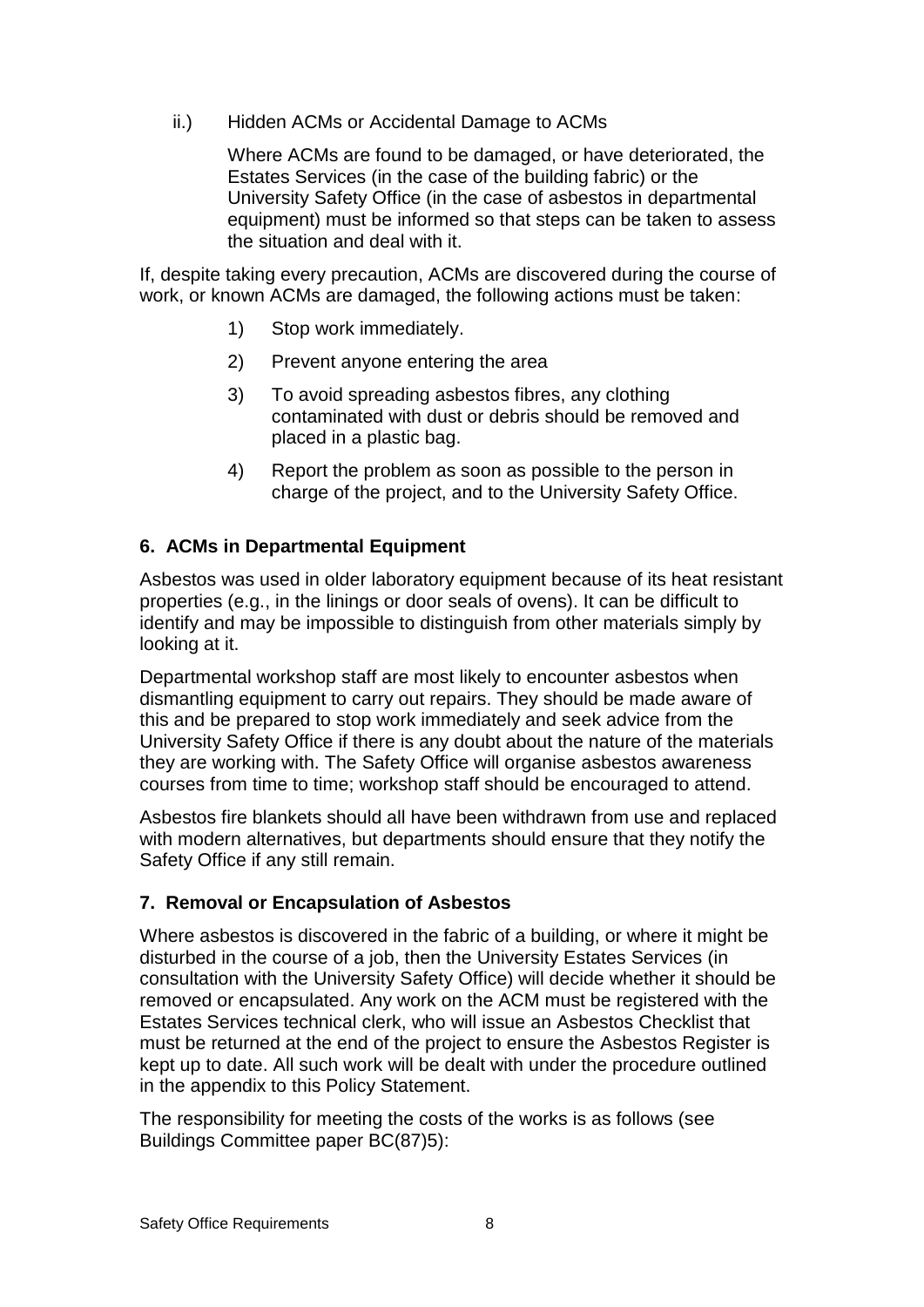- i.) Where previously unknown asbestos in an unsafe state is discovered, or where an ACM has been accidentally damaged, the University Safety Office will meet the cost.
- ii.) Where the Estates Services carries out scheduled work that involves disturbing known ACM, they will meet the cost.
- iii.) Where work involving disturbance of known ACM is carried out at departmental request, the department must meet the cost.

# **8. Asbestos Waste**

Waste ACMs are defined as hazardous waste and they must not be disposed of in normal waste streams. The Safety Office has provided an asbestos waste skip in the Science Area for the disposal of small amounts of asbestos waste from departments. Items must be dampened, double-wrapped in heavy (minimum 400 gauge) polythene, and sealed with tape. Care should be taken to maintain the integrity of the wrapping, to avoid contaminating the skip. If items are too large for the skip, contact the University Safety Office to make alternative disposal arrangements.

Unwanted equipment containing asbestos must be disposed of as described above. It must not be sold or given away as this would constitute supply of asbestos-containing products in breach of the CAR. Before disposal, it should be double-wrapped and disposed of intact; no attempt must be made to dismantle it.

## **9. Departmental Action**

- i.) Departments should note that University personnel are not permitted to work with any form of asbestos. With few exceptions, only a licensed Contractor may carry out work with asbestos.
- ii.) Departments should be aware of the location of known ACMs in their buildings (the Asbestos Register is available on the Estate Services web pages). The University has a duty to warn staff or Contractors of the presence of asbestos, so that those intending to work near it can take proper precautions to avoid accidental damage or disturbance.
- iii.) Planning for repairs, refurbishments, and maintenance should include consideration of the possibility of disturbing previously undiscovered asbestos during the course of the work. In some cases, an asbestos survey will need to be carried out as part of the planning process, especially where any demolition work is contemplated. The responsibility for ensuring that planning and/or surveys are carried out may lie with individual departments or with the Estates Services, depending on who is in control of the work.
- iv.) Departments should report any new discoveries of asbestos to the Estates Services, so the Asbestos Register can be updated and any necessary action taken. Any damage to, or deterioration of,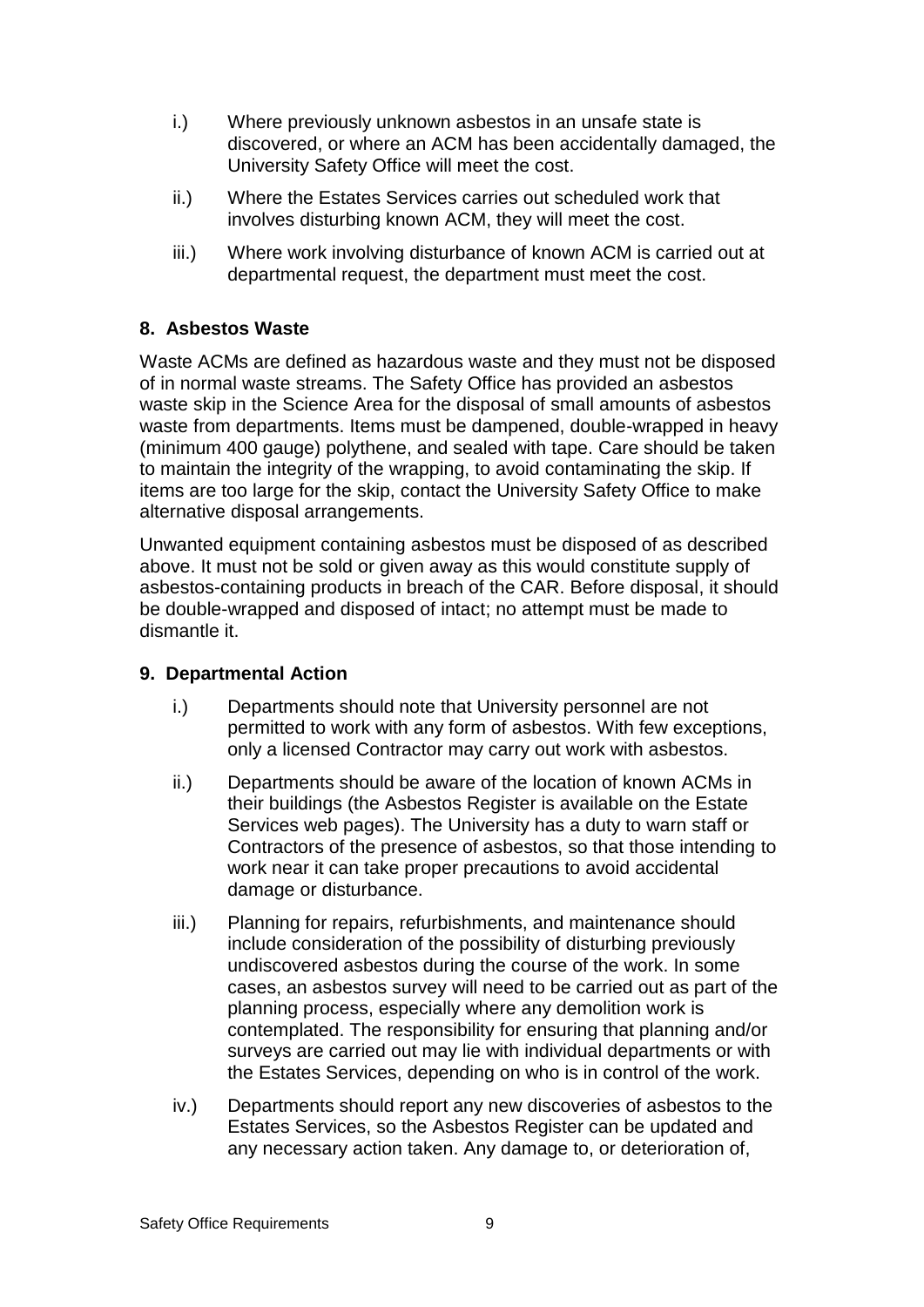asbestos should also be reported without delay so that remedial action can be taken.

- v.) Departments should keep records of the location of laboratory equipment containing asbestos and amend them following removal or disposal of the equipment. Copies of these records should be sent to the Safety Office annually.
- v.) Laboratory equipment containing asbestos should be disposed of intact, either in the asbestos skip or by a licensed Contractor.

# **ARRANGEMENTS FOR REMOVAL OR ENCAPSULATION OF ASBESTOS**

The University Estates Directorate is responsible for drawing up a specification for the works, which will include information on the nature and condition of the asbestos containing material (ACM). If necessary, they will obtain a competitive tender from a Contractor holding a current HSE licence.

The University Estates Directorate will give the selected Contractor an official order containing the agreed asbestos clauses and send a copy to the University Safety Office. The order will include the arrangements for a prework site meeting of interested parties (including representatives from the Estates Directorate, the University Safety Office, the Contractor, the department concerned, and the recognised trades unions). Where the works may affect adjacent departments, then they should also be invited to send a representative.

The University Estates Directorate will be responsible for inviting all participants except representatives of the trades unions, who will be invited to attend by the University Safety Office. Reasonable notice of the meeting should be given.

The following matters should be discussed at the meeting, and notes taken:

- 1. The University requires the work to be carried out in accordance with the Control of Asbestos Regulations 2006 and the associated Approved Codes of Practice.
- 2. The Contractor must give details of his current HSE licence and indicate whether the work requires notification. The notes should indicate whether he has provided (or will be providing) a copy of the HSE notification form ASB5.
- 3. Before work starts, the Contractor must provide a written assessment and method statement and the Estates Directorate should send a copy to the University Safety Office.
- 4. The department should ensure that all its members in the vicinity of the works are advised of the following: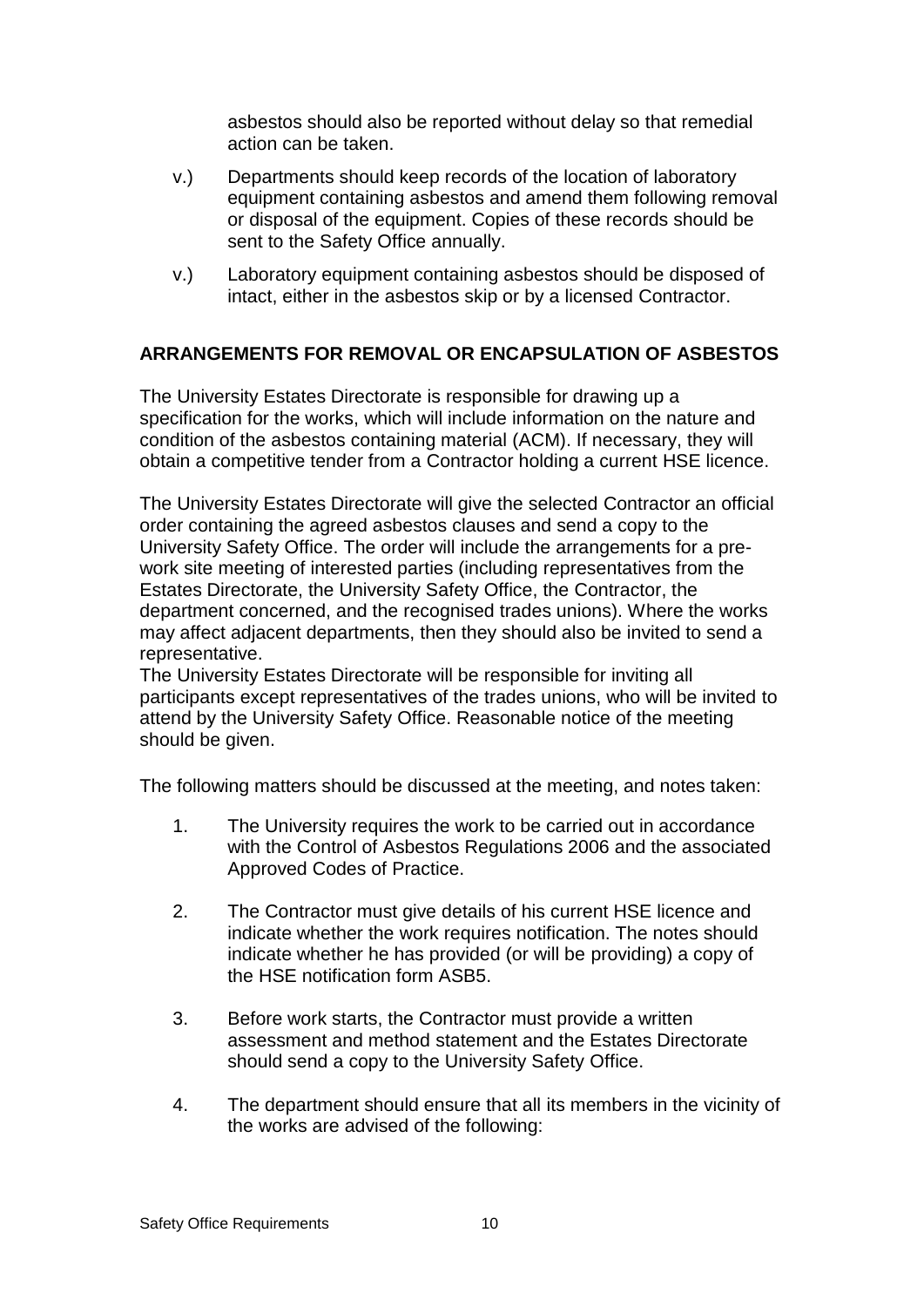- i.) the start time and duration of the job,
- ii.) the precautions taken to protect their health and safety,
- iii.) any areas that will be out of bounds to them for the duration of the job,
- iv.) whom to contact to discuss any concerns about the job, and
- v.) arrangements for informing them when it is safe for the area to be reoccupied.
- 5. The Contractor must take reasonable steps to ensure that no University personnel may enter any designated asbestos area or respirator zone. All such areas and zones must be properly demarcated and identified in accordance with regulation 18 of the Control of Asbestos Regulations 2006.
- 6. The Contractor must ensure that a copy of the latest test certificate for his exhaust ventilation equipment is present on site for the duration of the works.
- 7. Any vacuum cleaners on site must meet British Standard BS5415: Part 2, Section 2.2, Supplement No 1, type H tested with absolute filtration. Copies of test certificates for this equipment must be available on site.
- 8. The material to be removed must be clearly identified and the Contractor must have information on the nature of the asbestos.
- 9. The meeting should consider other safety matters relevant to the work, e.g. isolation of electrical or piped services, or identification of any high-risk activities nearby.
- 10. Arrangements for the Contractor's access to the areas concerned must be agreed, as must the positioning of the decontamination unit, power, water, drainage, and electrical protection, where appropriate.
- 11. If negative pressure equipment is used, it must be left running continuously for the duration of the removal works, unless otherwise agreed with the University Safety Office.
- 12. A smoke test must be carried out to prove the integrity of any negative pressure enclosure in the work area. The University Safety Office will nominate a person to observe this and the Contractor should provide twenty-four hours' notice of the test.
- 13. Arrangements for preventing false triggering of the fire alarm system during the smoke test must be agreed.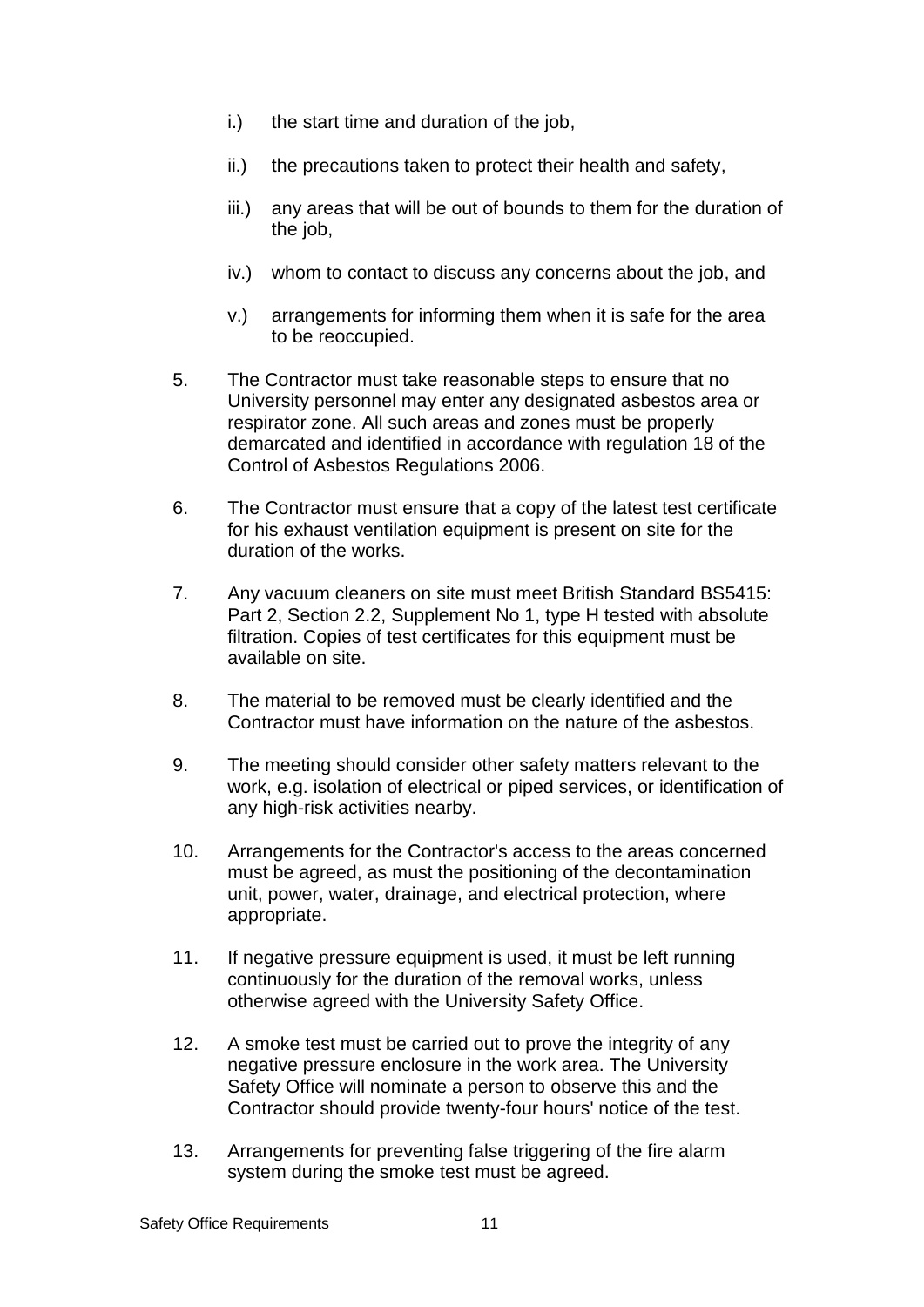- 14. The Contractor's employees must use protective clothing to the HSE approved standard (normally coloured overalls in the dirty area, white in the clean area).
- 15. Before it leaves the work area, waste must be double contained in plastic bags (red inner bags and clear outer bags). Safe arrangements for the transfer of waste from the work area should be agreed. The sealed bags must be stored in a locked container until the Contractor removes them from site. Containers for asbestos should be clearly labelled in accordance with the Control of Asbestos at Regulations 2006.
- 16. Contractors must provide a copy of their Waste Transfer Note to the Estates Directorate, where it will be retained for at least two years.
- 17. Following completion of the work, visual inspection and air monitoring must be carried out (unless otherwise agreed with the University Safety Office) by a UKAS accredited laboratory operating to criteria equivalent to those specified in EN 45001.
- 18. Clearance levels of less than 0.01 fibres per ml are required before any enclosure is removed. The Contractor must forward the laboratory's report to the University Estates Directorate, who will keep a copy for at least five years.
- 19. The meeting should identify someone to check on behalf of the University that the work has been carried out in accordance with the contract. The Estates Directorate will send the meeting notes to all those who attended and the arrangements made will be binding on the Contractor and the department. The University Safety Office will forward copies to the recognised trades unions.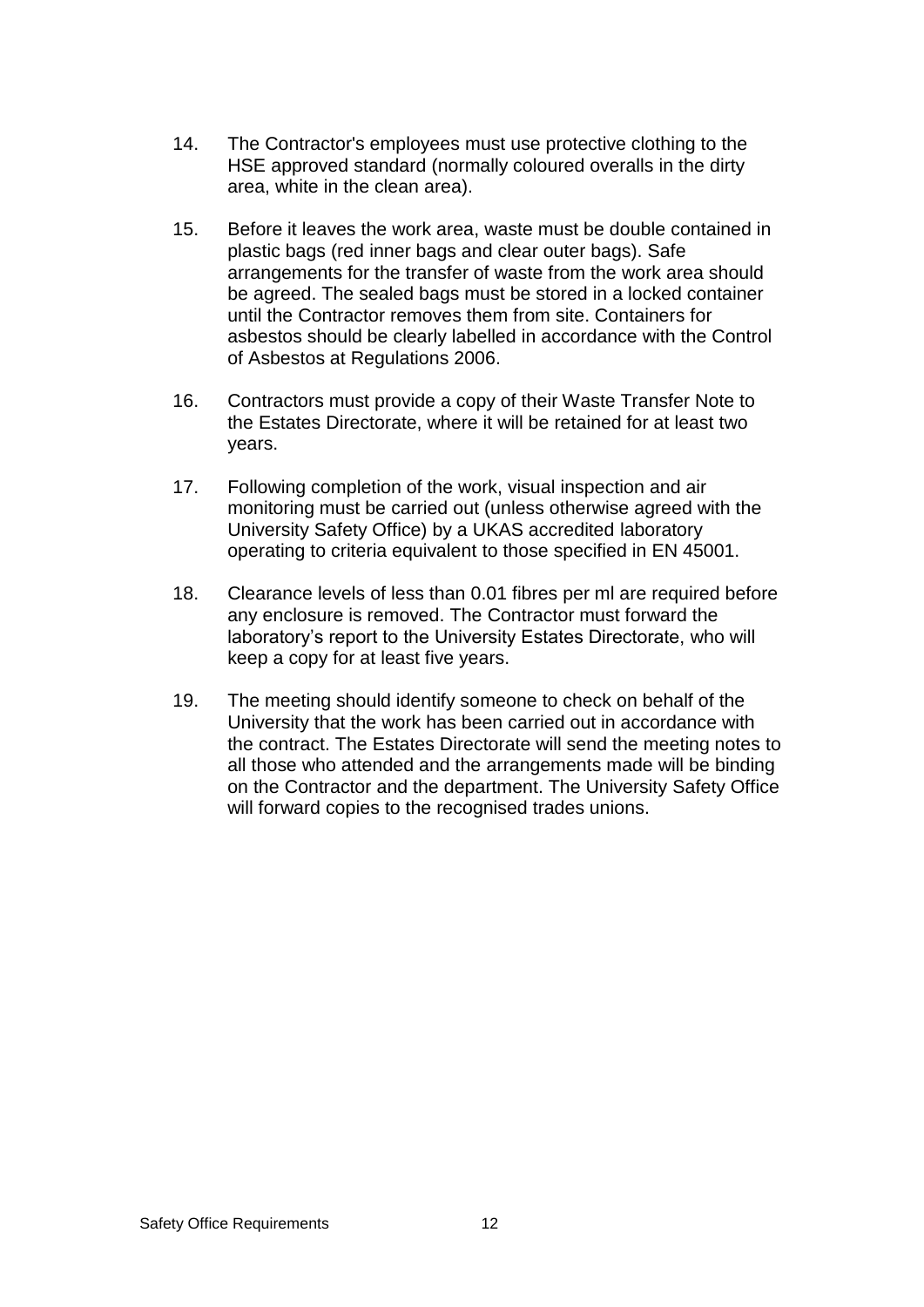# **APPENDIX C: FUME CUPBOARDS**

# **INTRODUCTION**

In the laboratory, fume cupboards are a significant means of controlling exposure to hazardous substances, and the main type of local exhaust ventilation (LEV) used under the COSHH Regulations. By providing partial containment, they may provide protection for both users and co-workers from the hazardous effects of gases, vapours, aerosols, and particulates. Because they only provide partial containment and because a number of factors affect their performance, there may be circumstances where a fume cupboard does not provide adequate protection. This policy aims to provide workers with the information to make the risk assessments needed to select a suitable fume cupboard for their work and to use it safely. It also describes the University's policy for maintenance and testing.

# **1. Types of Fume Cupboard**

(i.) Ducted Fume Cupboards

This is, by far, the most common type of fume cupboard: a wide range of ages and types may be found in the University. Some specialist types are available, e.g. walk-in fume cupboards, or those fitted with water wash-down; however, they all function by drawing laboratory air into the fume cupboard, thus containing and diluting the contents before discharging them to the environment, usually without filtration three metres above roof level. New installations must comply with the current British Standard, presently BS 7258:1994: Laboratory Fume Cupboards; and also with the University's own standards and specifications for fume cupboards. The latter contain certain design and installation requirements which in some cases exceed the British Standard (for information, these documents are available in the Safety Office library). In order to ensure compliance with these standards and to identify any other relevant issues (e.g. planning concerns or potential conflicts with other projects), new fume cupboard installations must have the approval of the University Safety Office and the University Surveyor's Office.

(ii.) Recirculatory Filtration Fume Cupboards

These may appear superficially attractive as alternatives to ducted fume cupboards, largely because of their significantly lower initial costs. They may also be considered where the installation of ductwork for conventional fume cupboards is impossible, or where insufficient make-up air is available to accommodate ducted fume cupboards. They operate by drawing air into the fume cupboard and exhausting it through a set of filters (usually some type of activated charcoal) back into the laboratory.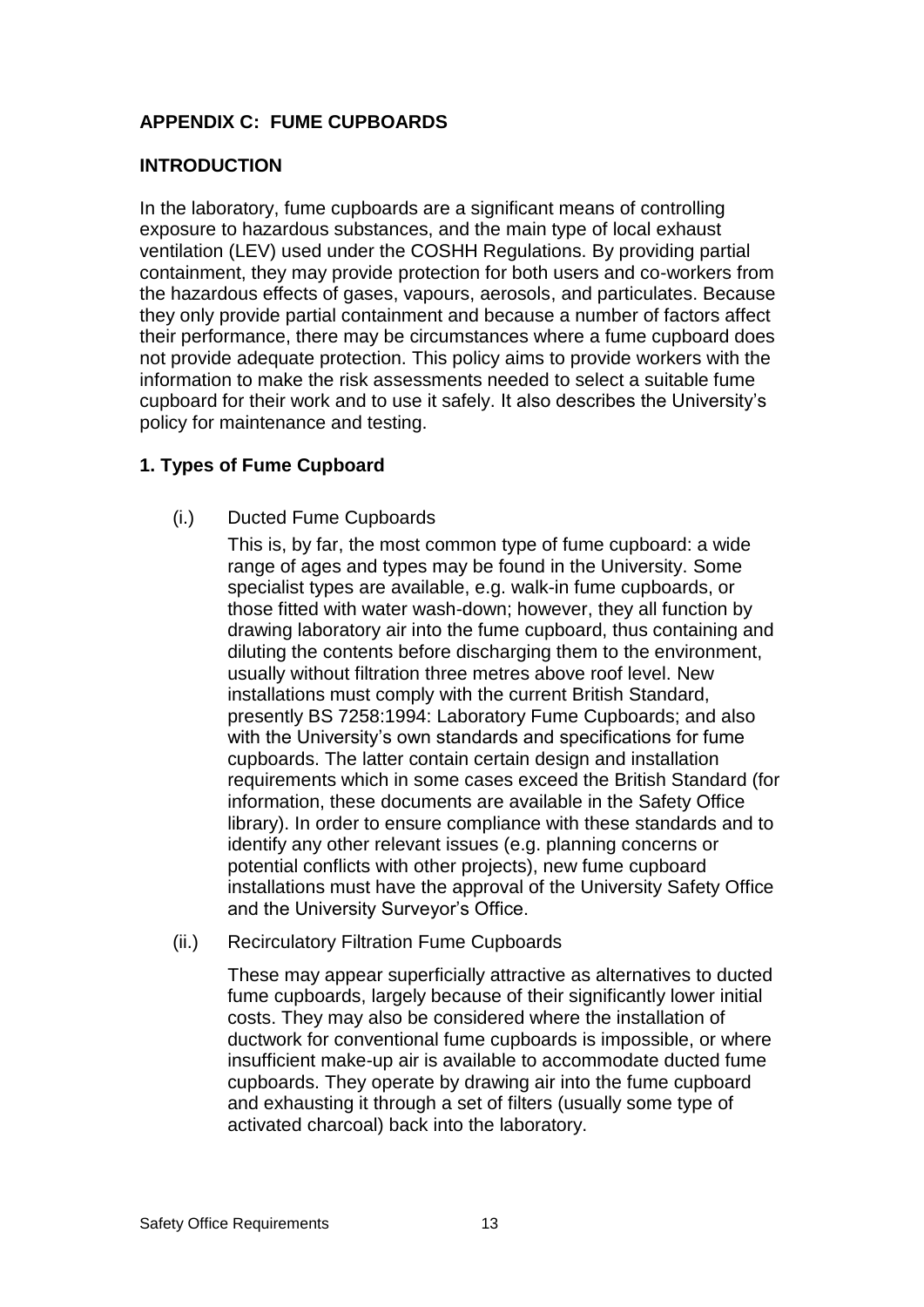There is no British Standard for recirculatory filtration fume cupboards, although a draft for comment was issued early in 2000. Consequently, fume cupboards from different manufacturers may differ significantly in performance. Prospective buyers should make enquiries to ensure that any new purchase will meet the requirements of the proposed British Standard.

## **2. Selection**

A suitable risk assessment must be made in order to select an appropriate type of fume cupboard.

(i.) Ducted Fume Cupboards

Ducted fume cupboards with face velocities of at least 0.5 m.s-1 are suitable for most applications, though consideration may need to be given to design and to the materials of construction. For instance, where perchlorates are used, then there must be no wood or other absorbent surfaces present; water wash-down facilities may need to be provided in the ductwork.

Where significant amounts of hydrofluoric acid are handled, then plastic sash windows should be fitted, to avoid the loss of visibility by etching which will occur if glass is used.

(ii.) Recirculatory Filtration Fume Cupboards

Recirculatory filtration fume cupboards are not generally suitable for use with hazardous materials and should only be used for the control of nuisance odours, for small quantities of solvents, etc. The University Safety Office should be consulted whenever their use with hazardous materials is proposed.

There are a number of features of recirculatory filtration fume cupboards that make them unsuitable for general use:

- 1) The air flow rate must be high enough to provide containment, but in order to produce good filtration it must be low enough to provide adequate residence time on the filter(s).
- 2) The correct choice of absorbent in the filter(s) is essential; no single filter can cater for all uses.
- 3) Adequate laboratory ventilation (8–12 air changes per hour) must be provided in order to prevent the accumulation of any contaminants which may not be fully retained by the filtration system.
- 4) Some system of monitoring the quality of the filtered and exhausted air is necessary if they are used with hazardous materials.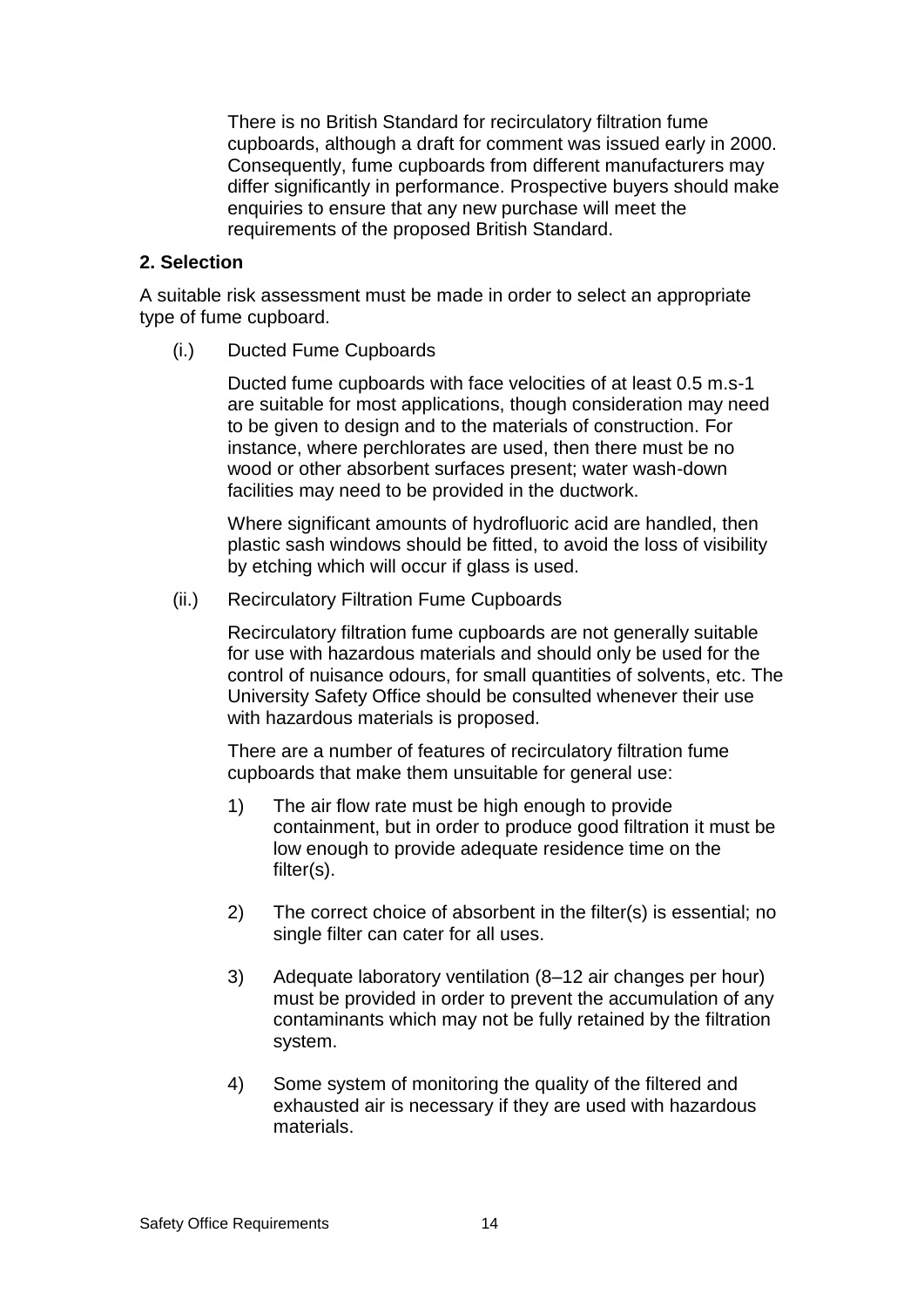They are suitable for some low risk work (e.g. dispensing small quantities of solvents, weighing hazardous chemicals), but they are not a substitute for ducted fume cupboards.

In particular, they are not suitable for:

- 1) work with carcinogens or suspected carcinogens,
- 2) work with substances not effectively trapped by the filter(s),
- 3) work with gases or vapours which are odourless, or which have odours detectable only at concentrations greater than the Occupational Exposure Standard,
- 4) work involving large quantities of substance (e.g. boiling off solvents), or
- 5) use in poorly ventilated laboratories.

A risk assessment is essential before recirculatory filtration fume cupboards may be used. They are not suitable for use in situations where use cannot be effectively controlled, e.g. where multiple users frequently change procedures or where inexperienced workers operate.

(iii.) Other Considerations

Note that neither type of fume cupboard is suitable for protection against microbiological hazards, where microbiological safety cabinets must be used; the latter function by containing and capturing hazardous micro-organisms on high-efficiency particulate filters before discharging the filtered air to the environment or to the laboratory.

Although the recirculatory type of fume cupboard may appear to be similar, it does not perform the same function. The construction, installation, and maintenance of microbiological safety cabinets is required to conform to a British Standard and further details may be found in [UPS S5/09](https://www.admin.ox.ac.uk/safety/oxonly/upss509/) (Biological Health and Safety).

Where protection must be provided against both chemical and microbiological hazards, then advice must be obtained from the University Safety Office before work commences.

Advice on the selection of fume cupboards for work with radioactive materials must be obtained from the University Radiation Protection Officer.

(iv.) Containment and Face Velocity

The key attribute of a fume cupboard is its ability to provide good containment of hazardous materials. Although it was previously thought that there was a simple relationship between containment and face velocity, this is no longer accepted, especially for modern fume cupboards.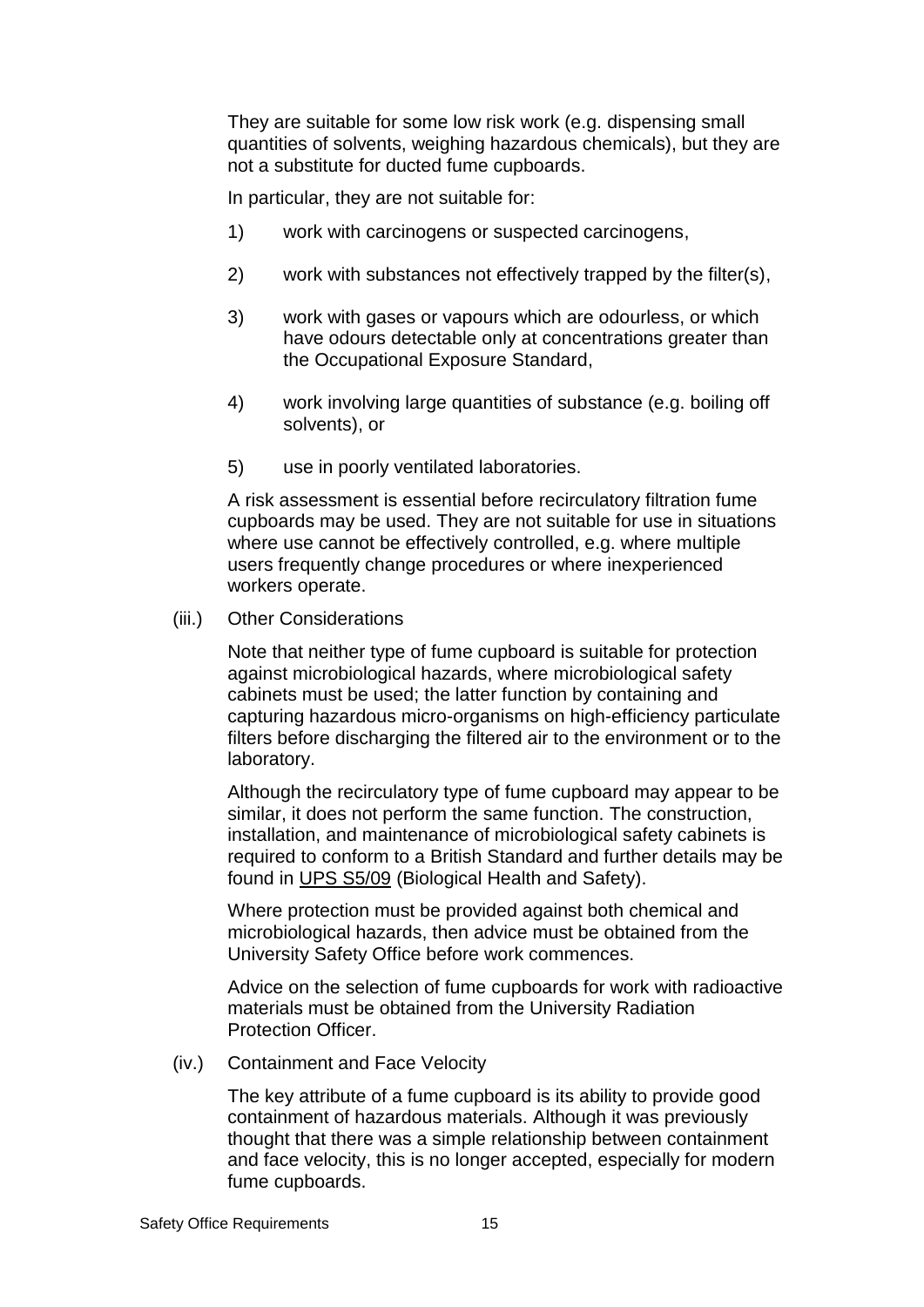University policy requires that fume cupboard face velocities must be a minimum of 0.5 m.s-1 if the fume cupboard is to be used for work with hazardous materials. A lower standard of 0.25 m.s-1 is acceptable if it is to be used solely for the storage of hazardous materials. (BS 7258 does not specify a face velocity figure for adequate performance, though it suggests that face velocities of less than 0.3 m.s-1 are unlikely to give satisfactory containment and that 0.5 m.s-1 or above may be needed.)

# **3. Services**

Fume cupboards should be fitted with a water supply and a sink. Controls for services should be outside of the fume cupboard, as should electrical socket outlets. Adequate lighting must be provided, with fittings accessible from outside of the fume cupboard. Appropriate earthing must be provided for metal surfaces or fixtures.

Provision of services is fully covered in the University's specifications for fume cupboards, referred to in 2(a) above.

## **4. Maintenance and Testing**

(i.) Ducted Fume Cupboards

The Grey Book (Standing Orders for Works in University Departments) sets out the responsibilities of departments and the Buildings and Estates Sub-Committee (BESC) in respect of fume cupboards. Generally, heads are responsible for the provision and maintenance of the fume cupboard itself and BESC is responsible for the provision and maintenance of the associated fans and ductwork. Work on fans or ductwork may not start until the department has fully assessed the risk from harmful contaminants in the ductwork. Contamination is most likely where particulate or condensable materials have been used; in these circumstances the department should keep a record of the substances used and their quantities.

Departments should ensure that a face velocity measurement is made as part of the commissioning procedure for new fume cupboards, so it may be used in future tests to check whether any deterioration in performance may have occurred. Once the fume cupboard has been installed, face velocity will be the only easily available relative measure of performance. The University Surveyor's staff carry out annual measurements of the face velocities of ducted fume cupboards, but the head of department is responsible for ensuring that these tests are performed on all the relevant installations. The head of department is responsible for ensuring that the Surveyor's information is up to date, so arrangements must be made to ensure that his office is notified of new ducted fume cupboard installations. These tests ensure that the department complies with the requirement of the COSHH Regulations for annual testing of LEV systems.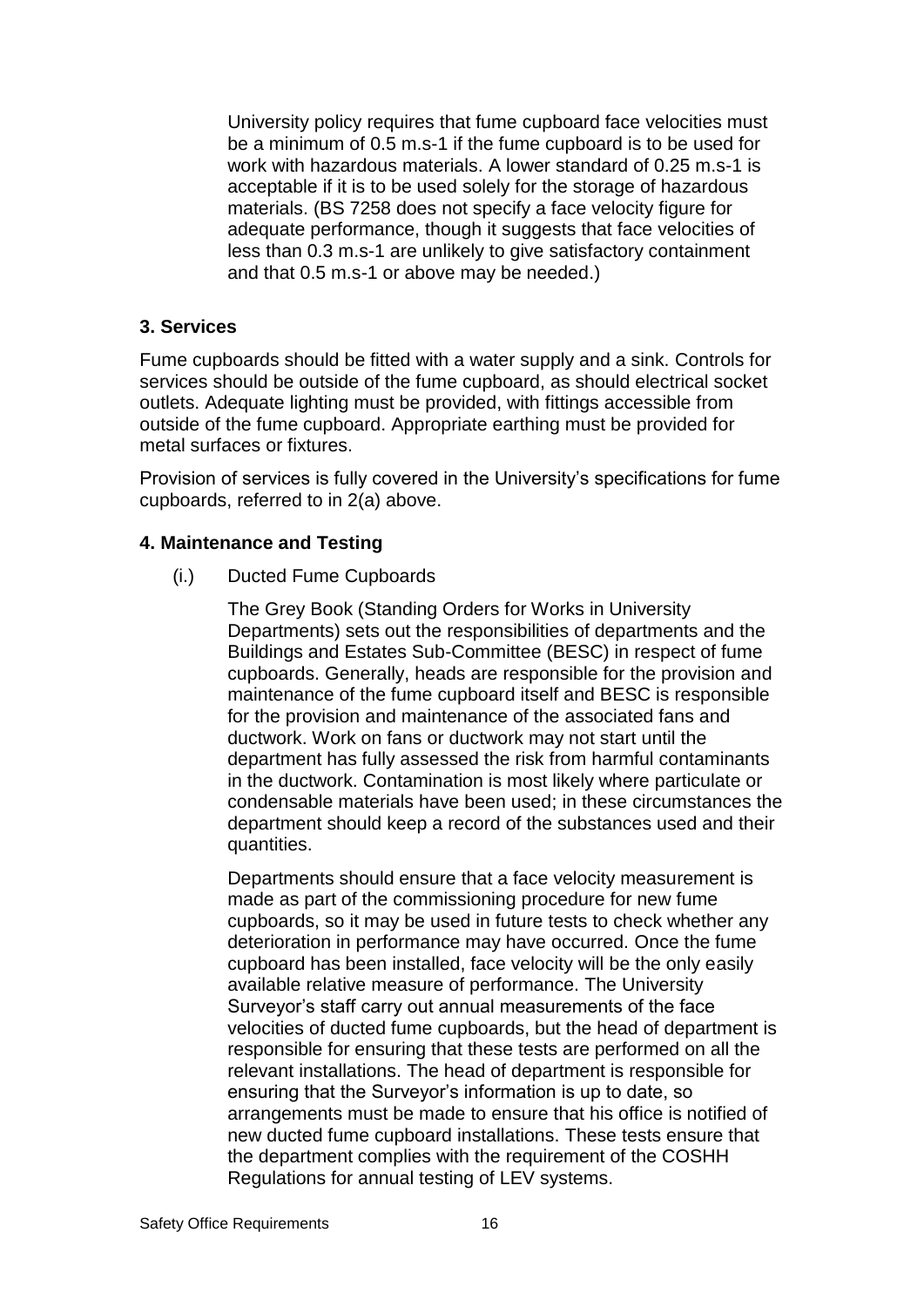The Surveyor sends the test results to the department and to the University Safety Office; under the COSHH Regulations, they must be kept for a minimum of five years. For the users' information, they are also displayed on a label affixed to the fume cupboard, along with a label denoting the sash height at which the fume cupboard meets its performance specification.

For general use, a fume cupboard must have a face velocity of at least 0.5 m.s-1 with a sash opening of 0.5m. Risk assessment should show whether certain specialised uses require a higher face velocity. This is acceptable provided that it can be achieved without causing turbulence and reducing containment. Where a fume cupboard is used for storage only, a standard of 0.25 m.s-1 will suffice.

(ii.) Recirculatory Filtration Fume Cupboards

Departments must make their own arrangements (usually with the supplier or manufacturer) for testing the performance of recirculatory filtration fume cupboards. When these devices are used as a control measure under COSHH, then a record of the performance tests must be kept for a minimum of five years. Filters must be changed when blocked or saturated (as indicated by any built-in alarm systems), or at any other interval specified by the filter supplier. Filters contaminated with hazardous materials must be regarded as chemical waste and disposed of via the University Safety Office.

# **5. Use**

Before any work is started, a COSHH assessment should have determined whether a fume cupboard is appropriate for the task. For work with highly toxic material, better containment (e.g. a glove box or other fully enclosed apparatus) may be necessary.

The performance of any fume cupboard can be severely degraded by incorrect use, in particular by anything that disturbs the laminar flow of air into the enclosure.

BS 7258: Part 2: 1994 contains detailed information on installation arrangements which will avoid such disturbance. All new installations and refurbishments must comply with this standard.

Any of the following could cause interference to airflow and cause fumes from within the enclosure to enter the worker's breathing zone:

- (i.) external draughts (caused by the user's sudden movements, by people walking quickly past the front of the fume cupboard, by opening doors situated too close to it, by air conditioning units or by other fans),
- (ii.) the use of naked flames, hot air guns, ovens, hotplates, fans or centrifuges, all of which may cause turbulence,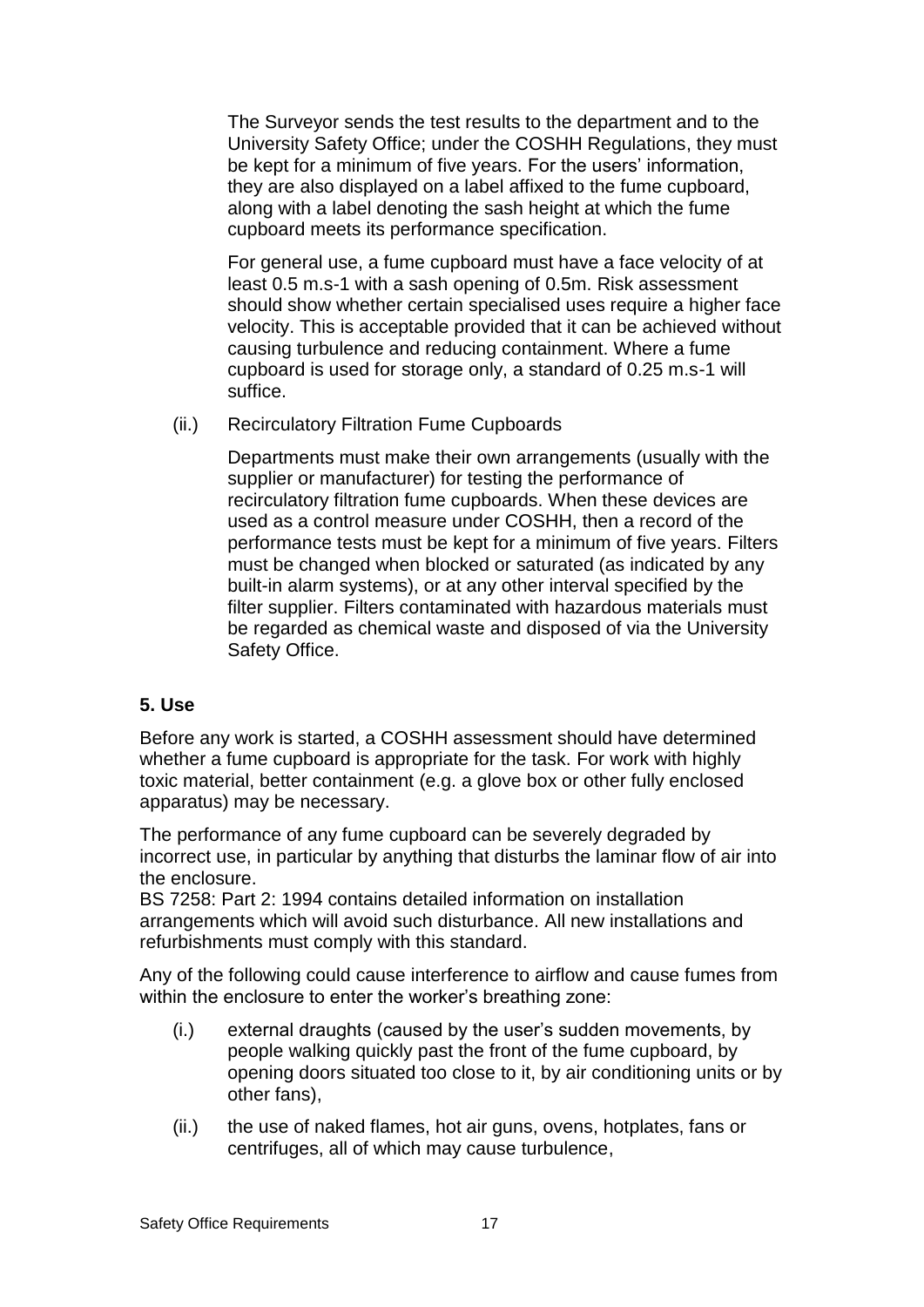- (iii.) large items placed too close to the front opening, or too close to the back baffle, or
- (iv.) the use of screens for protection against ionising radiation or explosion.

The following points should be noted:

- (i.) Fume cupboards must be carefully situated to avoid disturbance from draughts. BS 7258: Part 2: 1994 contains detailed recommendations on siting, including diagrams showing the setting-out distances from walls, doors, other fume cupboards, benching, and circulation space. New installations must comply with this standard.
- (ii.) Most fume cupboards are designed for use by only one person at a time. Before starting work, users should check that their fume cupboard is fully operational (i.e. that the sash works properly and that airflow is present).
- (iii.) The fume-generating apparatus should be placed at least 150mm behind the sash to ensure proper entrainment of fumes, but it should not be so far back that the user has to lean into the fume cupboard. If the use of large items or screens is unavoidable, raising them about 50mm on blocks so that the air can flow underneath will considerably improve airflow.
- (iv.) The back baffle should be kept clear of obstructions (e.g. bottles, equipment, or tissues) which could obstruct the airflow.
- (v.) The sash should be kept closed as much as possible in order to maximise containment. In any event during the experiment it should not be raised above the position at which the face velocity was measured (indicated by a label affixed to the fume cupboard). Before raising the sash at the end of an experiment, the fan should be allowed to run for a while to clear any fumes.
- (v.) Fume cupboards are working areas, so those used for experimental work should not also be used for the storage of chemicals or apparatuses. Besides the effect on airflow described above, there is the possibility that a minor incident could involve these stored materials and escalate into a more serious one.
- (vi.) Care should be taken in disposing of chemical wastes via fume cupboard sinks. Their drains connect with the normal building drains and nothing unsuitable for disposal via ordinary laboratory sinks may be put down fume cupboard sinks.
- (vii.) Particular care should be taken in the event of spillages inside fume cupboards. If the material spilt is unsuitable for drain disposal (as defined in (g) above), then it must not be simply washed down the fume cupboard sink.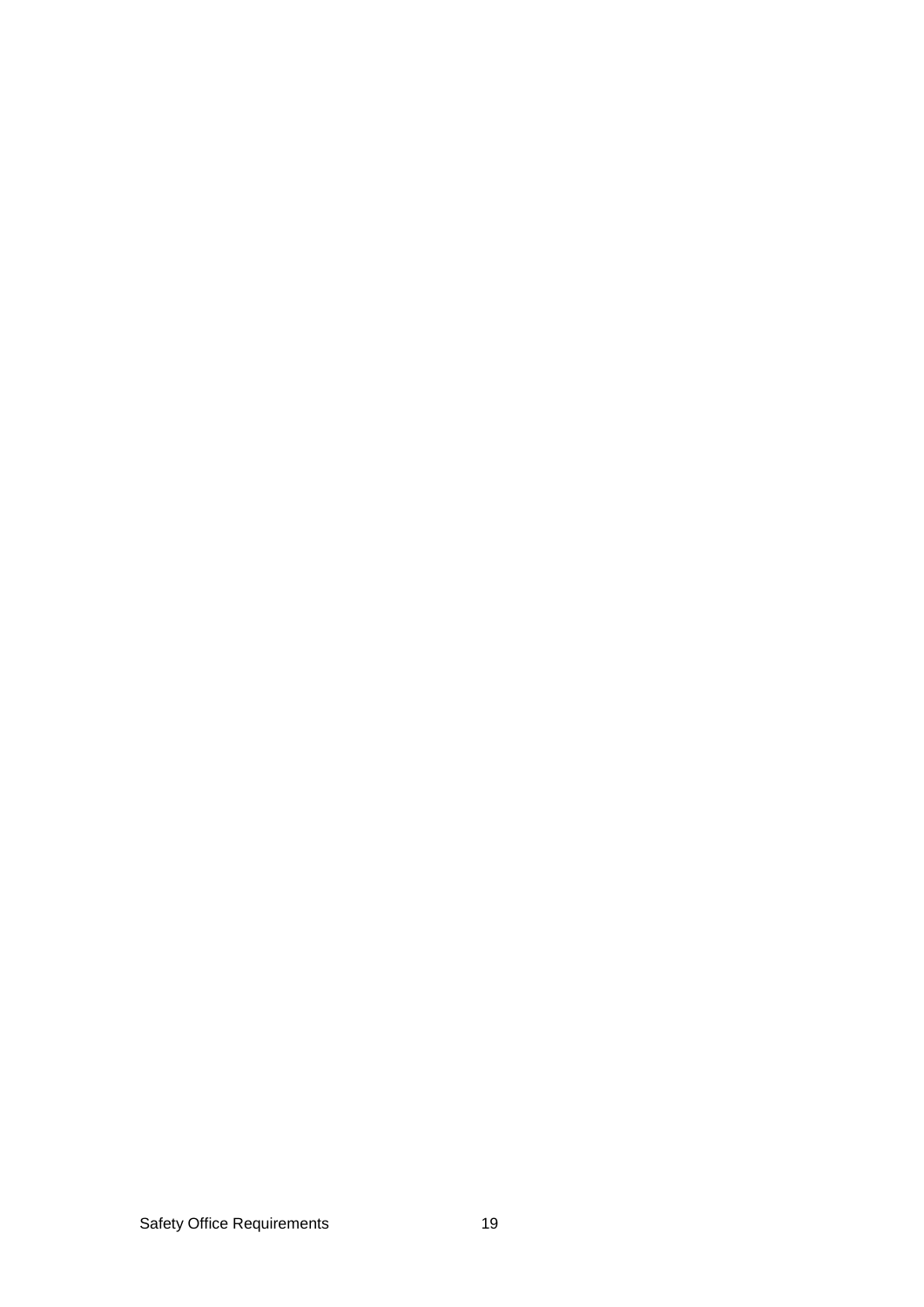# **APPENDIX D**

# **SPECIFICATION FOR CONTAINMENT LABORATORIES**

# **INTRODUCTION, STANDARDS AND REFERENCES**

This section sets out the standards for the design and construction of containment laboratories at Oxford University. Designers must regard these standards as minimum requirements and if any cannot be met for any reason this must be fully justified and agreed by the Project Sponsor Group, the University Surveyors Office and the University Safety Office. The design shall be validated against the criteria specified within this document as part of the design process. After practical completion and before hand-over to the University, written confirmation is required that the building meets all the design criteria.

As a minimum, the legal requirements for Containment Level 2 laboratories must be met in all cases. Where a Containment Level 3 laboratory is specified in the design brief the legal requirements for Containment Level 3 laboratories must also be met in those areas. The requirement for a Containment Level 3 laboratory will be determined by the Project Sponsor Group in consultation with the University Safety Office.

Each containment facility must comply with the required standards as specified in national legislation for work with both biological agents and genetically modified micro-organisms at the particular level of containment. Where there are differences in containment requirements the higher specification must be applied.

The legal requirements for containment laboratories are set out in the following:

- The Control of Substances Hazardous to Health Regulations (2002) and supporting Approved Codes of Practice which includes the Biological Agents ACOP;
- The Genetically Modified Organisms (Contained Use) Regulations 2000;
- The Security Requirements for Pathogens and Toxins (2010) (*restricted document*)

The Regulations are supported by the following guidance which is regarded as good practice and must also be followed in Oxford University facilities:

 The management, design and operation of microbiological containment laboratories. Advisory Committee on Dangerous Pathogens (ACDP). 2001. HSE Books. ISBN 0 7176 2034 4. [*Note – this supercedes* Categorisation of biological agents according to hazard and categories of containment, ACDP. 4th ed, 1995. HSE Books. ISBN 0-7176-1038-1]; and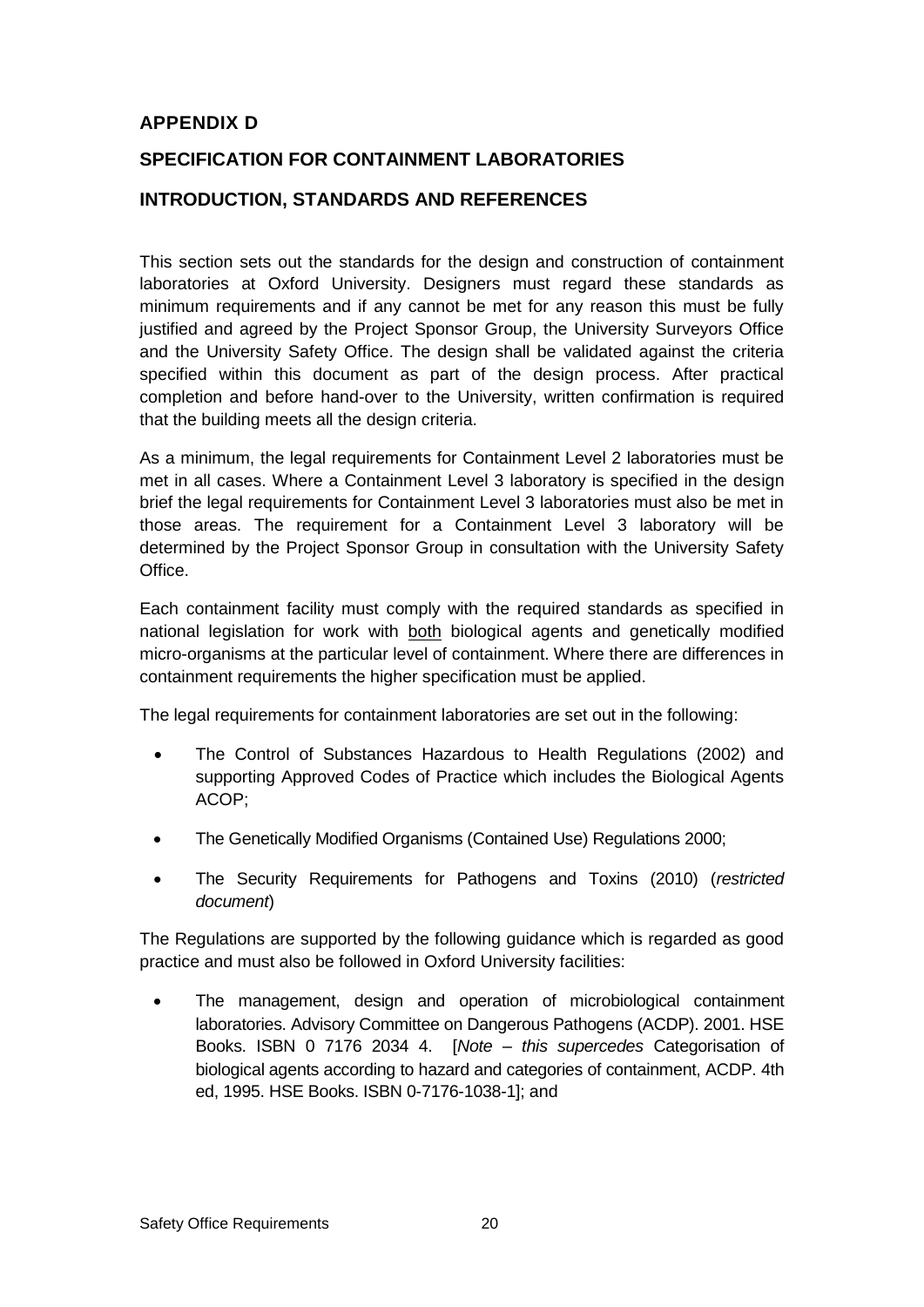- Advisory Committee on Genetic Modification (ACGM) Compendium of Guidance. 2000. HSE Books. ISBN 0-7176-1763-7. Also available on ACGM website at <http://www.hse.gov.uk/hthdir/noframes/acgmcomp/acgmcomp.htm>
- Sealability of Microbial Containment Level 3 and 4 facilities available as a pdf at http://www.hse.gov.uk/biosafety/gmo/guidance/sealability.pdf

Various other organisations produce guidance on the design and build of containment laboratories. Those produced by the Wellcome Trust and The Medical Research Council and Imperial College provide useful additional guidance of which design teams should be aware.

The various guidance documents cited above include management and operational procedures for containment laboratories. This specification for Oxford University laboratories is concerned only with design and installation, other matters, such as management and working practices, are not considered further here. Furthermore this document deals only with criteria in relation to microbiological hazards, however other hazards must be considered and addressed as part of the overall design specification. Other statutory and good practice standards and requirements, some of which may overlap with some of the specifications in this document, must also be met.

All references to published documents are current at November 2010. The onus is on the designer to check that these are still current and where they have been superseded to use the more recent version.

| $\mathbf{1}$ . | <b>MINIMUM REQUIREMENT</b><br><b>BASIC DESIGN</b>                                                                          | <b>CONFIRMATION</b><br><b>HOW</b><br><b>CRITERIA MET IN</b><br><b>DESIGN</b> | <b>CONFIRMATION</b><br><b>CRITERIA MET</b><br><b>ON INSTALLATION</b> |
|----------------|----------------------------------------------------------------------------------------------------------------------------|------------------------------------------------------------------------------|----------------------------------------------------------------------|
| $1.1$          | <b>Security and Access</b>                                                                                                 |                                                                              |                                                                      |
| 1.1.1          | Access to be limited to authorised persons only<br>by the use of security measures such as locks<br>for controlling entry. |                                                                              |                                                                      |
| 1.1.2          | Restriction of access to be imposed at edge of<br>containment zone.                                                        |                                                                              |                                                                      |
|                | Additional requirements for CL3 laboratories:                                                                              |                                                                              |                                                                      |
| 1.1.3          | Access to CL3 zone to be restricted either by                                                                              |                                                                              |                                                                      |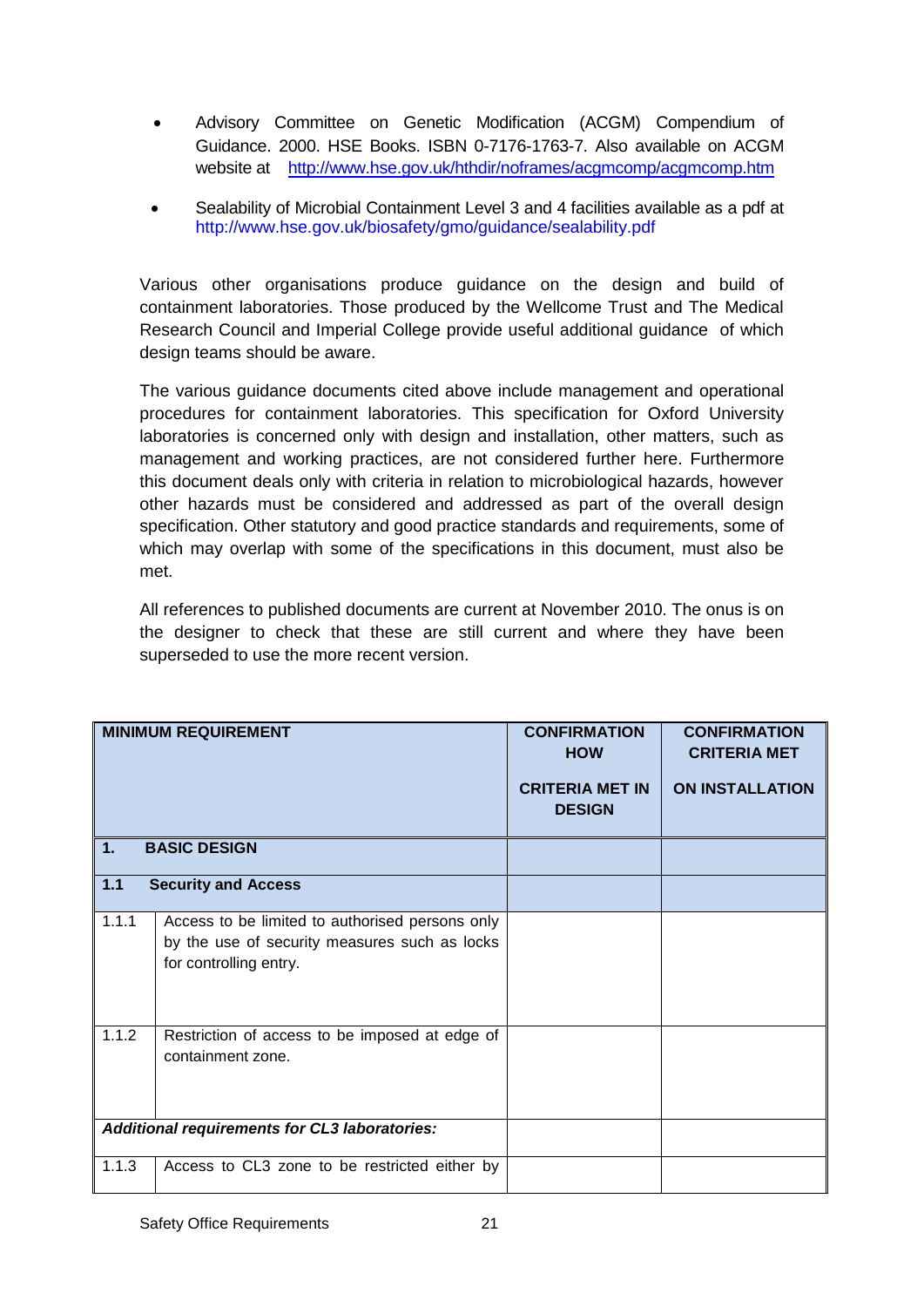|        | swipe card, card key or digital lock.                                                       |  |
|--------|---------------------------------------------------------------------------------------------|--|
|        |                                                                                             |  |
|        |                                                                                             |  |
| 1.1.4  | Automatic door closures to be fitted to ensure                                              |  |
|        | CL3 zone is secure even whilst occupied.                                                    |  |
|        |                                                                                             |  |
|        |                                                                                             |  |
| 1.1.5  | The lab or suite must be lockable from the                                                  |  |
|        | outside mechanically or electronically so it can                                            |  |
|        | be secured from entry by any other user in the                                              |  |
|        | event of an emergency.                                                                      |  |
|        |                                                                                             |  |
|        |                                                                                             |  |
| 1.1.6  |                                                                                             |  |
|        | Containment zone to remain secure in event of<br>fire alarm activation in order to maintain |  |
|        | biosecurity                                                                                 |  |
|        |                                                                                             |  |
|        | locks not to be automatically opened                                                        |  |
|        | emergency release mechanisms to                                                             |  |
|        | be installed to allow egress at any                                                         |  |
|        | time.                                                                                       |  |
|        |                                                                                             |  |
|        | Additional requirements for CL3 laboratories subject                                        |  |
|        | to ATCSA controls:                                                                          |  |
|        |                                                                                             |  |
| 1.1.6  | Where possible, laboratories subject to the                                                 |  |
|        | controls specified in ACTSA must not be sited<br>on a ground floor or where access may be   |  |
|        | assisted by other structures such as adjacent                                               |  |
|        | flat roofs.                                                                                 |  |
|        |                                                                                             |  |
| 1.1.7  | Proximity, magnetic card ("swipe card") access                                              |  |
|        | control systems must be installed where access                                              |  |
|        | controlled<br>manually e.g.<br>cannot be<br>by                                              |  |
|        | permanent security staff. Such systems must                                                 |  |
|        | also incorporate a personal identification number                                           |  |
|        | (PIN).                                                                                      |  |
| 1.1.8  | PIN numbers must be unique to each user,                                                    |  |
|        | changed regularly, and incorporate a duress                                                 |  |
|        | code facility.                                                                              |  |
|        |                                                                                             |  |
| 1.1.9  | The system must be fully auditable for access                                               |  |
|        | and egress information, password protected,                                                 |  |
|        | and protected by a physical security device                                                 |  |
|        | conforming to LPS 1214: Issue 2 Category 1.                                                 |  |
| 1.1.10 | All emergency exit doors must be fitted with a                                              |  |
|        | warning device to alert staff when opened and                                               |  |
|        | incorporated into any technology based access                                               |  |
|        | control system that is in operation.                                                        |  |
|        |                                                                                             |  |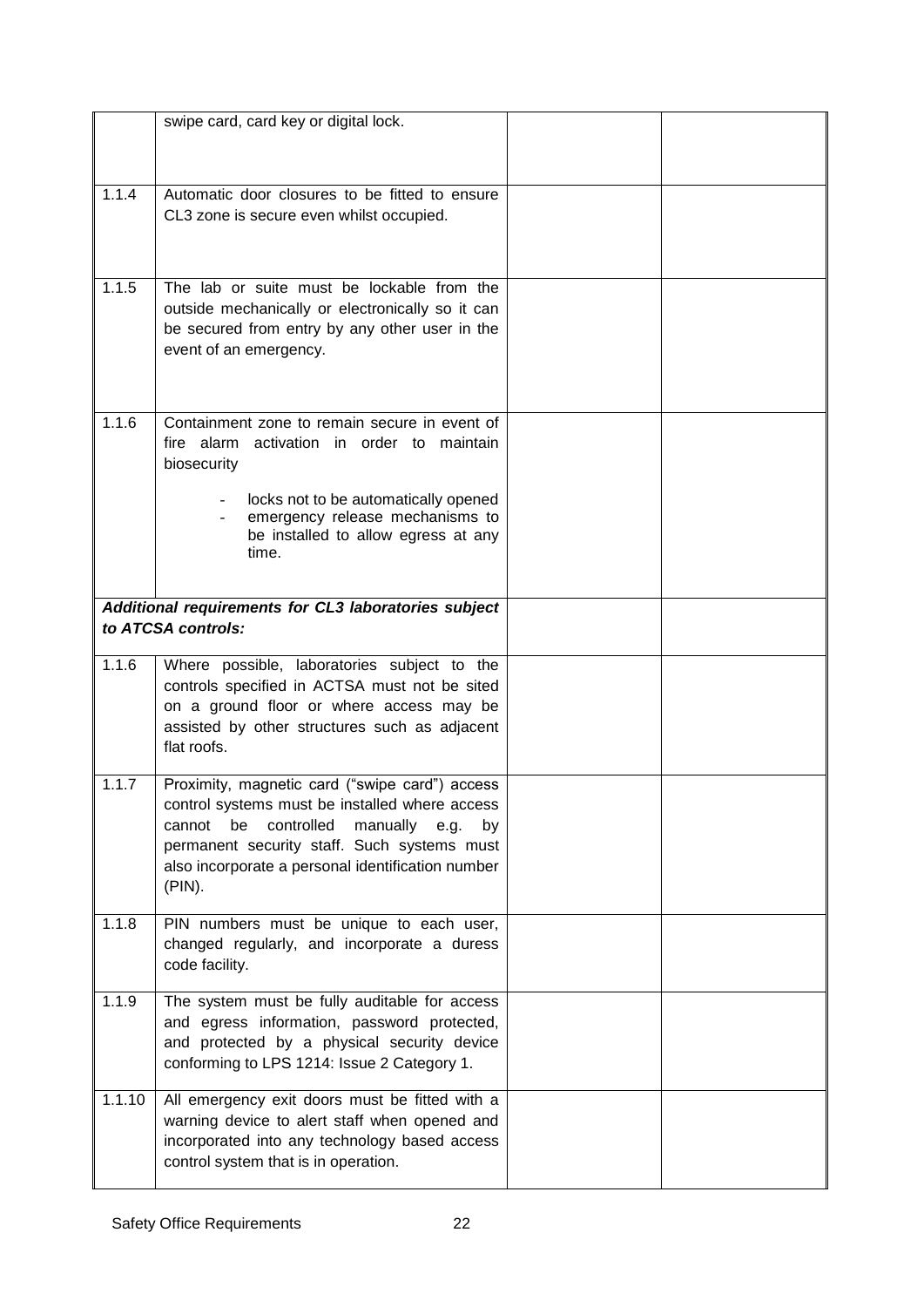| 1.2            | <b>Building services</b>                                                                                                                                                                                                                                                                                                                                                                                                                                                                                                             |  |
|----------------|--------------------------------------------------------------------------------------------------------------------------------------------------------------------------------------------------------------------------------------------------------------------------------------------------------------------------------------------------------------------------------------------------------------------------------------------------------------------------------------------------------------------------------------|--|
| 1.2.1          | Controls and service areas to be outside the<br>containment zone.                                                                                                                                                                                                                                                                                                                                                                                                                                                                    |  |
| 1.2.2          | The need for maintenance staff to enter the<br>containment zone to be minimised. Service<br>risers etc to be accessed from outside the<br>containment zone wherever possible.                                                                                                                                                                                                                                                                                                                                                        |  |
|                | <b>Additional requirements for CL3 laboratories:</b>                                                                                                                                                                                                                                                                                                                                                                                                                                                                                 |  |
| 1.2.3          | The need for maintenance staff to enter the<br>containment zone to be eliminated. Services<br>should not require maintenance from within the<br>containment zone if this can be reasonably<br>provided<br>outside.<br>All<br>service<br>access<br>requirements to be listed by designer and<br>agreed by University Safety Office.                                                                                                                                                                                                   |  |
| $1.3$          | <b>Space requirements</b>                                                                                                                                                                                                                                                                                                                                                                                                                                                                                                            |  |
| 1.3.1<br>1.3.2 | Sufficient space to be allowed for staff to carry<br>out their work safely<br>general layout to be in accordance<br>with recommendations given in BS<br>3202, Laboratory Furniture<br>and<br>Fittings, Part 3, 1991<br>consider all traffic routes<br>where<br>microbiological<br>safety<br>cabinets and/or fume cupboards are<br>installed layouts to comply with<br>space requirements in appropriate<br>British Standard.<br>2.3.3<br>furniture<br>See<br>for<br>recommendations<br>Ceiling height to allow adequate headroom for |  |
|                | installation and replacement of large equipment<br>and access to ductwork above safety cabinets<br>and fume cupboards (ie ceiling at least 300mm<br>above top of these).                                                                                                                                                                                                                                                                                                                                                             |  |
| $1.4$          | <b>Traffic routes</b>                                                                                                                                                                                                                                                                                                                                                                                                                                                                                                                |  |
| 1.4.1          | Laboratory traffic (movement of<br>laboratory<br>personnel and materials between working<br>laboratory areas and facilities) to be within the                                                                                                                                                                                                                                                                                                                                                                                        |  |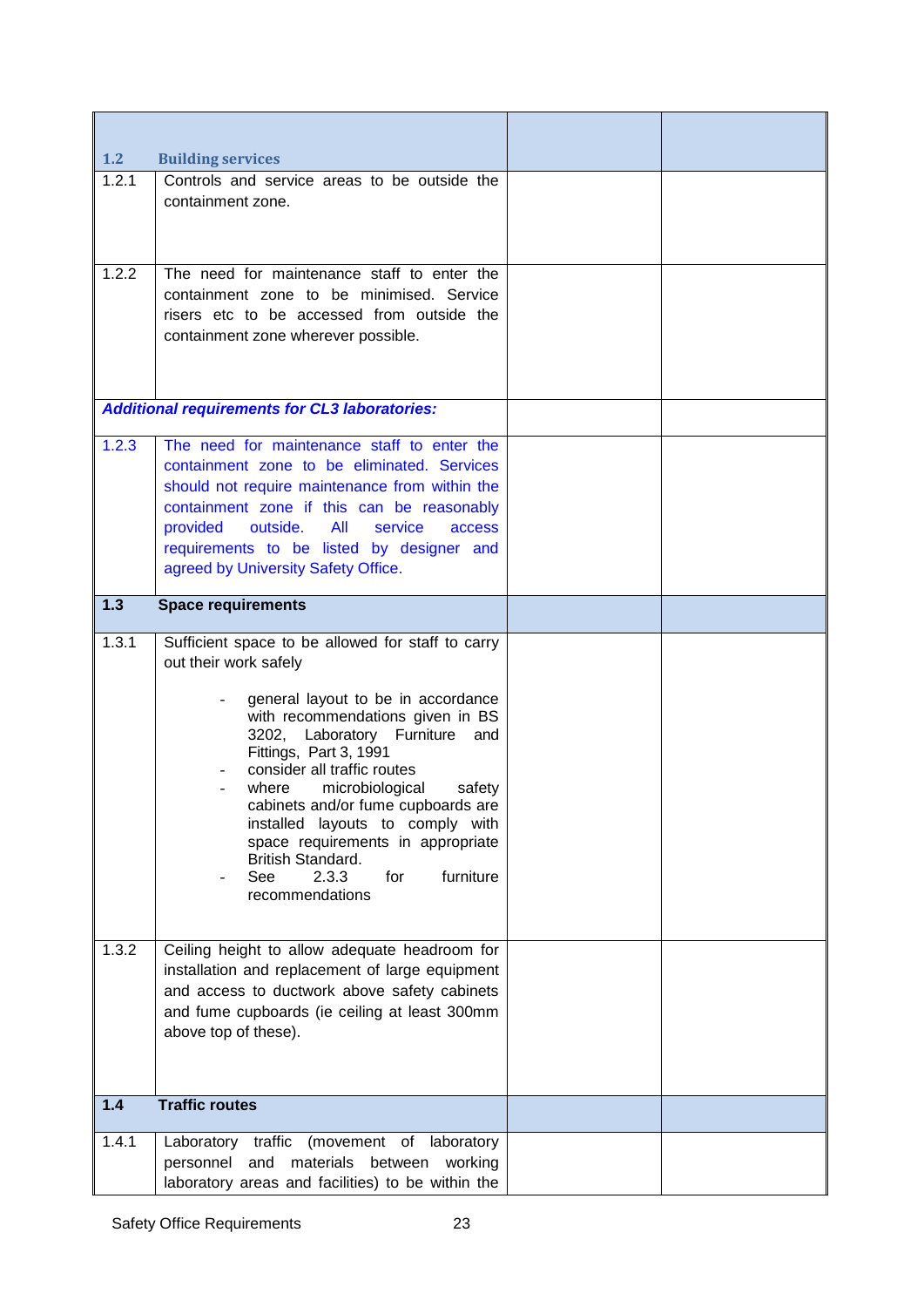|                | containment zone. Containment zones to be<br>self-contained as<br>far<br>possible<br>as<br>with<br>laboratories connected to ancillary support<br>facilities such as centrifuge rooms, fume<br>cupboards etc.                                                                                                                                                                                                                       |  |
|----------------|-------------------------------------------------------------------------------------------------------------------------------------------------------------------------------------------------------------------------------------------------------------------------------------------------------------------------------------------------------------------------------------------------------------------------------------|--|
| 1.4.2          | Traffic routes to and from central services such<br>as wash up and autoclave not to be through<br>office, public or food serving areas.                                                                                                                                                                                                                                                                                             |  |
| 1.4.3          | Lift access to be provided for trolleys if<br>laboratory items have to be moved between<br>floors. Clean (office personnel etc) and dirty<br>(laboratory) traffic routes to be carefully<br>considered regards use of lifts.                                                                                                                                                                                                        |  |
|                | <b>Additional requirements for CL3 laboratories:</b>                                                                                                                                                                                                                                                                                                                                                                                |  |
| 1.4.4<br>1.4.5 | CL3 containment zone to be separated from<br>other activities in the same building by use of a<br>lobby area<br>lobby to be within the curtilage of<br>$\blacksquare$<br>the CL3 containment zone<br>lobby to be used for changing of<br>labcoats and handwashing<br>no infectious material to be stored in<br>lobby (eg no freezers, no waste etc)<br>lobby doors to be interlocked.<br>Fire exit routes from other areas must not |  |
|                | require travel through CL3 containment zone.                                                                                                                                                                                                                                                                                                                                                                                        |  |
| 1.5            | <b>Offices</b>                                                                                                                                                                                                                                                                                                                                                                                                                      |  |
| 1.5.1          | All staff working within containment laboratories<br>to be provided with separate desk space/write-<br>up areas where they can read, write, store<br>reference books, file records, use telephones,<br>work at a computer and similar activities. This to<br>be provided either as<br>as an office area sited outside the<br>containment zone.<br>a clearly segregated area within the                                              |  |
|                | laboratory (this could be separated, for                                                                                                                                                                                                                                                                                                                                                                                            |  |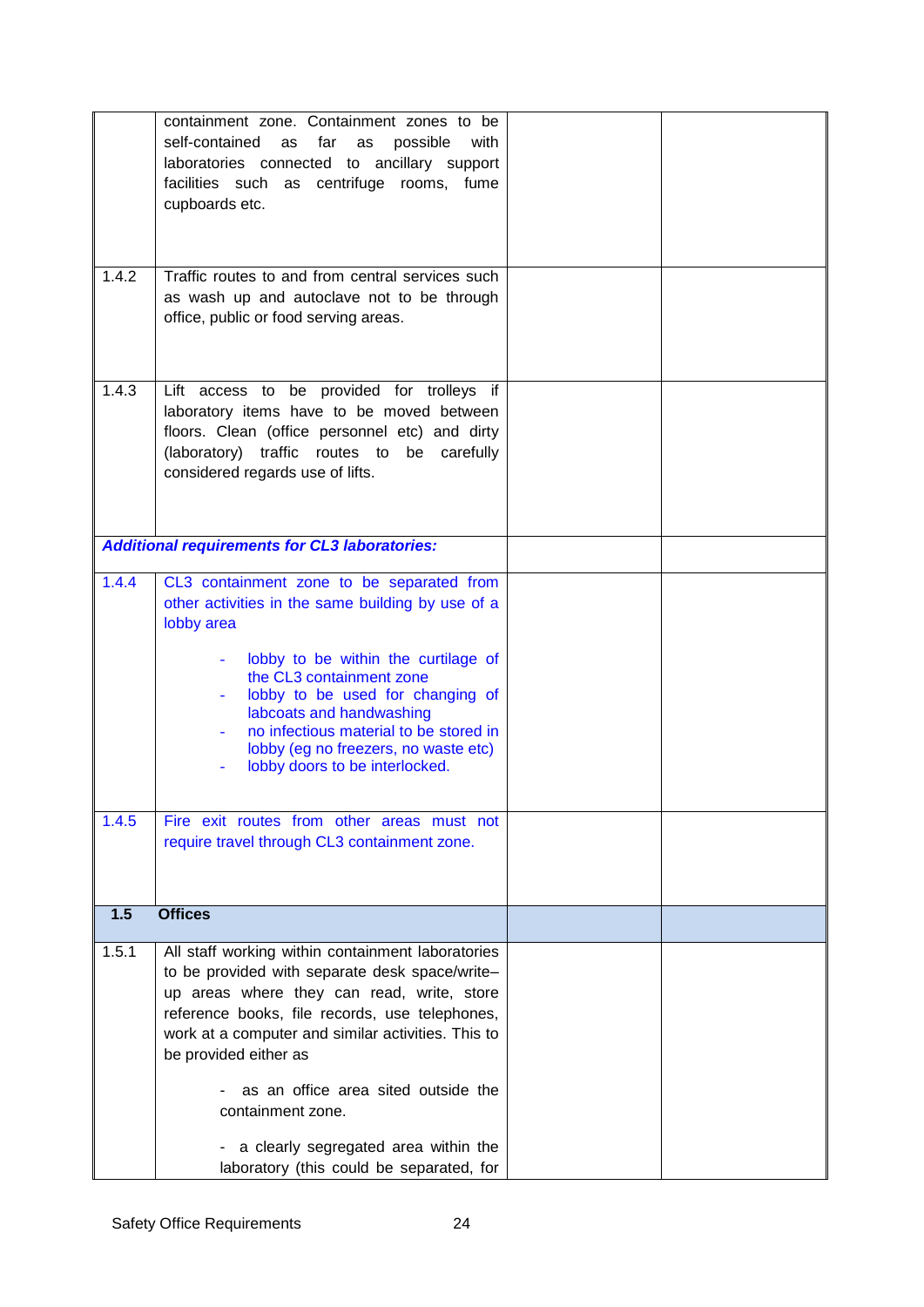|                 | example, by circulation routes and fitted                                                           |  |
|-----------------|-----------------------------------------------------------------------------------------------------|--|
|                 | with low-level benching); or                                                                        |  |
|                 |                                                                                                     |  |
| 1.5.2           | Offices and meeting rooms (where it is                                                              |  |
|                 | envisaged that carpeting and other soft                                                             |  |
|                 | furnishings might be required or in which                                                           |  |
|                 | activities such as eating and drinking may take<br>place) to be sited outside the containment zone, |  |
|                 | rooms opening off the laboratory area are not                                                       |  |
|                 | acceptable.                                                                                         |  |
|                 |                                                                                                     |  |
|                 |                                                                                                     |  |
| 1.6             | Storage of outdoor clothing and personal<br>effects                                                 |  |
|                 |                                                                                                     |  |
| 1.6.1           | Outdoor clothing and personal effects not to be                                                     |  |
|                 | taken into laboratories                                                                             |  |
|                 | - adequate provision (taking account of                                                             |  |
|                 | numbers of people working within                                                                    |  |
|                 | laboratory areas) to be made outside<br>containment zone<br>the<br>for<br>secure                    |  |
|                 | storage.                                                                                            |  |
|                 |                                                                                                     |  |
|                 |                                                                                                     |  |
|                 |                                                                                                     |  |
| $1.7$           | <b>Toilets</b>                                                                                      |  |
| 1.7.1.          | Toilet facilities not to be within the containment                                                  |  |
|                 | zone.                                                                                               |  |
|                 |                                                                                                     |  |
| 2.              | GENERAL STRUCTURE, FURNITURE AND                                                                    |  |
| <b>FITTINGS</b> |                                                                                                     |  |
|                 |                                                                                                     |  |
| 2.1             | Layout                                                                                              |  |
| 2.1.1           | Layout of laboratory (benches etc) to be in                                                         |  |
|                 | accordance with recommendations given in BS                                                         |  |
|                 | 3202 Laboratory Furniture and Fittings, Part 3,<br>1991.                                            |  |
|                 |                                                                                                     |  |
|                 |                                                                                                     |  |
| 2.2             | <b>Benches</b>                                                                                      |  |
| 2.2.1           | Bench surfaces to be resistant to acids, alkalis,                                                   |  |
|                 | solvents, disinfectants expected in normal use                                                      |  |
|                 | and to be impervious to water and easy to clean                                                     |  |
|                 | to be solid plastic laminate or epoxy                                                               |  |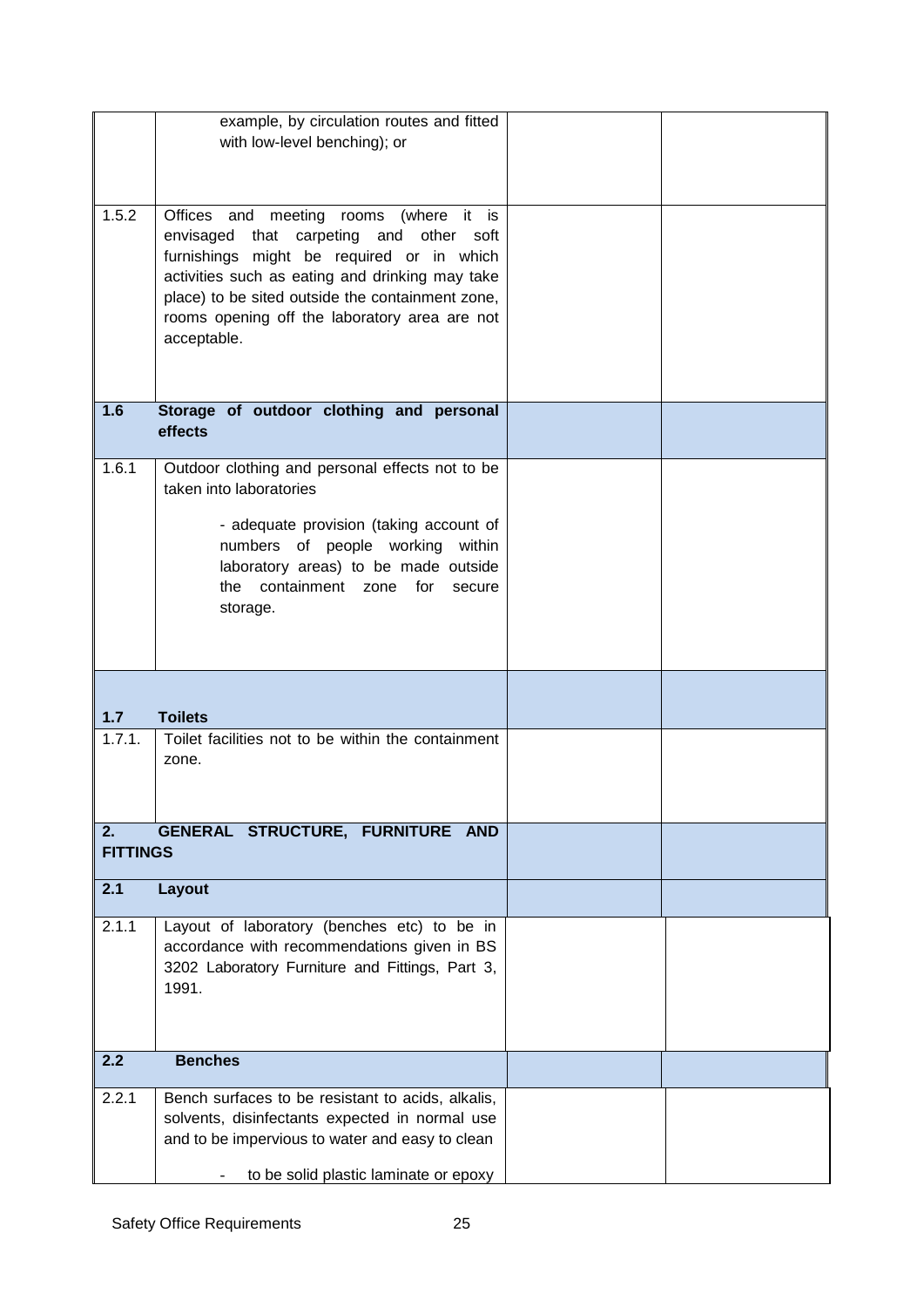|               | not to be scribed directly to wall but<br>to have upstand or back plate<br>to have minimal joints and seams<br>but where necessary (eg where<br>benches meet, between bench and<br>around<br>upstand,<br>sinks,<br>taps,<br>sockets, shelf supports etc) these to<br>sealed with non-shrinking<br>be<br>sealant such as two-part epoxy<br>grout<br>not to have any open holes for<br>feeding of cables etc<br>drip cups to be avoided. |  |
|---------------|----------------------------------------------------------------------------------------------------------------------------------------------------------------------------------------------------------------------------------------------------------------------------------------------------------------------------------------------------------------------------------------------------------------------------------------|--|
| 2.3           | <b>Laboratory furniture</b>                                                                                                                                                                                                                                                                                                                                                                                                            |  |
| 2.3.1         | Adequate amounts (as discussed and agreed<br>with Project Sponsor Group) of under and over<br>bench storage space to be provided<br>laminate covered MDF adequate for<br>shelving, cupboards etc.                                                                                                                                                                                                                                      |  |
| 2.3.2         | Design of underbench cupboards to allow easy<br>access for cleaning of any spillages on floors<br>(eg mobile units on castors).                                                                                                                                                                                                                                                                                                        |  |
| 2.3.3         | The design of chairs and stools to be used<br>should take into account the nature and duration<br>of work likely to be undertaken. The use of five<br>legged stools with back supports and foot rings<br>is not mandatory. Four legged stools or other<br>designs occupy significantly less space and<br>may be preferable.                                                                                                            |  |
| 2.3.4         | Stools, chairs, and their seats should have<br>wipeable surfaces. Any seat cushions must be<br>covered with a water-impervious fabric (not<br>cloth-covered)                                                                                                                                                                                                                                                                           |  |
| 2.4           | <b>Sinks</b>                                                                                                                                                                                                                                                                                                                                                                                                                           |  |
| 2.4.1.<br>2.5 | All laboratories to have a general laboratory sink<br>to drain directly to waste via simple<br>S-bend trap<br>epoxy or stainless steel "all in one"<br>units preferred since this obviates<br>need for any sealing around the<br>sink.<br>Handwash basins and eyewash provision                                                                                                                                                        |  |
|               |                                                                                                                                                                                                                                                                                                                                                                                                                                        |  |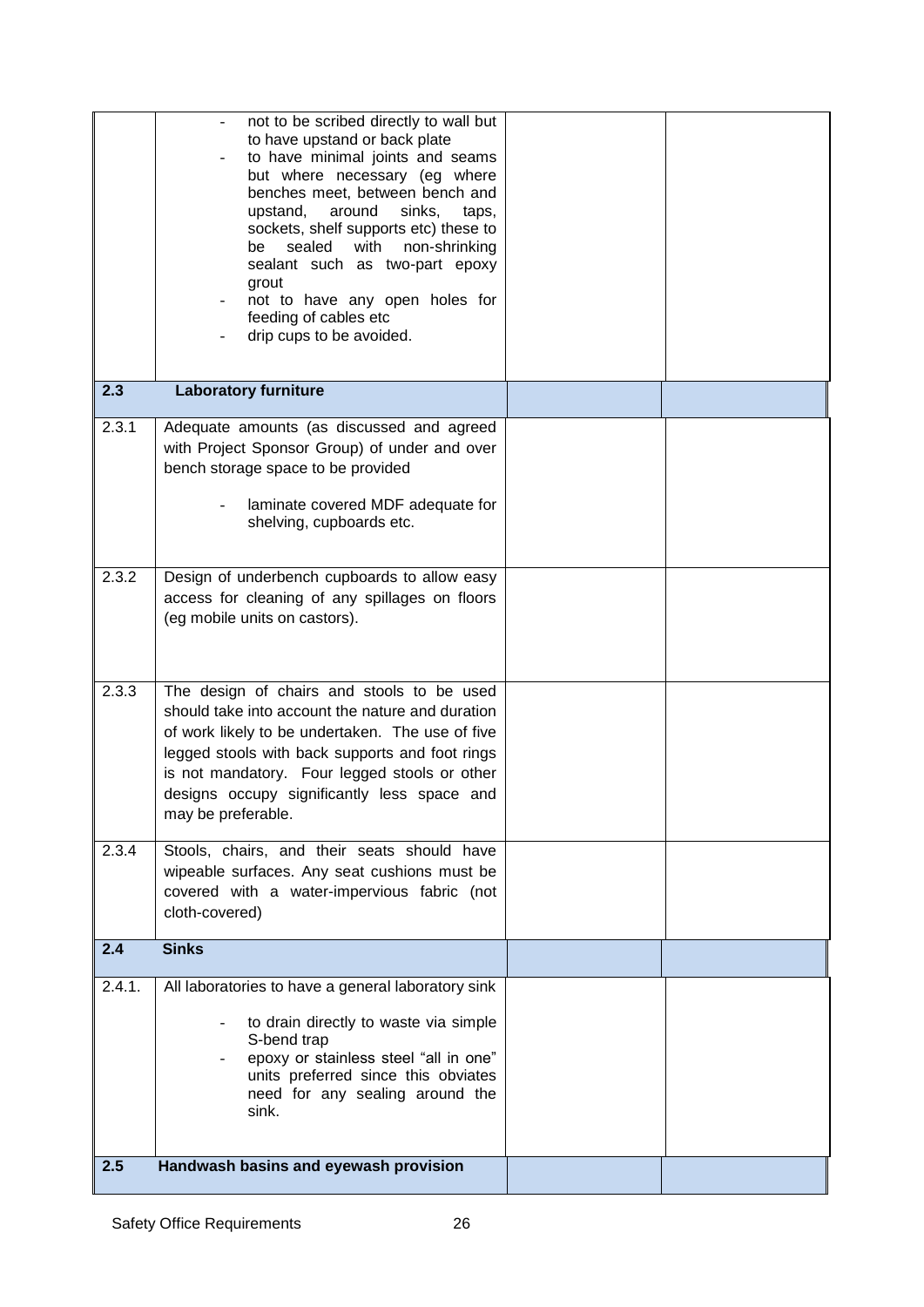| 2.5.1 | Dedicated handwash basin to be located at                                                  |  |
|-------|--------------------------------------------------------------------------------------------|--|
|       | each exit to containment zone.                                                             |  |
|       |                                                                                            |  |
|       |                                                                                            |  |
| 2.5.2 | In addition, tissue culture/microbiology labs to<br>have dedicated handwash basin at exit. |  |
|       |                                                                                            |  |
|       |                                                                                            |  |
| 2.5.3 | Taps to be of type that can be operated without                                            |  |
|       | being touched by hand (eg lever operated, knee                                             |  |
|       | operated, automatic sensor).                                                               |  |
|       |                                                                                            |  |
| 2.5.4 | Dispensers for paper towels and soap to be                                                 |  |
|       | provided adjacent to all hand wash basins                                                  |  |
|       |                                                                                            |  |
|       | - soap dispensers to be single use                                                         |  |
|       | packs, not to be topped up from bulk<br>supply.                                            |  |
|       |                                                                                            |  |
|       |                                                                                            |  |
| 2.5.5 | Eyewash station to be provided adjacent to                                                 |  |
|       | handwash basin. Ideally this to be a type that                                             |  |
|       | can double as an emergency shower hose.                                                    |  |
|       |                                                                                            |  |
|       |                                                                                            |  |
|       |                                                                                            |  |
| 2.6   | Labcoat storage                                                                            |  |
| 2.6.1 | Separate storage area to be provided for                                                   |  |
|       | laboratory coats in use                                                                    |  |
|       | maximum one coat per peg (allow                                                            |  |
|       | enough pegs for all workers)                                                               |  |
|       | to be within containment zone<br>to be at entry/exit points adjacent to                    |  |
|       | handwash basin.                                                                            |  |
|       |                                                                                            |  |
|       | <b>Additional requirements for CL3 laboratories:</b>                                       |  |
| 2.6.2 | Facilities for storage of labcoats to be provided                                          |  |
|       | in the lobby (separate storage required for clean                                          |  |
|       | coats and those in use).                                                                   |  |
|       |                                                                                            |  |
|       |                                                                                            |  |
| 2.6.3 | If the CL3 laboratory is located within a larger                                           |  |
|       | containment zone then pegs to be provided                                                  |  |
|       | outside the CL3 zone for storage of labcoats<br>from the CL2 area.                         |  |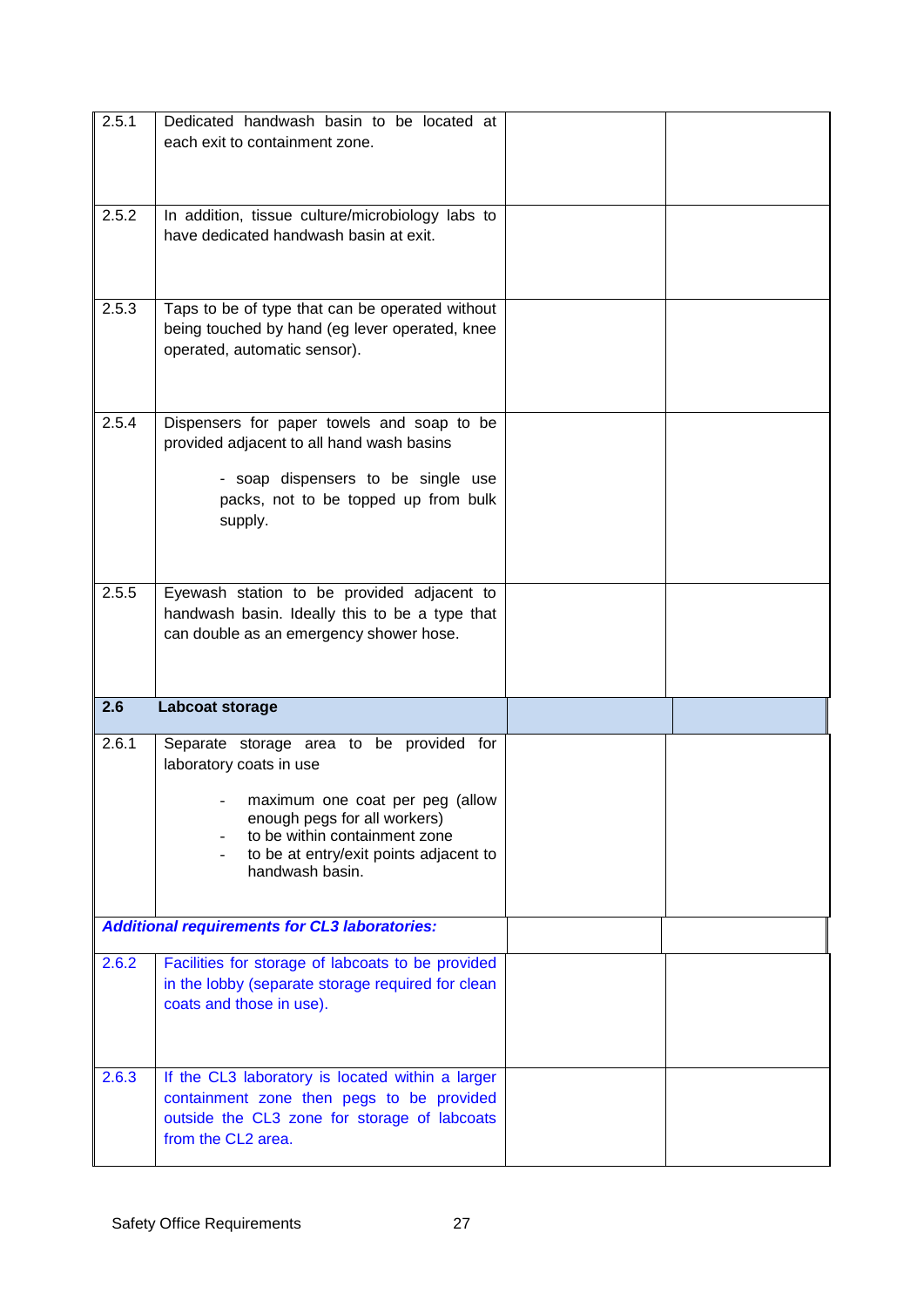| 2.7    | <b>Floors</b>                                                                                                                                                                                                                                                                                                                                                                                                                                                                              |  |
|--------|--------------------------------------------------------------------------------------------------------------------------------------------------------------------------------------------------------------------------------------------------------------------------------------------------------------------------------------------------------------------------------------------------------------------------------------------------------------------------------------------|--|
| 2.7.1  | Floor surfaces to be resistant to acids, alkalis<br>solvents, disinfectants expected in normal use<br>and to be impervious to water and easy to clean<br>to be smooth and slip resistant<br>$\overline{\phantom{a}}$<br>to be easy to keep clean ie not non-<br>unless<br>slip<br>type<br>specific<br>requirement such as in a wet area<br>seams to be kept to a minimum but<br>where necessary to be sealed<br>to be coved to wall and sealed (sit-<br>on coved skirting not acceptable). |  |
| 2.7.2  | All floors finishes in the containment zone and<br>on laboratory traffic routes to be to laboratory<br>specification.                                                                                                                                                                                                                                                                                                                                                                      |  |
| 2.7.3  | Alternative flooring material or protection to be<br>provided where dispensing of liquid nitrogen<br>may take place (e.g. proprietary matting or a<br>stainless steel plate).                                                                                                                                                                                                                                                                                                              |  |
| 2.7.4  | No open floor drains to be located within<br>containment zones.                                                                                                                                                                                                                                                                                                                                                                                                                            |  |
| 2.7.5  | No access hatches (or anything else that breaks<br>the sealed floor) to be located in floors within<br>containment zones.                                                                                                                                                                                                                                                                                                                                                                  |  |
| 2.8    | <b>Doors and windows</b>                                                                                                                                                                                                                                                                                                                                                                                                                                                                   |  |
| 2.8.1. | Doors to contain vision panel.                                                                                                                                                                                                                                                                                                                                                                                                                                                             |  |
| 2.8.2  | Doors at boundary to containment zone to be<br>self-closing.                                                                                                                                                                                                                                                                                                                                                                                                                               |  |
| 2.8.3  | Any window blinds not to collect excessive dust<br>(use vertical blinds or similar, venetian type<br>blinds not acceptable as dust accumulates on                                                                                                                                                                                                                                                                                                                                          |  |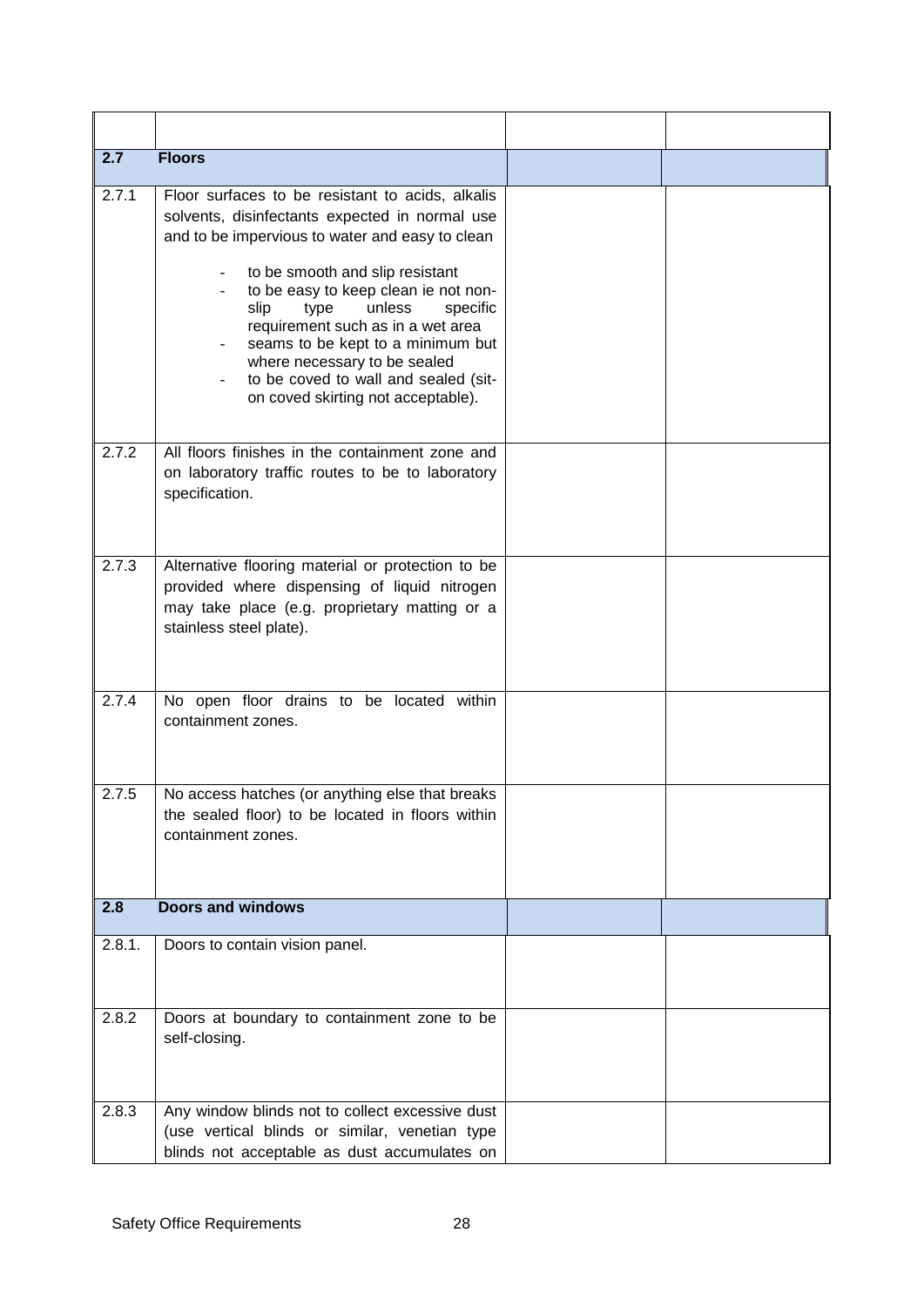|                | slats).                                                                                                                                                                                                                                                                                                                                                                                  |  |
|----------------|------------------------------------------------------------------------------------------------------------------------------------------------------------------------------------------------------------------------------------------------------------------------------------------------------------------------------------------------------------------------------------------|--|
|                |                                                                                                                                                                                                                                                                                                                                                                                          |  |
|                | <b>Additional requirements for CL3 laboratories:</b>                                                                                                                                                                                                                                                                                                                                     |  |
| 2.8.4          | Doors to open into the CL3 space and have<br>leakage through grill or round edges in order to<br>airflow<br>maintain<br>inward<br>and<br>minimise<br>disruptions to airflow patterns during use.                                                                                                                                                                                         |  |
| 2.8.5          | In CL3 facilities with more than on laboratory,<br>lobby entry and exit doors must be interlocked<br>with each other and with other CL3 laboratory<br>doors by suitable means to minimise disruptions<br>to airflow patterns during use.                                                                                                                                                 |  |
| 2.8.6<br>2.8.7 | CL3<br><b>The</b><br>laboratory<br>have<br>observation<br>to<br>window(s) so<br>occupants can be seen wherever<br>they are within the laboratory from<br>outside<br>any fire detector activation can be<br>visually checked.<br>Blinds ideally to be located between the window<br>panes or where installed in the laboratory to be<br>made of a non-absorbent material.                 |  |
| 2.8.8          | Fire resistant, double glazed windows must be<br>provided for both security and containment<br>purposes. These to be sealed in place, flush on<br>the containment faces and edges with the<br>adjacent walls.                                                                                                                                                                            |  |
|                | Additional requirements for CL3 laboratories subject<br>to ATCSA controls:                                                                                                                                                                                                                                                                                                               |  |
| 2.8.9          | Doors must be of robust construction, securely<br>fixed to the fabric of the building in accordance<br>with the manufacturer's instructions, and must<br>be certified to meet LPS 1175: Issue 5 Security<br>Rating 3. BSI PAS 24 may be acceptable<br>subject to consultation with the CTSA. Doors<br>constructed to the new European Standard ENV<br>1627 will require NaCTSO approval. |  |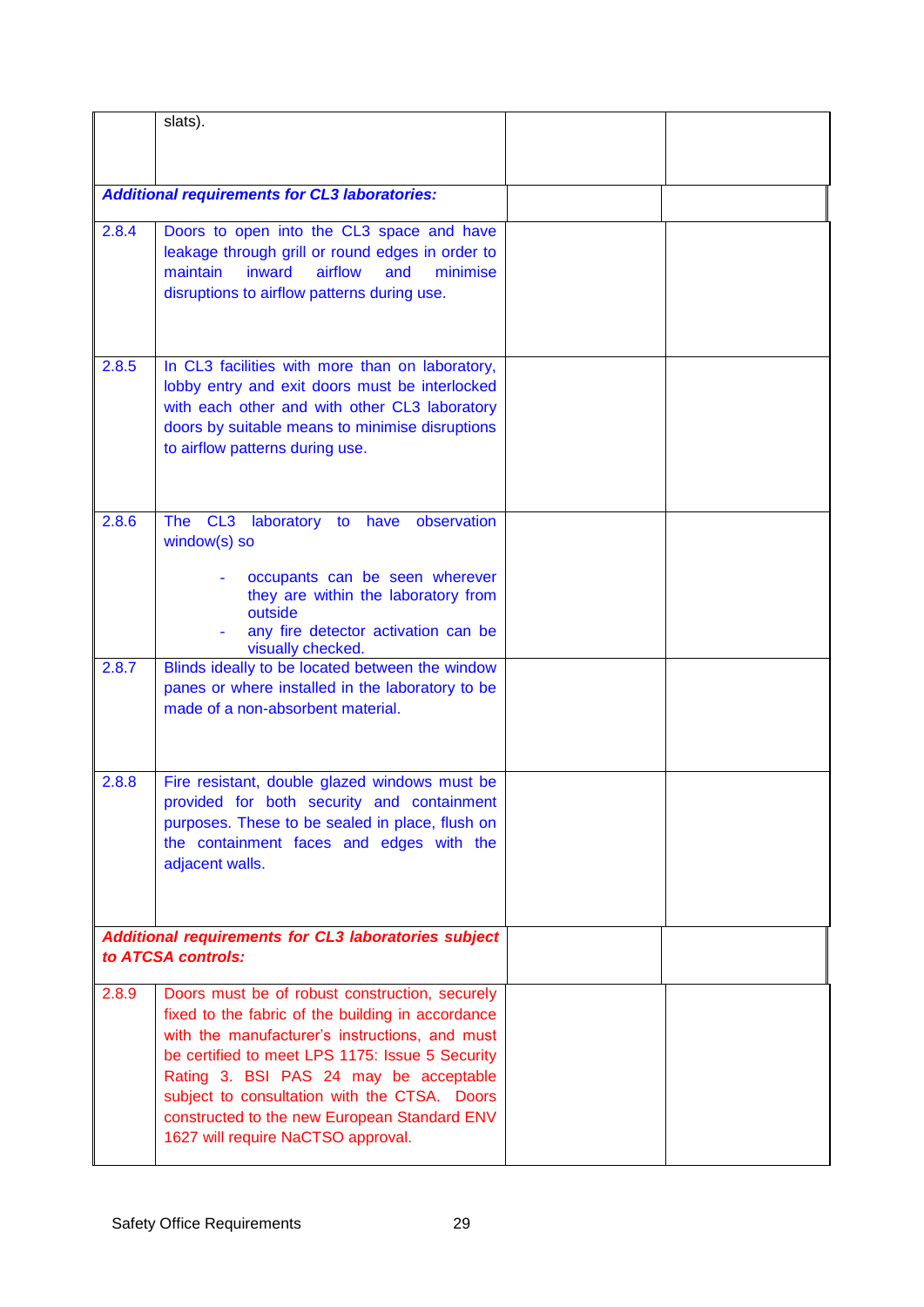| 2.8.10 | Where used, double doors must conform to the<br>above requirements.                                                                                                                                                                                                                                                                                                                                                                                                  |  |
|--------|----------------------------------------------------------------------------------------------------------------------------------------------------------------------------------------------------------------------------------------------------------------------------------------------------------------------------------------------------------------------------------------------------------------------------------------------------------------------|--|
| 2.8.11 | Integral air vents in doors must be secure i.e.<br>cannot be removed from the outside.                                                                                                                                                                                                                                                                                                                                                                               |  |
| 2.8.12 | Glazing adjacent to a security door must be<br>laminated (minimum thickness 7.5mm) and<br>installed in accordance with BS 6262:1982 and<br>the glazing retention system (frame) must be<br>tested to either BS 7950 or LPS 1175: Issue 5<br>Security Rating 2. Alternatively the glazing<br>must be protected by internal grilles or an<br>external roller shutter certified to LPS 1175:<br><b>Issue 5 Security Rating 1/2.</b>                                     |  |
| 2.8.13 | Windows must be securely fixed to the fabric of<br>accordance<br>with<br>building<br>in.<br>the<br>the<br>manufacturer's instructions. All glazing<br>in<br>windows must be laminated (minimum thickness<br>7.5mm) to BS6206 and installed in accordance<br>with BS 6262:1982                                                                                                                                                                                        |  |
| 2.8.14 | All ground floor external windows within the<br>building that may allow access to the critical<br>areas must be certified to BS7950: 1997.<br><b>Windows</b><br>installed to the new<br>European<br>Standard ENV 1627 will require<br><b>NaCTSO</b><br>Alternatively windows must be<br>approval.<br>protected by internal grilles or external roller<br>shutters certified to LPS 1175: Issue 5 Security<br>Rating 3, and must incorporate window security<br>film. |  |
| 2.9    | <b>Walls and Ceilings</b>                                                                                                                                                                                                                                                                                                                                                                                                                                            |  |
| 2.9.1  | Walls and ceilings to be smooth and easily<br>cleanable<br>two coats of good quality vinyl or oil<br>based emulsion or silk finish paint is<br>adequate on walls.                                                                                                                                                                                                                                                                                                    |  |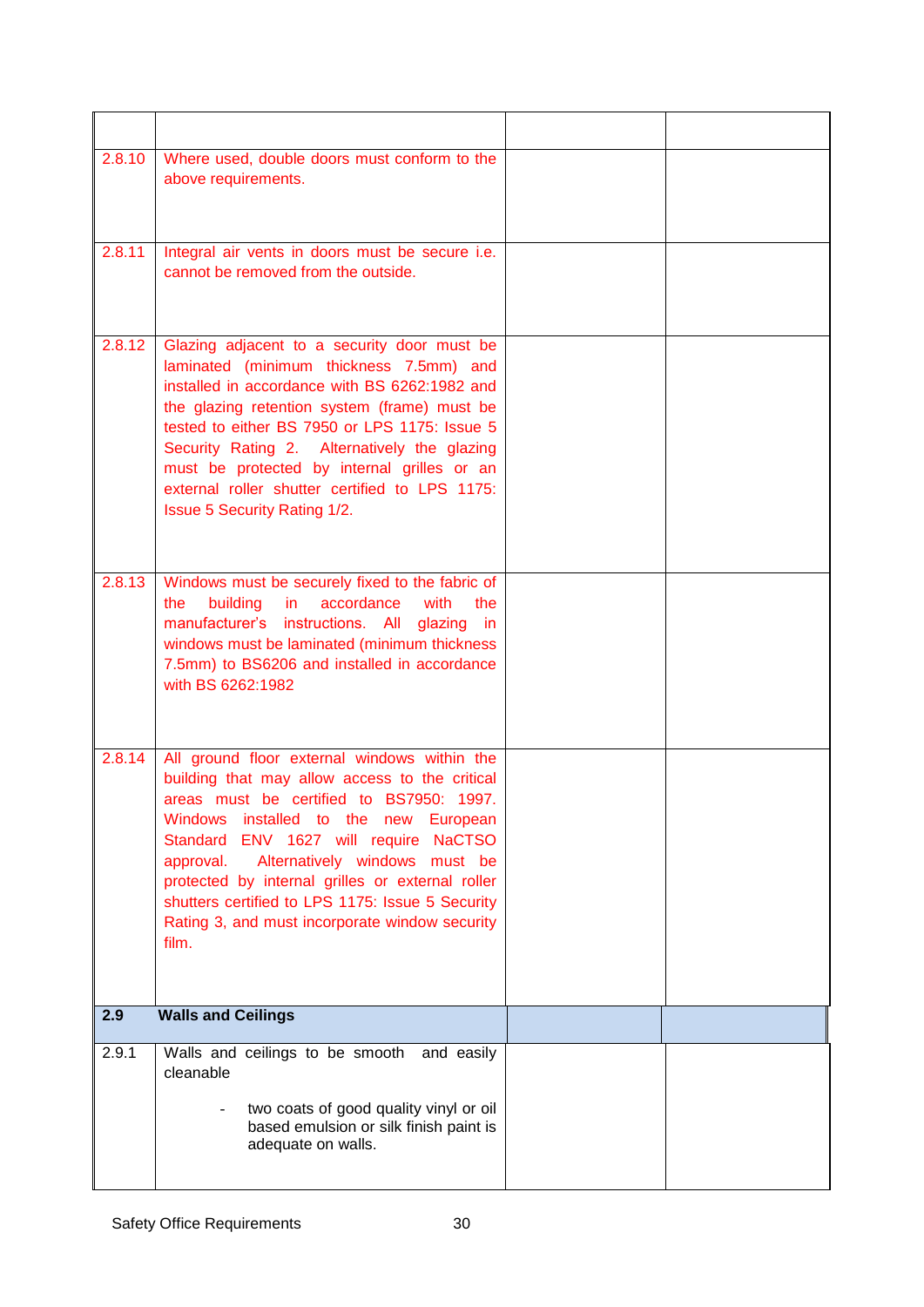|        | <b>Additional requirements for CL3 laboratories:</b>                                                                                                                                                                                                                                                                                                                                                                                                                     |  |
|--------|--------------------------------------------------------------------------------------------------------------------------------------------------------------------------------------------------------------------------------------------------------------------------------------------------------------------------------------------------------------------------------------------------------------------------------------------------------------------------|--|
| 2.9.2  | See section 5 on fumigation which includes<br>criteria for walls and ceilings.                                                                                                                                                                                                                                                                                                                                                                                           |  |
| 2.93   | Internal walls must be of breeze block, brick, or<br>equivalent construction and must avoid the use<br>of dry lining. Working surfaces should be<br>applied directly to a solid surface                                                                                                                                                                                                                                                                                  |  |
| 2.9.4  | False ceilings to be included only in consultation<br>with the Project Sponsor Group and the<br><b>University Safety Office.</b>                                                                                                                                                                                                                                                                                                                                         |  |
|        | Additional requirements for CL3 laboratories subject<br>to ATCSA controls:                                                                                                                                                                                                                                                                                                                                                                                               |  |
| 2.9.5  | Walls, ceilings, floors must be of robust<br>construction and be able to withstand a forced<br>entry e.g. floor slabs or reinforced concrete<br>construction. All elements should be equally<br>robust. It should not be possible to break<br>through walls, floors and ceilings or gain access<br>from adjacent areas. Stud partitioning, unless<br>reinforced to a standard equivalent to LPS<br>1175: Issue 5 Security Rating 3, is not<br>considered to be adequate. |  |
| 2.9.6  | The walls of the critical area must be made<br>secure up to the floor construction above. The<br>internal ceiling construction need only be<br>designed to achieve containment requirements.                                                                                                                                                                                                                                                                             |  |
| 2.10   | <b>Lighting and power</b>                                                                                                                                                                                                                                                                                                                                                                                                                                                |  |
| 2.10.1 | Standard (general purpose) light fittings and<br>electrical outlet sockets are adequate<br>light fittings to be positioned to<br>avoid all shadows over any working<br>surfaces whether from high level<br>fittings or persons standing in front<br>of working surfaces<br>benches and light fitting positions to<br>be such that need for task lighting is<br>avoided                                                                                                   |  |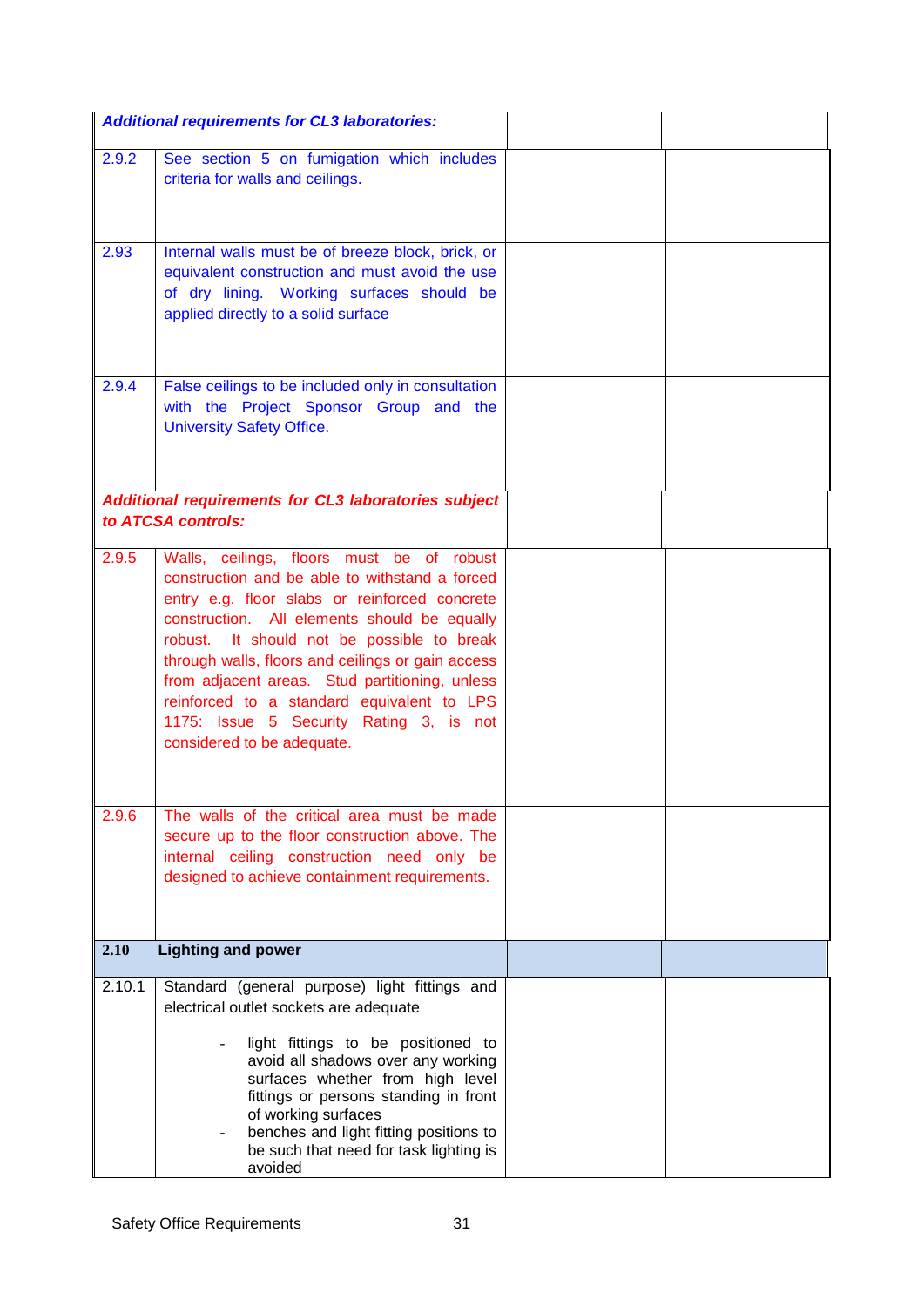|        | adequate numbers (as discussed                                              |  |
|--------|-----------------------------------------------------------------------------|--|
|        | and agreed with Project Sponsor                                             |  |
|        | Group) of electrical and data points                                        |  |
|        | to be provided, both under and over                                         |  |
|        | bench, to avoid excessive trailing of                                       |  |
|        | leads and use of multi adapters.                                            |  |
|        |                                                                             |  |
|        | <b>Additional requirements for CL3 laboratories:</b>                        |  |
|        |                                                                             |  |
| 2.10.2 | Standard (general purpose) light fittings and                               |  |
|        | electrical outlet sockets are adequate                                      |  |
|        |                                                                             |  |
|        | - light fittings to be suspended or                                         |  |
|        | surface mounted with minimal ingress                                        |  |
|        | into ceiling and visible seal (recessed                                     |  |
|        | fittings not acceptable).                                                   |  |
|        |                                                                             |  |
|        |                                                                             |  |
| 2.10.3 | Non-maintained emergency lighting<br>to<br>be                               |  |
|        | provided in all CL3 areas adequate to enable                                |  |
|        | staff to make work safe under power loss                                    |  |
|        | conditions.                                                                 |  |
|        |                                                                             |  |
|        |                                                                             |  |
|        |                                                                             |  |
|        | Additional requirements for CL3 laboratories subject                        |  |
|        | to ATCSA controls:                                                          |  |
|        |                                                                             |  |
| 2.10.4 | Any utility (electricity, telecommunication, alarm                          |  |
|        | monitoring etc.) essential for the safety and                               |  |
|        | security of the critical area must be secured in                            |  |
|        | appropriate housings with access covers                                     |  |
|        | meeting LPS 1175: Issue 5, Security Rating 4.                               |  |
|        |                                                                             |  |
|        |                                                                             |  |
| 2.11   | <b>Miscellaneous</b>                                                        |  |
|        |                                                                             |  |
| 2.11.1 | No requirement for emergency drench shower                                  |  |
|        | significant volumes of hazardous<br>unless                                  |  |
|        | chemicals will be used (see 2.5.5 above on use                              |  |
|        | of eye wash hose).                                                          |  |
|        |                                                                             |  |
|        |                                                                             |  |
|        |                                                                             |  |
|        | <b>Additional requirements for CL3 laboratories:</b>                        |  |
| 2.11.2 | The CL3 laboratory to contain all its own                                   |  |
|        | minimize<br>equipment to<br>infectious<br>material                          |  |
|        | having to be taken outside for any purpose                                  |  |
|        |                                                                             |  |
|        |                                                                             |  |
|        | all storage of infectious materials to                                      |  |
|        | be within CL3 laboratory (ideally the                                       |  |
|        | same laboratory or if this is not<br>practicable then within a CL3 facility |  |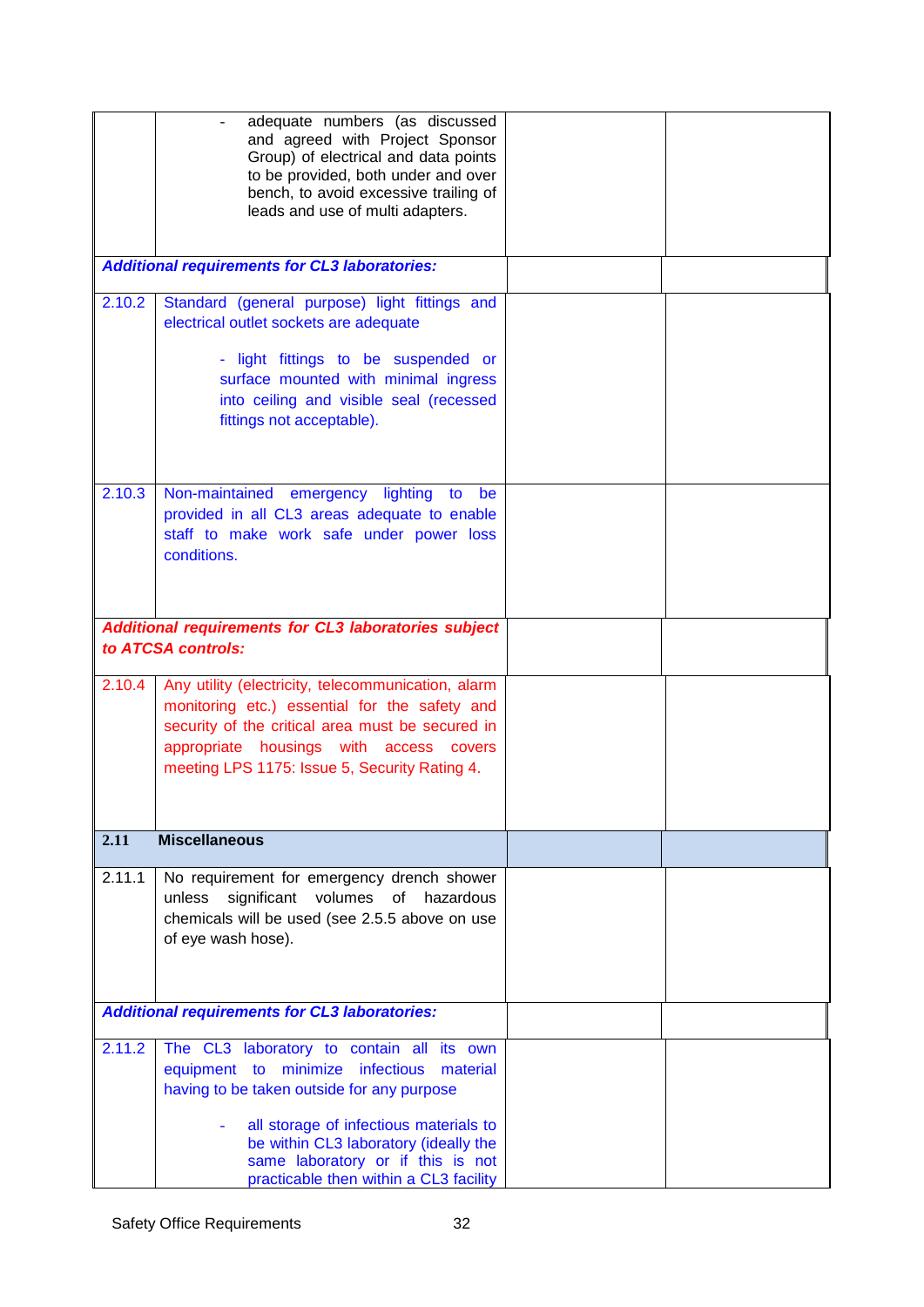|        | nearby).                                                                                                                                                                                                                                            |  |
|--------|-----------------------------------------------------------------------------------------------------------------------------------------------------------------------------------------------------------------------------------------------------|--|
|        |                                                                                                                                                                                                                                                     |  |
| 2.11.3 | Gas cylinders to be located outside the CL3<br>containment zone and piped in.                                                                                                                                                                       |  |
| 2.11.4 | Adequate telephone and data points to be<br>provided for                                                                                                                                                                                            |  |
|        | e-mail or fax to be used to remove<br>written information from laboratory<br>obviate<br>need<br>(to<br>for<br>decontaminating paper)<br>hands free telephone to be<br>installed.                                                                    |  |
| 2.11.5 | Automatic fire detection to be provided to all<br>areas of the CL3 zone and immediately<br>adjacent spaces.                                                                                                                                         |  |
|        | Additional requirements for CL3 laboratories subject<br>to ATCSA controls:                                                                                                                                                                          |  |
| 2.11.6 | All sites where substances are held or stored<br>under the Act must be protected by an alarm<br>linked to an alarm receiving center (ARC)<br>complying with BS 7042:1998 Specification for<br>High Security Intruder Alarm Systems in<br>Buildings. |  |
| 2.11.7 | Additionally, all establishments must have a<br>police response to alarm activation via the ARC<br>and therefore must comply with the ACPO<br><b>Security Systems Policy.</b>                                                                       |  |
| 2.11.8 | All critical areas must be alarmed with an<br>appropriate system and sufficient detectors to<br>ensure complete coverage.                                                                                                                           |  |
| 2.11.9 | Personal attack alarm facilities should be<br>available within the critical area. These could<br>take the form of push button alarms linked to the<br>facility alarm.                                                                               |  |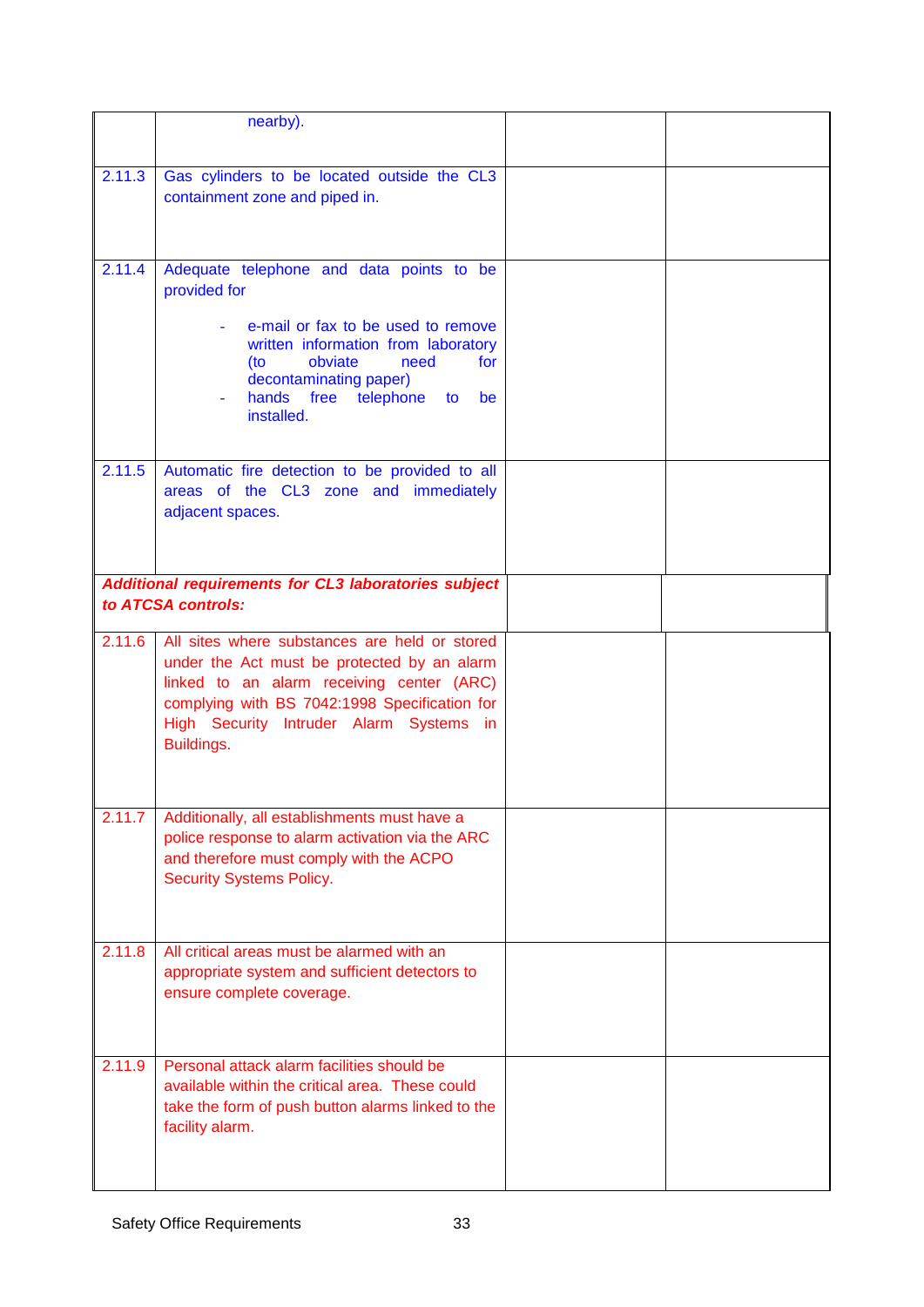| 2.11.1 | CCTV coverage may assist if the establishment                |  |
|--------|--------------------------------------------------------------|--|
| 0      | does not have 24 hour security staff but should              |  |
|        | not be relied upon to act as a deterrent under               |  |
|        |                                                              |  |
|        | normal circumstances.                                        |  |
|        |                                                              |  |
|        |                                                              |  |
|        |                                                              |  |
| 3.     | <b>WASTE HANDLING</b>                                        |  |
| 3.1    | Autoclaves                                                   |  |
| 3.1.1  | Autoclave to be available for decontaminating                |  |
|        | waste                                                        |  |
|        |                                                              |  |
|        | to be located in building                                    |  |
|        | to conform to BS 2646 Autoclaves                             |  |
|        | for sterilization in laboratories, 1990-                     |  |
|        | 1993<br><b>BS</b><br>EN<br>and<br>12347                      |  |
|        | Biotechnology<br>Performance<br>$\sim$ 100 $-$ 100 $\sim$    |  |
|        | criteria for steam sterilizers and                           |  |
|        | autoclaves, 1998.                                            |  |
|        | to have adequate space adjacent<br>$\overline{\phantom{a}}$  |  |
|        | for storage and loading of waste                             |  |
|        | to have adequate ventilation in area                         |  |
|        | to prevent build up of heat and                              |  |
|        | smells.                                                      |  |
|        |                                                              |  |
|        |                                                              |  |
|        | <b>Additional requirements for CL3 laboratories:</b>         |  |
| 3.1.2  | A dedicated autoclave to be sited within the CL3             |  |
|        | containment zone, ideally to be located within a             |  |
|        | separate room off the lobby.                                 |  |
|        |                                                              |  |
|        |                                                              |  |
|        |                                                              |  |
| 3.1.3  | Installation of autoclave to include measures to             |  |
|        | ensure there is no discharge of potentially                  |  |
|        | contaminated<br>material<br>via<br>vents<br>air<br><b>or</b> |  |
|        | condensate during use.                                       |  |
|        |                                                              |  |
|        |                                                              |  |
|        |                                                              |  |
| 3.2    | Storage                                                      |  |
|        |                                                              |  |
| 3.2.1  | Waste staging and/or storage areas to be                     |  |
|        | provided within laboratory or building.                      |  |
|        |                                                              |  |
|        |                                                              |  |
|        |                                                              |  |
|        | Additional requirements for CL3 laboratories subject         |  |
|        | to ATCSA controls:                                           |  |
|        |                                                              |  |
| 3.2.2  | All storage facilities should be incorporated in             |  |
|        | the critical area. Where this is not possible the            |  |
|        | storage area must conform to the same                        |  |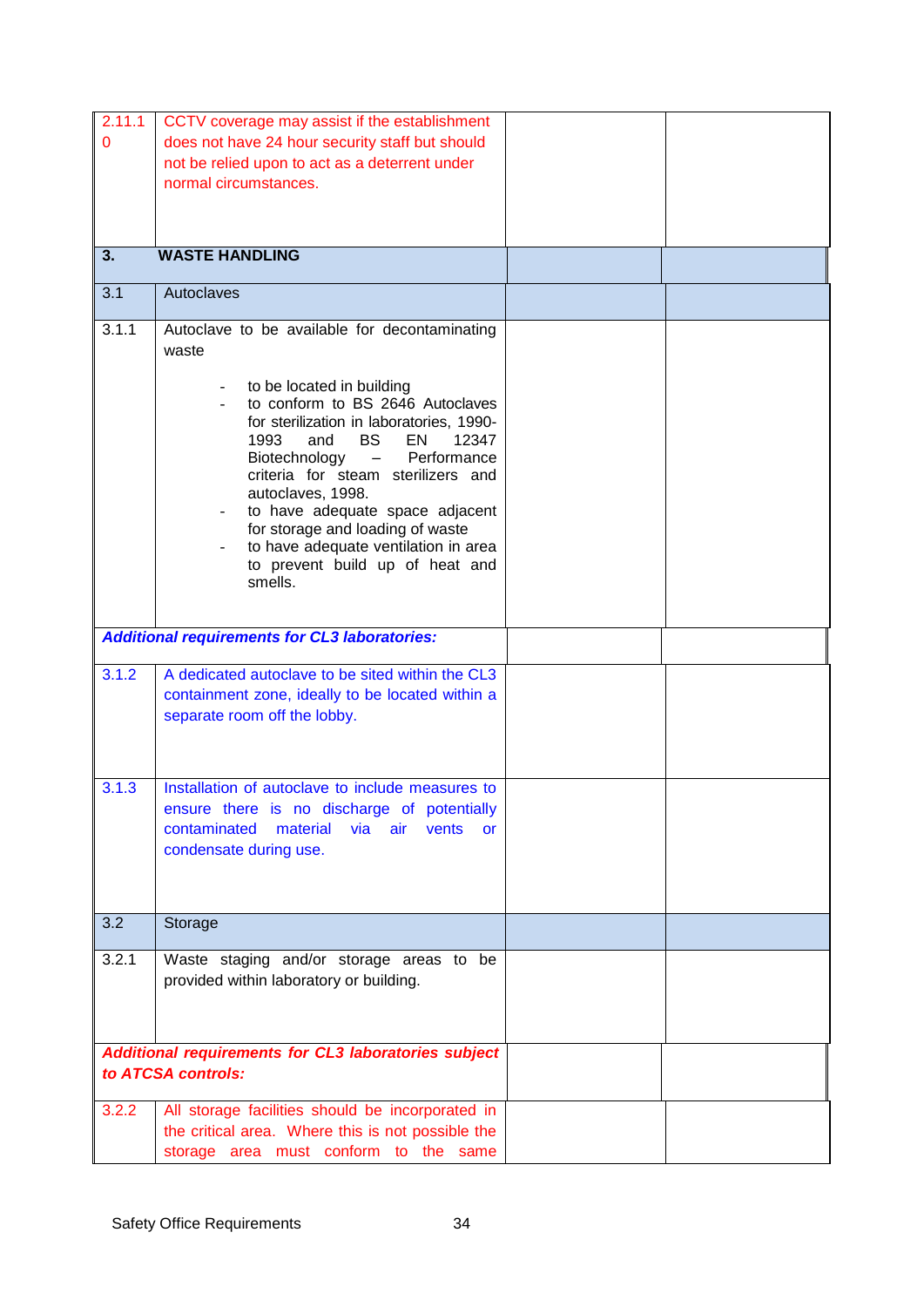|       | standards as the critical area.                                                                                                                                                                                                                                                 |  |
|-------|---------------------------------------------------------------------------------------------------------------------------------------------------------------------------------------------------------------------------------------------------------------------------------|--|
|       |                                                                                                                                                                                                                                                                                 |  |
| 4.    | <b>MICROBIOLOGICAL SAFETY CABINETS</b>                                                                                                                                                                                                                                          |  |
| 4.1   | Requirement for                                                                                                                                                                                                                                                                 |  |
| 4.1.1 | Requirement for safety cabinet(s), and where<br>needed the appropriate Class of cabinet(s), to<br>be agreed in consultation with University Safety<br>Office.                                                                                                                   |  |
|       | <b>Additional requirements for CL3 laboratories:</b>                                                                                                                                                                                                                            |  |
| 4.1.2 | At least one safety cabinet to be installed<br>Class to be agreed by University<br><b>Safety Office.</b><br>Cabinet(s) must be capable of<br>being closed/sealed in a safe<br>manner in the event of power failure<br>Cabinet(s) must be of a constant<br>volume by-pass design |  |
| 4.2   | Performance                                                                                                                                                                                                                                                                     |  |
| 4.2.1 | Cabinets<br>with<br>performance<br>comply<br>to<br>specification in BS EN 12469 Biotechnology -<br>Performance criteria for microbiological safety<br>cabinets, 2000, as shown by type testing.                                                                                 |  |
| 4.2.2 | Short list of<br>cabinet<br>acceptable<br>safety<br>manufacturers to be agreed in consultation with<br>the Project Sponsor Group and the University<br>Safety Office.                                                                                                           |  |
| 4.2.3 | Cabinets<br>provided with<br>to<br>ports<br>be<br>to<br>accommodate vapourized hydrogen peroxide<br>(VHP) fumigation equipment.                                                                                                                                                 |  |
| 4.2.4 | Cabinets to be commissioned and certified as<br>passing in use operator protection test (4 head<br>KI Discus, OPF to be >1x105) prior to handover.                                                                                                                              |  |
| 4.3   | Ducting                                                                                                                                                                                                                                                                         |  |
| 4.3.1 | Cabinets to be ducted to atmosphere or, if<br>recirculating, to include a system for extract of<br>fumigant gas. Ducting to atmosphere does not<br>necessarily mean high level discharge above                                                                                  |  |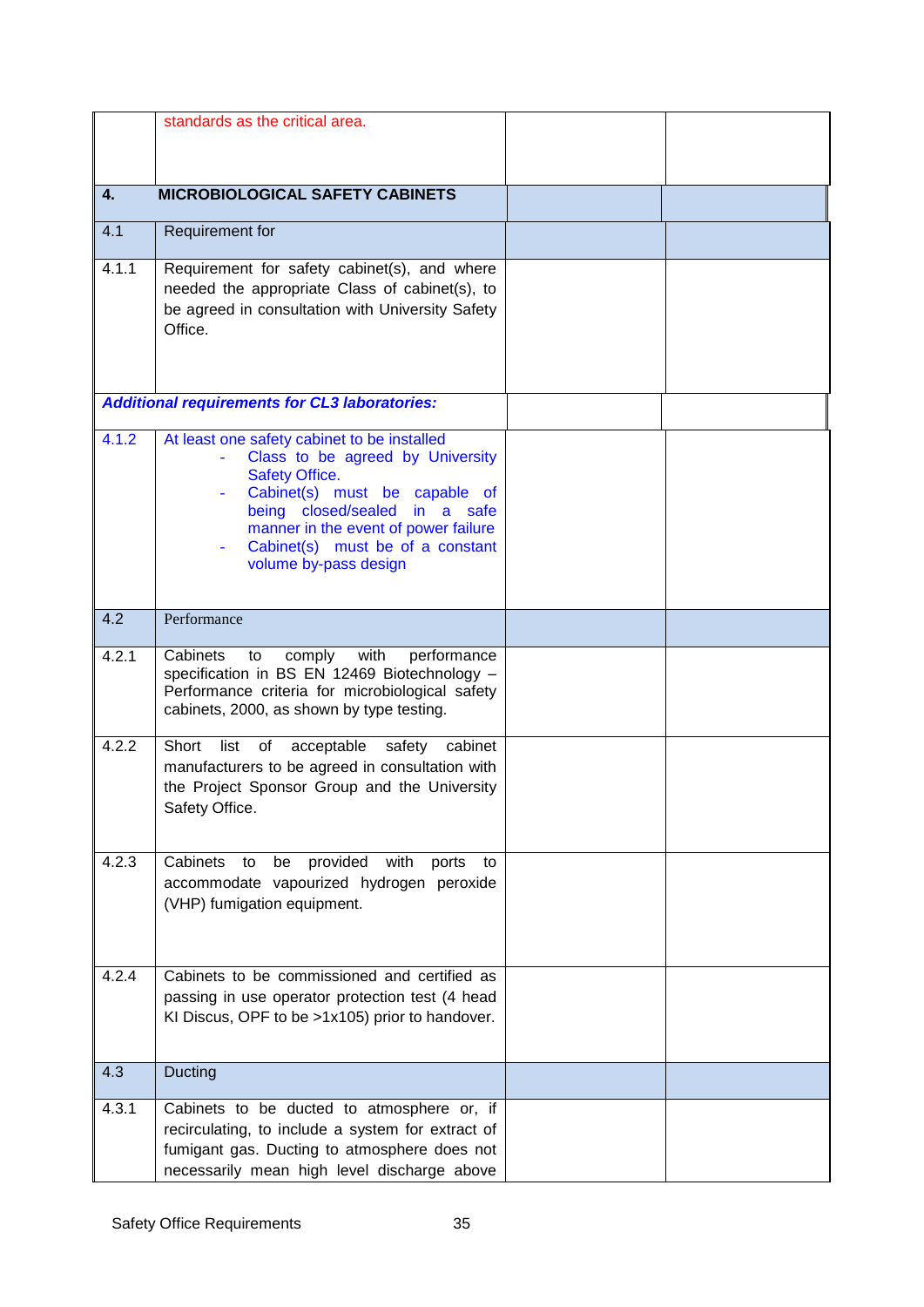|       | the roof of the building, however, discharge of<br>fumigant gas following fumigation not to pose a<br>hazard to other areas of occupation or adjacent<br>sites. Designer to propose a strategy that<br>incorporates safety requirements, convenience<br>of use and efficient running costs.                                                                                                                                                                                                                                    |  |
|-------|--------------------------------------------------------------------------------------------------------------------------------------------------------------------------------------------------------------------------------------------------------------------------------------------------------------------------------------------------------------------------------------------------------------------------------------------------------------------------------------------------------------------------------|--|
|       | <b>Additional requirements for CL3 laboratories:</b>                                                                                                                                                                                                                                                                                                                                                                                                                                                                           |  |
| 4.3.2 | cabinet(s) to<br><b>Safety</b><br>extract<br>directly<br>to<br>atmosphere and be hard ducted (thimble<br>systems or recirculating cabinets are not<br>acceptable).                                                                                                                                                                                                                                                                                                                                                             |  |
| 4.4   | Siting                                                                                                                                                                                                                                                                                                                                                                                                                                                                                                                         |  |
| 4.4.1 | Siting of cabinets<br>to comply with layouts given in BS<br>Microbiological<br>5726<br>safety<br>cabinets, 1992 (note BS 5726 has<br>been superseded by BS EN 12469<br>but this does not include layouts so<br>this reference remains valid)<br>not to be affected by draughts<br>$\overline{\phantom{a}}$<br>caused by ventilation and air<br>conditioning units<br>to be commissioned and certified as<br>passing in use operator protection<br>test (4 head KI Discus, OPF to be<br>>1x10 <sup>5</sup> ) prior to handover. |  |
| 5.    | <b>FUMIGATION</b>                                                                                                                                                                                                                                                                                                                                                                                                                                                                                                              |  |
| 5.1   | There is no requirement to fumigate CL2<br>laboratories.                                                                                                                                                                                                                                                                                                                                                                                                                                                                       |  |
|       | <b>Additional requirements for CL3 laboratories:</b>                                                                                                                                                                                                                                                                                                                                                                                                                                                                           |  |
| 5.2   | CL3 containment zone to be of totally sealed<br>construction and<br>require minimal<br>manual<br>external sealing to permit fumigation without<br>loss of fumigant<br>boundary of room to be obvious and<br>clearly visible. Ceiling voids are not<br>to be within the sealed boundary,<br>boxing in of services to be avoided<br>ceiling to be solid or continuous and                                                                                                                                                        |  |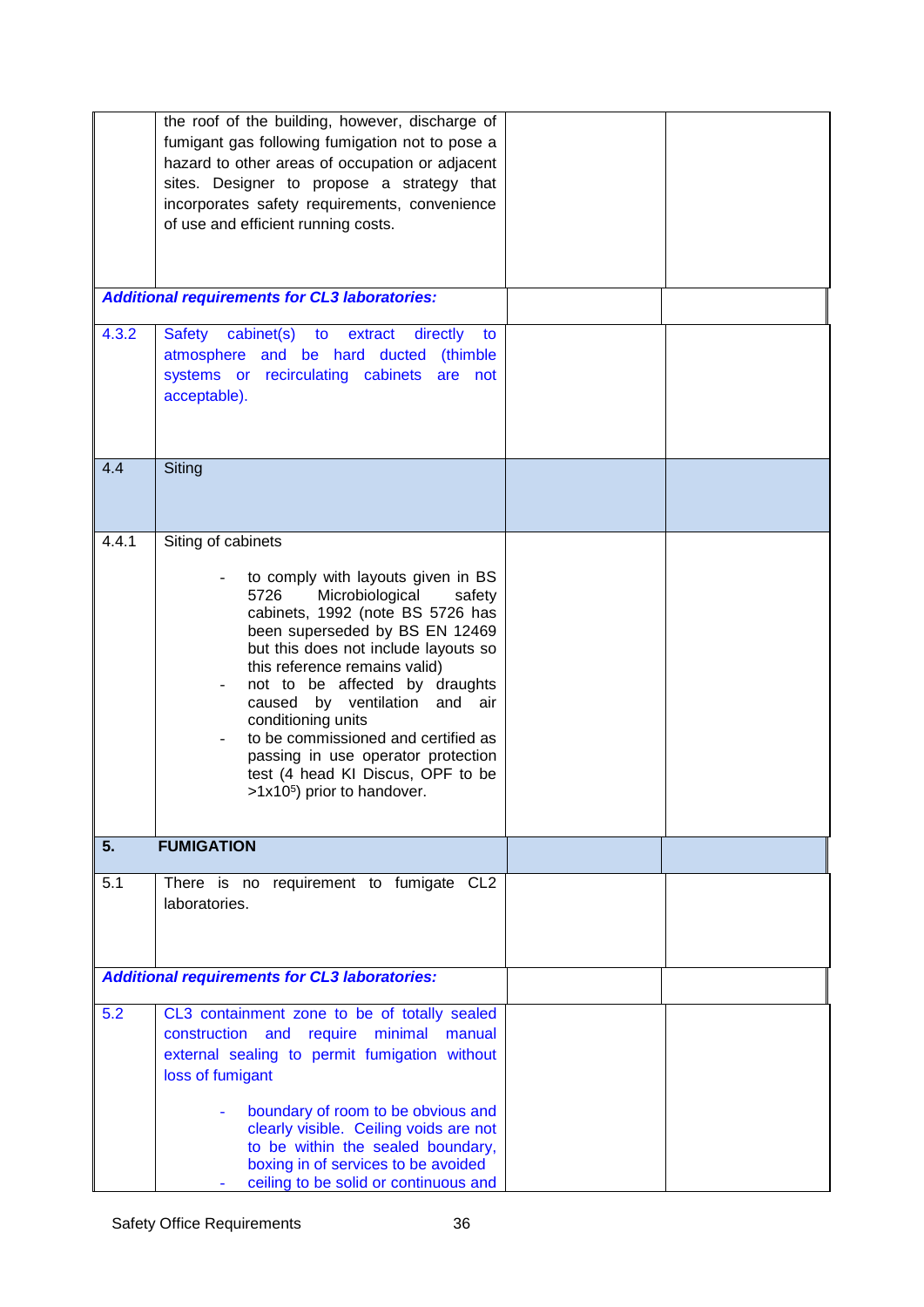|     | coved to walls, detailing to ensure<br>no cracking at joints<br>walls<br>ceiling<br>and<br>to<br>be<br>÷,<br>seamless/jointless<br>any penetrations in ceilings, walls<br>and floors<br>- to be kept to a minimum<br>- to be totally sealed using<br>proprietary fittings (eg IP68<br>rated glands for electrics and<br>pipework)<br>electrical and conduit services to be<br>sealed<br>all sealants to be resistant to<br>formaldehyde<br>and<br>be<br>non-<br>hardening<br>particular attention to be paid to<br>sealing of hidden penetrations eg<br>behind sockets. |  |
|-----|-------------------------------------------------------------------------------------------------------------------------------------------------------------------------------------------------------------------------------------------------------------------------------------------------------------------------------------------------------------------------------------------------------------------------------------------------------------------------------------------------------------------------------------------------------------------------|--|
| 5.3 | The rationale for fumigation of different areas vs<br>whole suite to be agreed in consultation with the<br>Project Sponsor Group and the University<br>Safety Office.                                                                                                                                                                                                                                                                                                                                                                                                   |  |
| 5.4 | Electric points for generation of fumigant to be<br>located just inside lobby and<br>laboratory<br>entrances.                                                                                                                                                                                                                                                                                                                                                                                                                                                           |  |
| 6.  | <b>VENTILATION REQUIREMENTS</b>                                                                                                                                                                                                                                                                                                                                                                                                                                                                                                                                         |  |
| 6.1 | Acceptable<br>maximum<br>within<br>temperature,<br>recognised standards, to be specified by Project<br>Sponsor Group<br>ascertain requirements for comfort<br>vs operational cooling.                                                                                                                                                                                                                                                                                                                                                                                   |  |
| 6.2 | Supply air inlet(s) and air extract points to be<br>positioned<br>to ensure maximum mixing and<br>dilution of room air<br>to take account of safety cabinet<br>and fume cupboard positions to<br>avoid<br>compromising<br>their<br>performance.                                                                                                                                                                                                                                                                                                                         |  |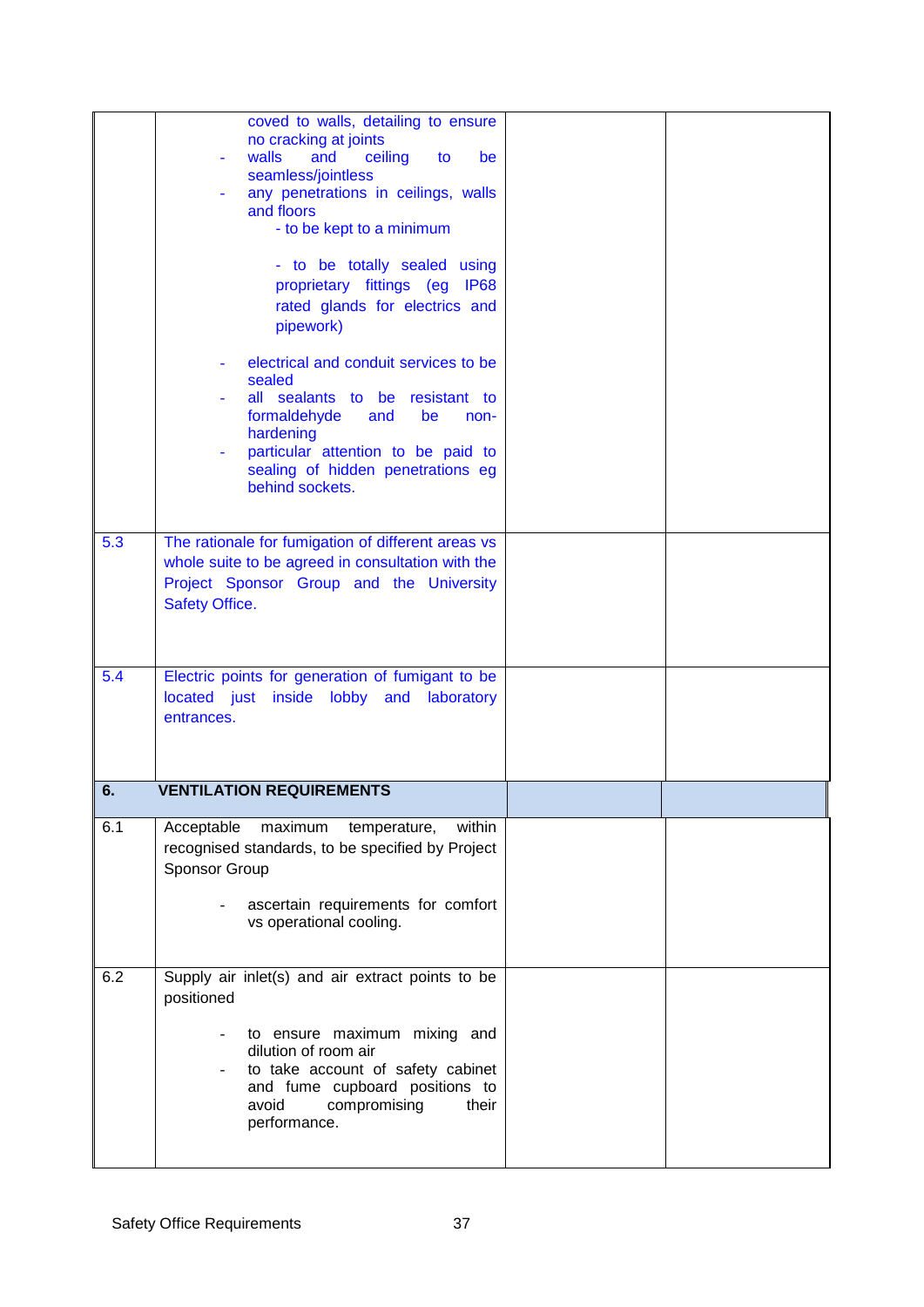| 6.3 | Mechanically ventilated laboratories to<br>be<br>designed to ensure there is an inward flow of air<br>from adjacent spaces typically through the<br>doorway or grilles in the wall. Acceptable means<br>by which this can be achieved include air gaps<br>around doors and the extract system removing<br>a greater volume of air than that provide by the<br>supply system (eg supply could be nominally<br>90% of extract).       |  |
|-----|-------------------------------------------------------------------------------------------------------------------------------------------------------------------------------------------------------------------------------------------------------------------------------------------------------------------------------------------------------------------------------------------------------------------------------------|--|
| 6.4 | Laboratory not to become positively pressured<br>with respect to surrounding environment. Air<br>extract system(s) to be interlocked with the<br>supply air system to prevent the supply air<br>system operating in the event of extract<br>system(s) failure.                                                                                                                                                                      |  |
| 6.5 | All air extracted from laboratory spaces to be<br>exhausted direct to atmosphere, there is to be<br>no recirculation of air back into the supply<br>system.                                                                                                                                                                                                                                                                         |  |
|     | <b>Additional requirements for CL3 laboratories:</b>                                                                                                                                                                                                                                                                                                                                                                                |  |
| 6.6 | Ventilation system design to be as simple as<br>possible and include provisions for fumigation<br>procedures. Fumigation procedures to take<br>account of whether there is a need to fumigate<br>rooms individually or whether the suite is<br>fumigated as a whole. In the case of individual<br>room fumigation, capability also to take account<br>of whether the rest of the suite is to remain<br>operational or is shut down. |  |
| 6.7 | Active air supply to be avoided as far as<br>possible and only included in consultation with<br>the Project Sponsor Group and the University<br>Safety Office. If air supply is provided for<br>compelling reasons it must be situated so that it<br>does<br>create<br>air<br>not<br>currents that<br>will<br>compromise the function of biological safety<br>cabinets.                                                             |  |
| 6.8 | There is to be a continuous inward airflow into<br>the laboratory                                                                                                                                                                                                                                                                                                                                                                   |  |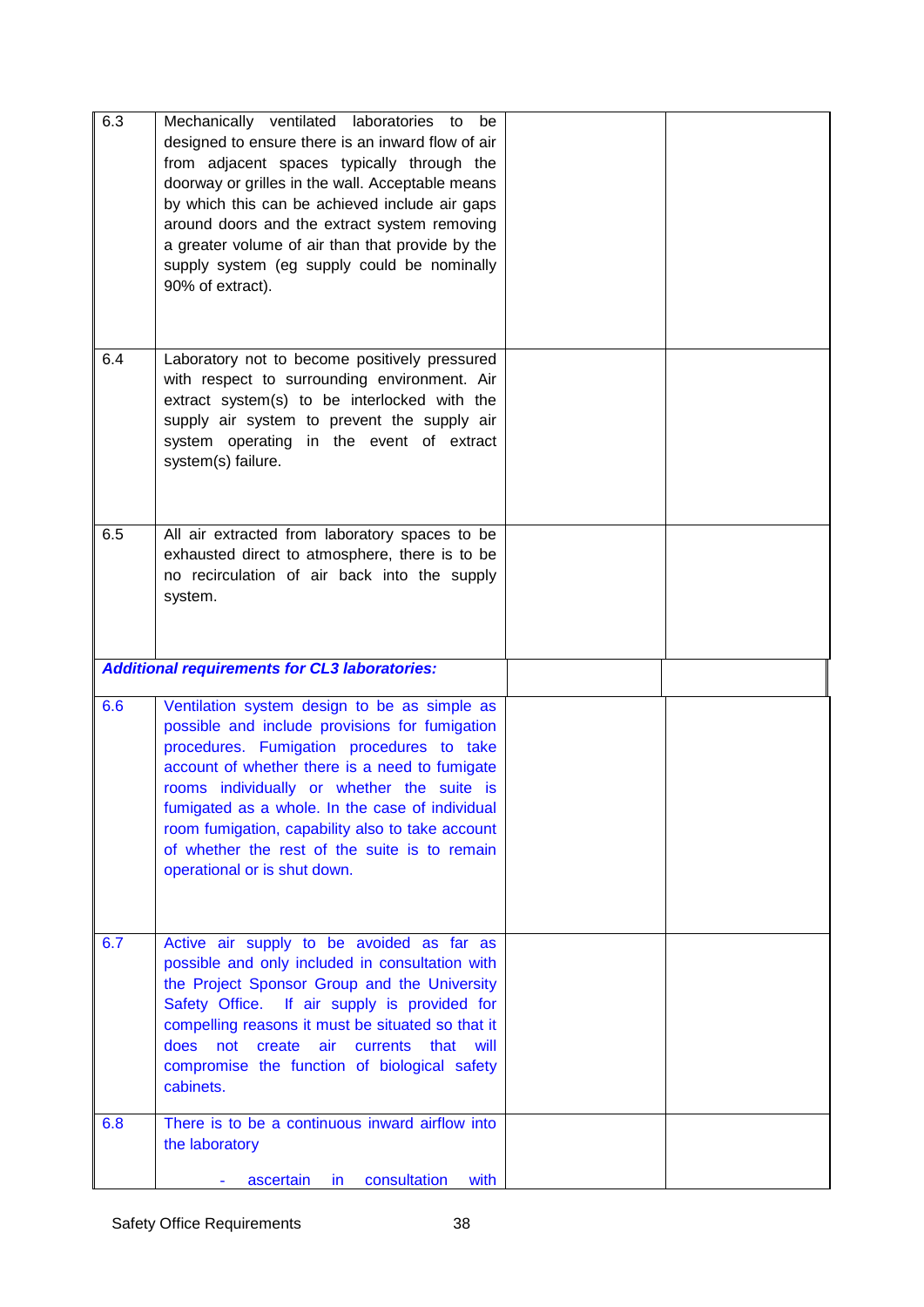|      | University Safety Office whether<br>this is required at all times or only<br>when work is in progress.                                                                                                                                                                                                                                                                                                                                                                                             |  |
|------|----------------------------------------------------------------------------------------------------------------------------------------------------------------------------------------------------------------------------------------------------------------------------------------------------------------------------------------------------------------------------------------------------------------------------------------------------------------------------------------------------|--|
| 6.9  | In order that containment is maintained when<br>the door is opened there is to be air inflow<br>through the doorway<br>design to include air being drawn<br>passively through the door under<br>normal operating conditions.                                                                                                                                                                                                                                                                       |  |
| 6.10 | A negative pressure differential between CL3<br>laboratory and the immediately adjacent space<br>across the containment barrier of at least -<br>30Pa to be achieved by ducting the exhaust air<br>from the microbiological safety cabinet(s) (and<br>any bypass) to the outside air through a HEPA<br>filter, and where this does not provide adequate<br>differential to also extract the<br>pressure<br>laboratory air through independent ducting to<br>the outside air through a HEPA filter. |  |
| 6.11 | Where there are inner rooms there is to be a<br>pressure cascade with a differential pressure of<br>at least -15Pa between areas.                                                                                                                                                                                                                                                                                                                                                                  |  |
| 6.12 | All controls and access to all parts of the<br>ventilation system to be provided outside the<br>CL3 zone in order these can be operated and<br>maintained without entering the CL3 zone<br>controls to be tamper proof to<br>prevent unauthorised adjustment<br>controls for ventilation system also<br>require to be located outside the<br>laboratory<br>enable<br>remote<br>to<br>operation<br>during<br>fumigation<br>procedures.                                                              |  |
| 6.13 | A magnahelic gauge to show the CL3 zone is<br>operating at negative pressures to be installed<br>at the entrance to each inner room and at the<br>entrance to the CL3 zone. Normal operating<br>parameters to be clearly indicated on, or<br>immediately adjacent to, all gauges. If pressures<br>rise above design tolerances an audible alarm<br>to sound.                                                                                                                                       |  |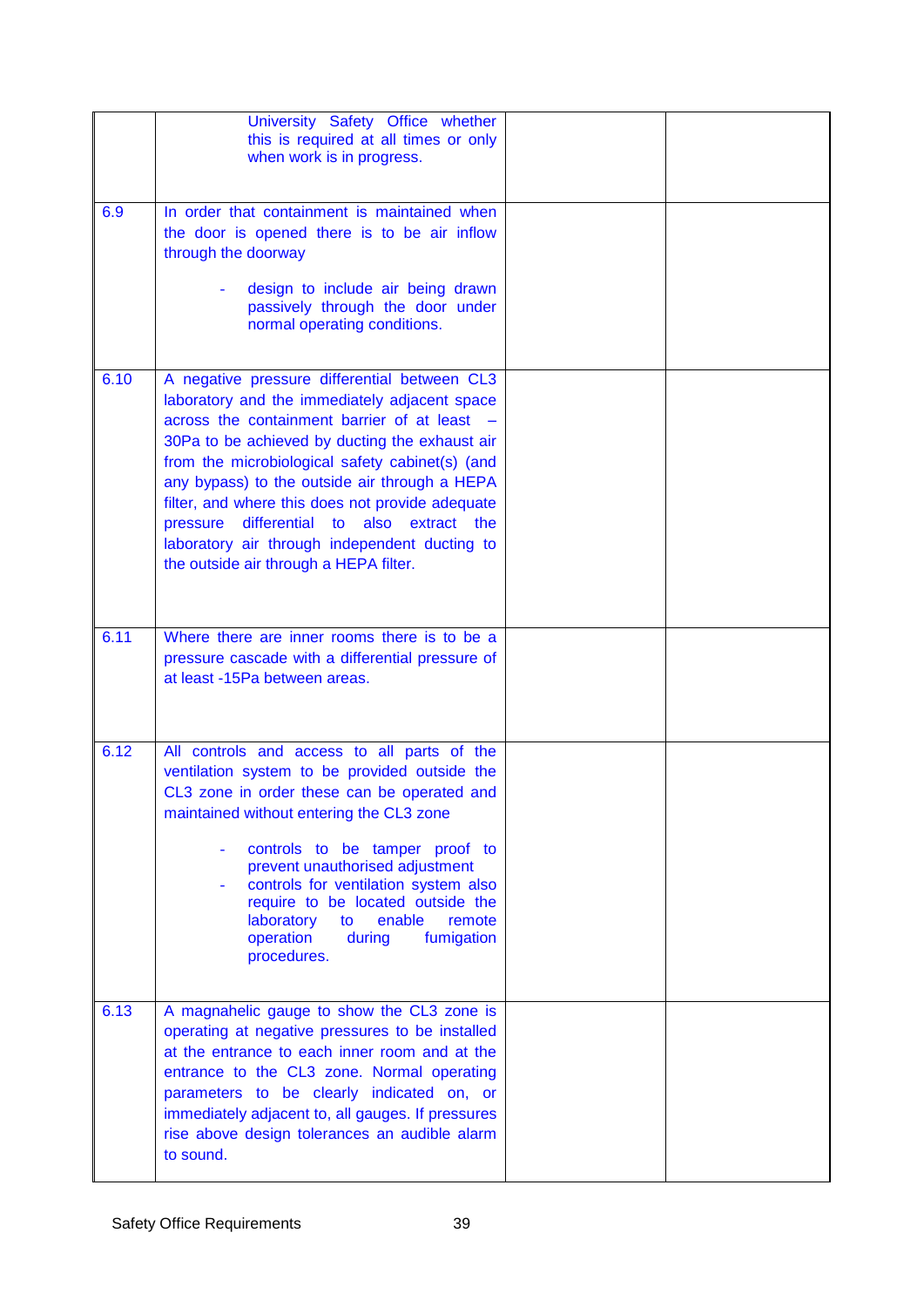| 6.14 | A fumigation panel is to be provided that<br>indicates status of the ventilation system during<br>fumigation.                                                                                                                                                                                   |  |
|------|-------------------------------------------------------------------------------------------------------------------------------------------------------------------------------------------------------------------------------------------------------------------------------------------------|--|
| 6.15 | Exhaust of ventilation system to extract directly<br>to atmosphere, ideally at roof level, and be<br>dedicated to the CL3 laboratory or CL3 suite.                                                                                                                                              |  |
| 6.16 | Extract fan to be at terminal point of ductwork<br>(i.e. downstream of HEPA filters).                                                                                                                                                                                                           |  |
| 6.17 | All extract air systems must have HEPA filter<br>installed<br>HEPA filters to meet performance<br>criteria of class H14 filter as defined<br>in BS EN 1822-1: 1998.<br>test ports to be provided either side of<br>all HEPA filters to allow checks to confirm filter<br>integrity/performance. |  |
| 6.18 | Means of preventing reverse air flows to be<br>incorporated into the system.                                                                                                                                                                                                                    |  |
| 6.19 | In the event of extract fan failure, the input<br>supply air is to be cut off as soon as possible to<br>prevent any positive pressurisation of the CL3<br>laboratory.                                                                                                                           |  |
| 6.20 | Extract fan failure to be indicated by an audible<br>alarm (preferably with a visible alarm) that can<br>be heard throughout the inside and immediately<br>outside the CL3 zone. A means of testing the<br>alarm system must be provided.                                                       |  |
| 6.21 | Dampers, mechanical or<br>electrical,<br>to<br>be<br>provided to seal the CL3 zone for fumigation<br>all dampers to be located where<br>they can be visually inspected to<br>check they are working (vision                                                                                     |  |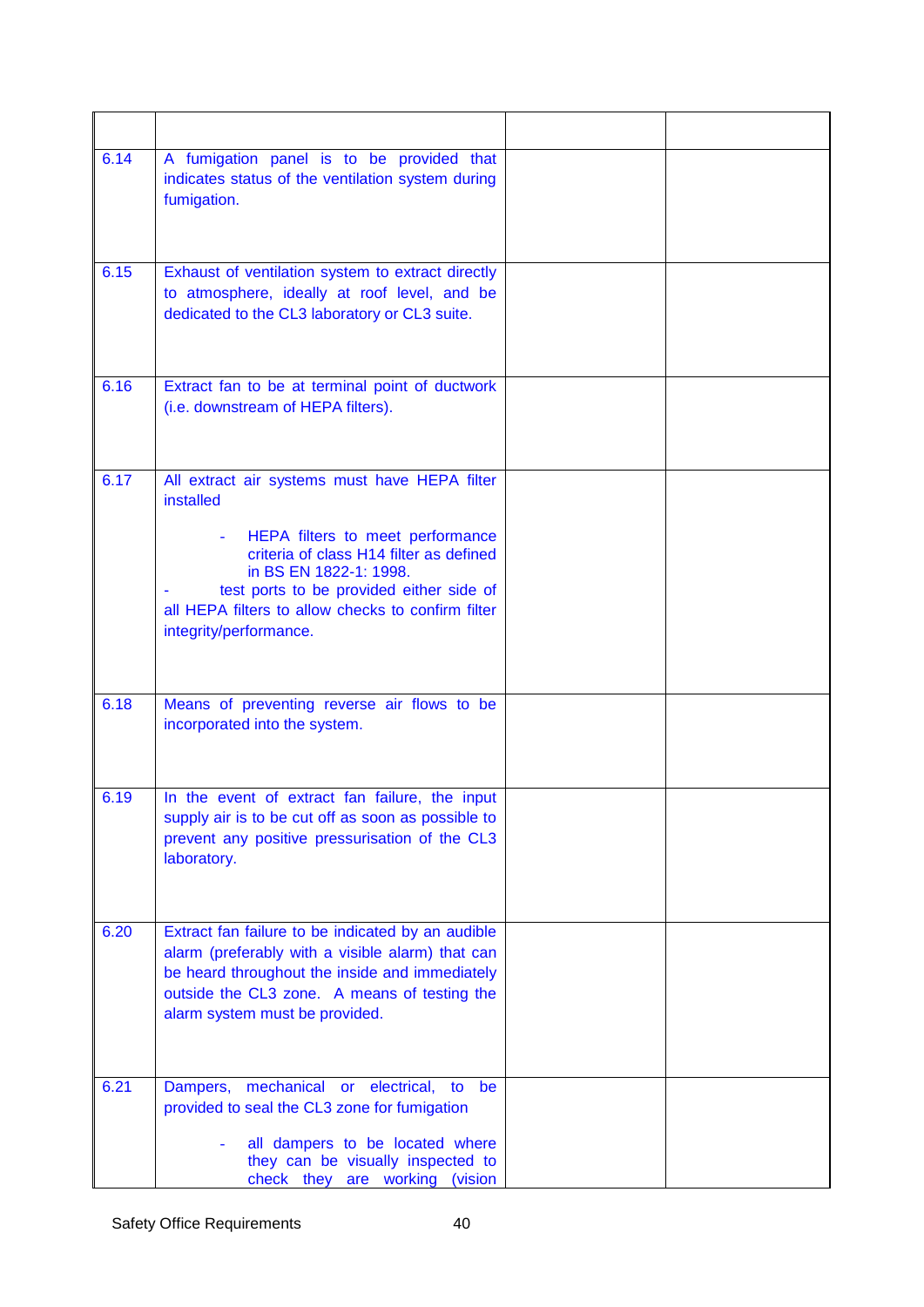|      | panels to be provided).<br>dampers must be located so that<br>HEPA filters are enclosed on the<br>lab side and can be subjected to<br>fumigation.<br>test ports to be provided either side<br>of all dampers to allow checks to<br>confirm dampers are closing fully.<br>dampers to be sited as near as<br>possible to the CL3 containment<br>line but to be accessed from outside<br>the containment zone for service<br>and maintenance.                                                                                                                                                                                                                                                                                                                                                                                                               |  |
|------|----------------------------------------------------------------------------------------------------------------------------------------------------------------------------------------------------------------------------------------------------------------------------------------------------------------------------------------------------------------------------------------------------------------------------------------------------------------------------------------------------------------------------------------------------------------------------------------------------------------------------------------------------------------------------------------------------------------------------------------------------------------------------------------------------------------------------------------------------------|--|
| 6.22 | No joints or welds to be located in any duct or<br>pipework passing above the ceiling of the CL3<br>zone.                                                                                                                                                                                                                                                                                                                                                                                                                                                                                                                                                                                                                                                                                                                                                |  |
| 6.23 | Where cabinets have by-pass systems these to<br>operate to minimise any change in laboratory<br>negative pressure on switch over.                                                                                                                                                                                                                                                                                                                                                                                                                                                                                                                                                                                                                                                                                                                        |  |
| 6.24 | Lobby to be part of the CL3 containment zone.                                                                                                                                                                                                                                                                                                                                                                                                                                                                                                                                                                                                                                                                                                                                                                                                            |  |
| 6.25 | The ventilation system to continue to run in the<br>event of fire alarm activation with provision for<br>manual shut down by fire brigade.                                                                                                                                                                                                                                                                                                                                                                                                                                                                                                                                                                                                                                                                                                               |  |
| 6.26 | The Designer of the ventilation system is to<br>provide a summary of the operation of the<br>ventilation system which is to be agreed in<br>principle with the University Safety Office. This<br>is to be provided at the beginning of Design<br>Stage D and confirmed at the end of Stage E.<br>This summary is also to be provided to the<br>users as part of the familiarisation and training<br>process prior to handover. It should be a simple<br>summary that is written in layman's terms in<br>order that it can be understood by users and<br>other non-specialist (i.e. not engineer) persons.<br>It is to include a description of<br>how air is supplied<br>how air is extracted and where the<br>fan and HEPA filters are located<br>what happens when the safety<br>cabinets are switched on and off<br>how cabinet performance is linked |  |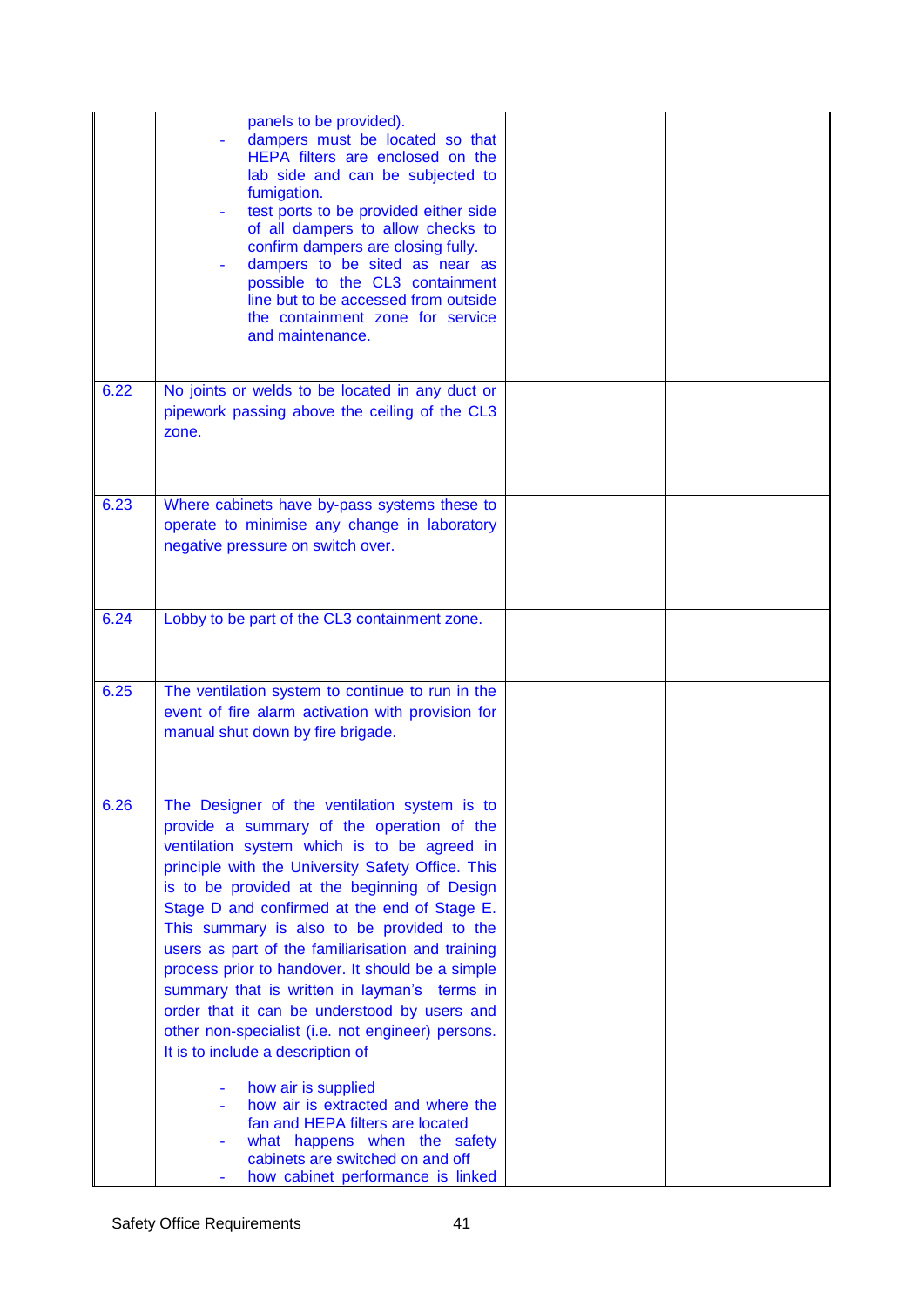|     | to the ventilation system<br>where the line of containment is<br>where the various dampers are to<br>isolate the CL3 zone<br>where the controls are and what<br>they operate<br>what<br>the<br>normal<br>operating<br>parameters are in order that any<br>deviations can be recognised<br>basis for fumigation procedures,<br>including a clear statement on what<br>the ventilation system design allows<br>in terms of either individual room or<br>whole suite fumigation and how the<br>ventilation system works to allow<br>these or not as the case may be<br>how to carry out the fumigation<br>procedure including what to do to<br>seal the laboratory for fumigation,<br>to<br>clear<br>the<br>fumigant<br>how<br>the ventilation<br>afterwards using<br>system and how to restart and<br>check the ventilation system is<br>operating within design parameters.<br>This is to be supported by a simple<br>flow chart or check list detailing the<br>precise sequence of events and<br>include approximate time lags for<br>each stage and what readings<br>should be shown on the various<br>gauges. |  |
|-----|-----------------------------------------------------------------------------------------------------------------------------------------------------------------------------------------------------------------------------------------------------------------------------------------------------------------------------------------------------------------------------------------------------------------------------------------------------------------------------------------------------------------------------------------------------------------------------------------------------------------------------------------------------------------------------------------------------------------------------------------------------------------------------------------------------------------------------------------------------------------------------------------------------------------------------------------------------------------------------------------------------------------------------------------------------------------------------------------------------------------|--|
| 7.  | <b>VALIDATION</b>                                                                                                                                                                                                                                                                                                                                                                                                                                                                                                                                                                                                                                                                                                                                                                                                                                                                                                                                                                                                                                                                                               |  |
| 7.1 | The architect is to confirm that all components<br>of this specification that have been included<br>within the design of the building have met<br>design criteria on installation.                                                                                                                                                                                                                                                                                                                                                                                                                                                                                                                                                                                                                                                                                                                                                                                                                                                                                                                              |  |
| 7.2 | The contractor is to provide commissioning data<br>to confirm the ventilation system operates in<br>accordance with intended design. This is to be<br>verified by the design engineer.                                                                                                                                                                                                                                                                                                                                                                                                                                                                                                                                                                                                                                                                                                                                                                                                                                                                                                                          |  |
| 7.3 | certification<br>Independent<br>required<br>is<br>to<br>demonstrate performance to appropriate British<br>Standard of<br>autoclaves<br>safety cabinets.                                                                                                                                                                                                                                                                                                                                                                                                                                                                                                                                                                                                                                                                                                                                                                                                                                                                                                                                                         |  |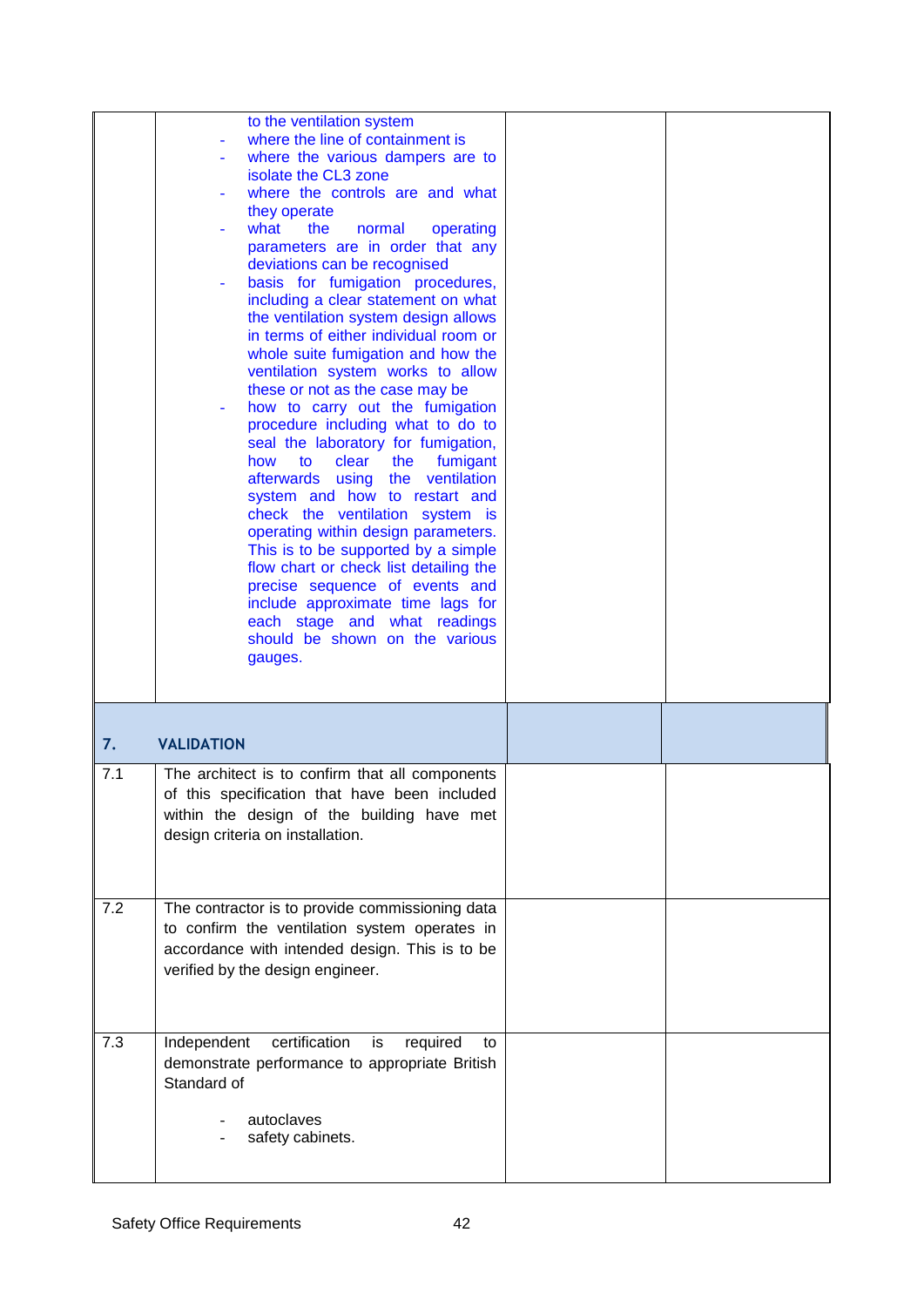|      | <b>Additional requirements for CL3 laboratories:</b>                                                                                                                                                                                                                                                                                                                                    |  |
|------|-----------------------------------------------------------------------------------------------------------------------------------------------------------------------------------------------------------------------------------------------------------------------------------------------------------------------------------------------------------------------------------------|--|
| 7.4  | Pressure regime to be tested against design<br>specification.                                                                                                                                                                                                                                                                                                                           |  |
| 7.5  | Interlock between extract and any supply air<br>systems to be proven to ensure that supply air<br>system cannot operate in the event of failure of<br>the extract system(s).                                                                                                                                                                                                            |  |
| 7.6  | Laboratory to be run at maximum operating<br>negative pressure and it be checked that no<br>damage is caused to fabric and services.                                                                                                                                                                                                                                                    |  |
| 7.7  | All air supply and extract ductwork to be<br>pressure tested in situ for air tightness.                                                                                                                                                                                                                                                                                                 |  |
| 7.8  | Dampers and seals to be checked in situ for air<br>tightness.                                                                                                                                                                                                                                                                                                                           |  |
| 7.9  | All seals around windows, pipework, electrics<br>etc, joints of walls, ceilings etc, any trunking,<br>ductwork etc, to be checked visually and locally<br>smoke tested (looking for any air movements<br>with smoke tubes) under static pressure.                                                                                                                                       |  |
| 7.10 | Where necessary, the contractor to carry out<br>any further tests to be confident as to the<br>sealability of the CL3 areas to permit fumigation<br>and prevent escape of fumigant. Guidance is<br>provided in the HSE document Sealability Of<br>Microbiological Containment Level 3 And 4<br><b>Facilities:</b><br>(http://www.hse.gov.uk/biosafety/gmo/guidance/<br>sealability.pdf) |  |
| 7.11 | Any HEPA filters in room extract system to be<br>tested against specification (current British<br>Standard) and that filter housings are air tight.                                                                                                                                                                                                                                     |  |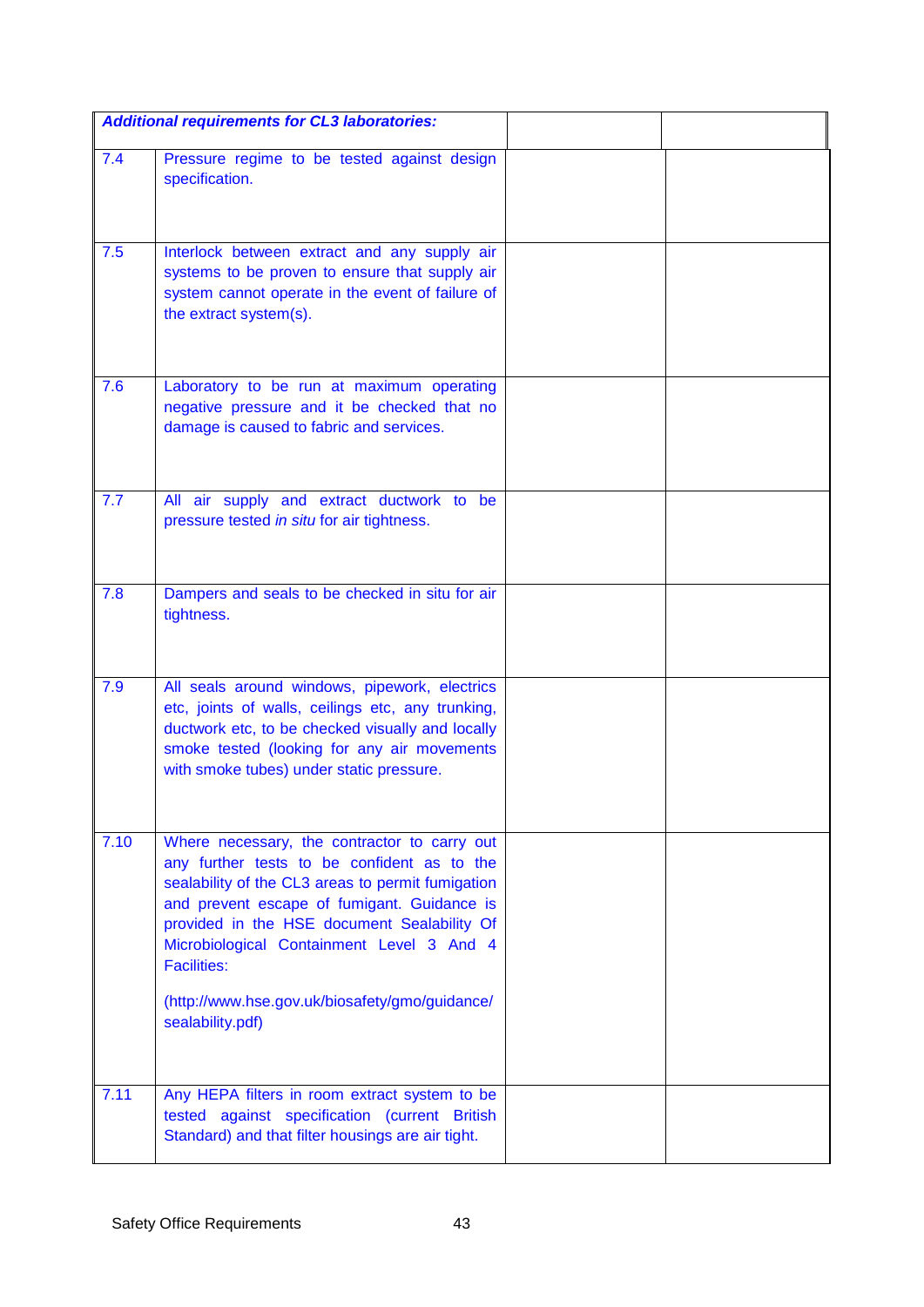| 7.12 | All alarm systems to be checked and tested.                                                                                                                                                                                                                                       |  |
|------|-----------------------------------------------------------------------------------------------------------------------------------------------------------------------------------------------------------------------------------------------------------------------------------|--|
| 7.13 | All ventilation system controls to be tested and<br>commissioned under operational conditions, to<br>include<br>start up<br>shut down<br>room fumigation procedures<br>simulated failure scenarios<br>(all<br>possible failures for the particular<br>system)<br>routine running. |  |
| 7.14 | All workings of the ventilation system, in<br>particular the control systems, to be explained<br>and demonstrated to users.                                                                                                                                                       |  |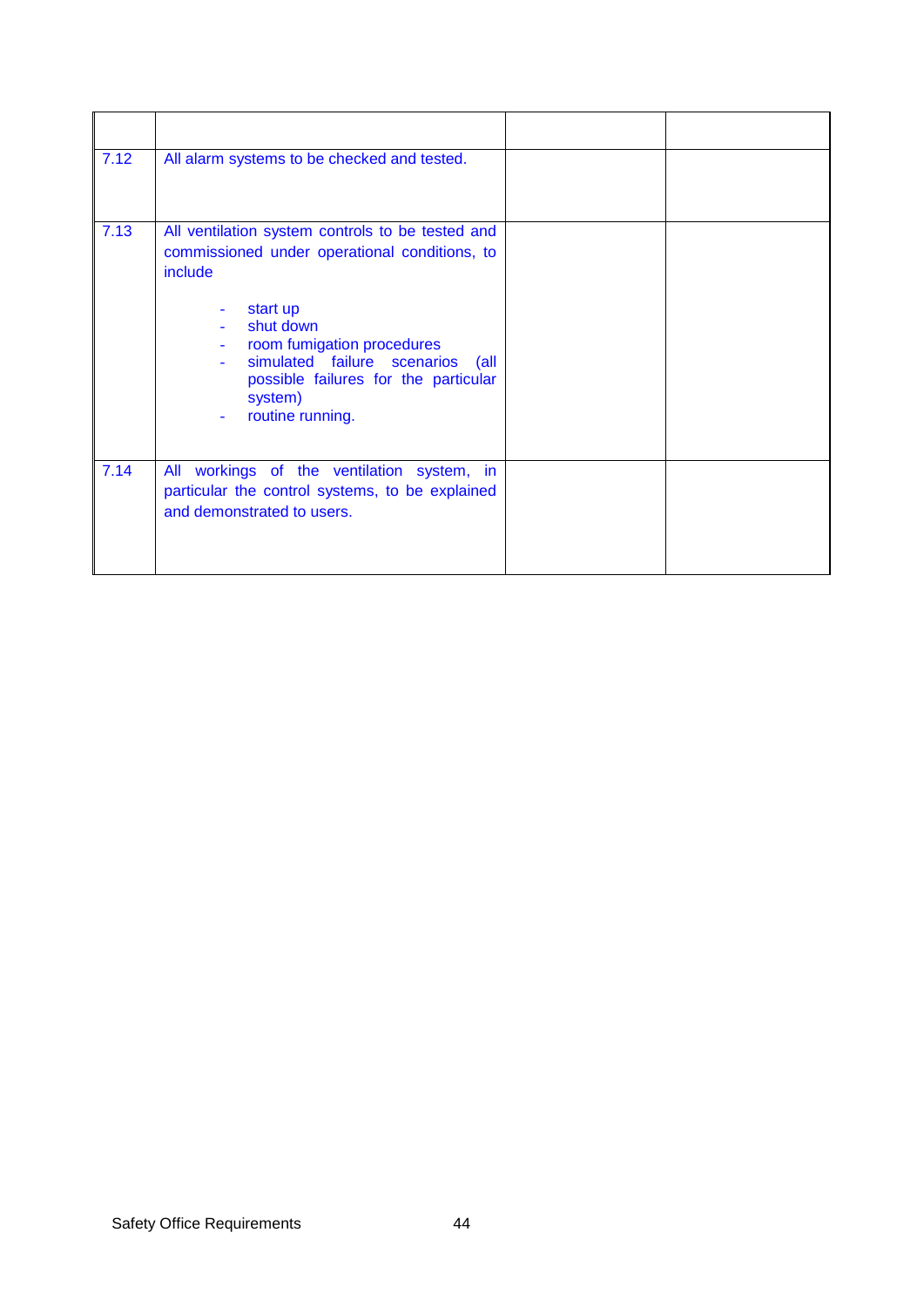# **APPENDIX E BUILDING DESIGN ISSUES RELATED TO FIRE SAFETY**

|              | <b>CONDITION</b>                                                                                                                                                                                                                                                                                                  | <b>ESSENTIAL (E)</b><br><b>OR DESIRABLE</b><br>(D) |
|--------------|-------------------------------------------------------------------------------------------------------------------------------------------------------------------------------------------------------------------------------------------------------------------------------------------------------------------|----------------------------------------------------|
| $\mathbf{1}$ | <b>BUILDING DESIGN ISSUES RELATED TO FIRE SAFETY</b>                                                                                                                                                                                                                                                              |                                                    |
| 1.1          | The design criteria for all new buildings should include consideration for a<br>comprehensive sprinkler system covering the whole of the building.                                                                                                                                                                | Е                                                  |
| 1.2          | Dedicated evacuation lifts for the safe evacuation of persons with<br>reduced mobility should be provided in all new buildings. Alternatively<br>lobby protected lifts provided with a secondary power supply from an<br>adjacent building.                                                                       | D                                                  |
| 1.3          | Dead-end conditions requiring structural fire protection should be<br>avoided.                                                                                                                                                                                                                                    | D                                                  |
| 1.4          | Suitable and safe provisions for windows /roof glazing cleaning and<br>maintenance.                                                                                                                                                                                                                               | E                                                  |
| 1.5          | Appropriate roof access, walkways, guarding, lighting and alternative<br>means of escape facilities off the roof area.                                                                                                                                                                                            | E                                                  |
| 1.6          | No fire dampers installed in fume cupboard flues and essential<br>supply/extract ductwork.                                                                                                                                                                                                                        | Е                                                  |
| 1.7          | Fume cupboards to be fitted with 'Firetrace' or similar suppression<br>systems wherever fume cupboard use could produce a fire risk within the<br>enclosed cabinet and within the associated ductwork.                                                                                                            | D                                                  |
| 1.8          | Planned gas flooding/oxygen depletion fire suppression systems must<br>have University Safety Office approval.                                                                                                                                                                                                    | E                                                  |
| $\mathbf{2}$ | <b>FIRE ALARM AND DETECTION SYSTEMS</b>                                                                                                                                                                                                                                                                           |                                                    |
| 2.1          | Buildings with no sleeping risk - L2 as defined by BS5839-1                                                                                                                                                                                                                                                       | E                                                  |
| 2.2          | Buildings with sleeping risk - L1 as defined by BS5839-1                                                                                                                                                                                                                                                          | E                                                  |
| 2.3          | All systems should be analogue/addressable.                                                                                                                                                                                                                                                                       | E                                                  |
| 2.4          | All systems installed shall be open protocol. 'Closed protocol' systems<br>are not acceptable.                                                                                                                                                                                                                    | E                                                  |
| 2.5          | Preferred manufacturers of fire alarm equipment to ensure commonality<br>are Kentec Electronics for control panels and Hochiki Corporation UK for<br>field devices.                                                                                                                                               | D                                                  |
| 2.6          | All systems shall be connected to the University Security Services control<br>room for 24/7 monitoring using DRAX outstations to relay a fire alarm<br>signal.                                                                                                                                                    | E                                                  |
| 2.7          | All systems shall also incorporate a 'security alert' facility. The fire alarm<br>control panel shall be fitted with a dedicated switch labelled 'Security<br>Alert'. This switch will activate all sounders on an intermittent basis<br>through a timer fitted within the control panel and will also activate a | E                                                  |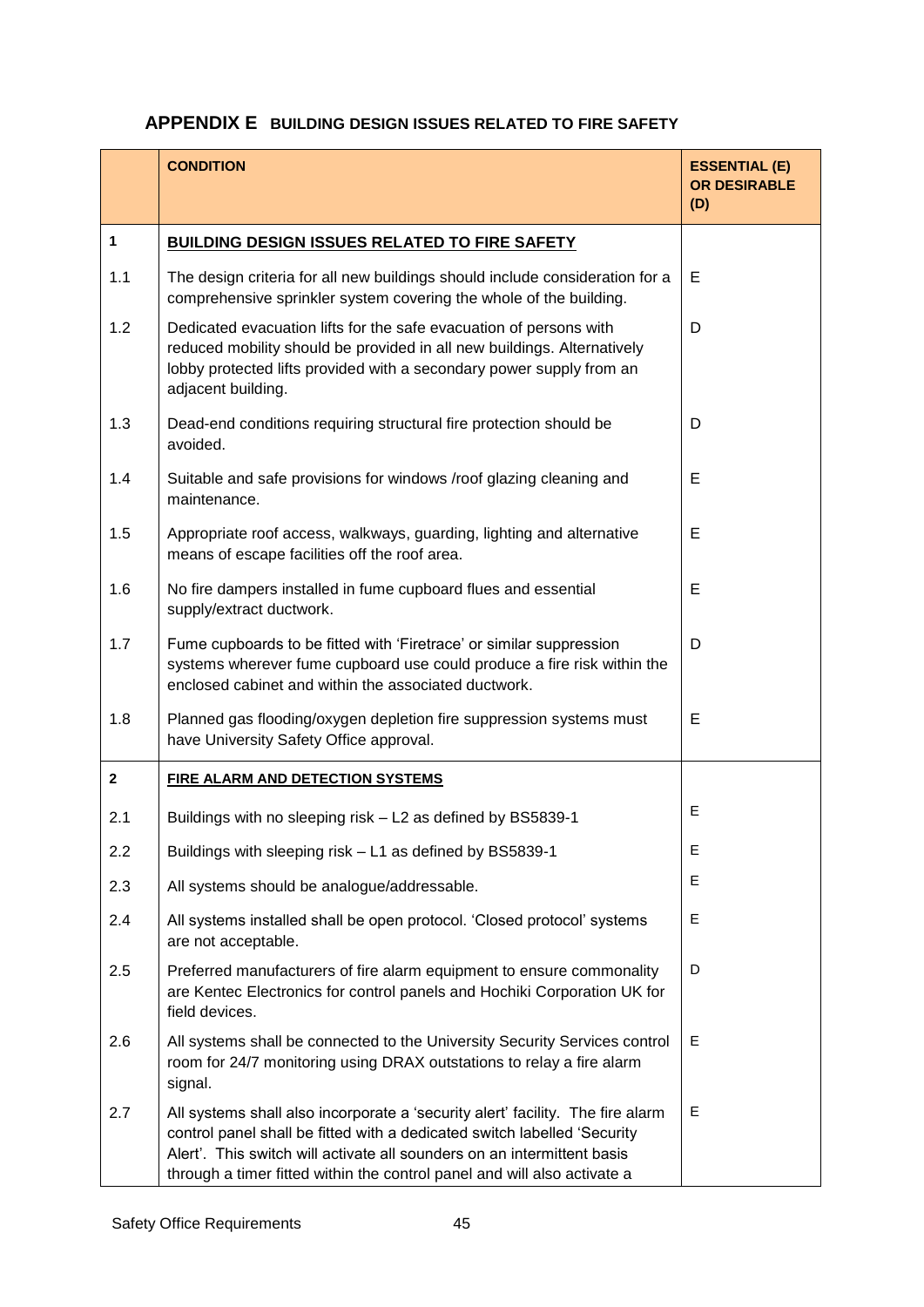|     | <b>CONDITION</b>                                                                                                                                                                                                                                                                                                                                                                                                                                                                                                                                                                                                                                                                                                                                                                                                                    | <b>ESSENTIAL (E)</b><br><b>OR DESIRABLE</b><br>(D) |
|-----|-------------------------------------------------------------------------------------------------------------------------------------------------------------------------------------------------------------------------------------------------------------------------------------------------------------------------------------------------------------------------------------------------------------------------------------------------------------------------------------------------------------------------------------------------------------------------------------------------------------------------------------------------------------------------------------------------------------------------------------------------------------------------------------------------------------------------------------|----------------------------------------------------|
|     | separate output to the University Security Services control room through<br>the DRAX outstation. The fire alarm output will not be activated by the<br>'security alert' switch.                                                                                                                                                                                                                                                                                                                                                                                                                                                                                                                                                                                                                                                     |                                                    |
| 3   | <b>FIRE ALARM INSTALLATION CRITERIA</b>                                                                                                                                                                                                                                                                                                                                                                                                                                                                                                                                                                                                                                                                                                                                                                                             |                                                    |
| 3.1 | <b>Lift shafts</b>                                                                                                                                                                                                                                                                                                                                                                                                                                                                                                                                                                                                                                                                                                                                                                                                                  |                                                    |
|     | If point detection cannot be installed in a lift shaft in a manner that allows<br>safe working access (without the need to stand or ride on the lift car roof),<br>a single zone air sampling detector shall be installed outside the shaft<br>with a short run of pipe work into the shaft. The aspirating device shall be<br>connected to the fire alarm system via an interface unit.                                                                                                                                                                                                                                                                                                                                                                                                                                            | E                                                  |
| 3.2 | <b>Electronic locks</b>                                                                                                                                                                                                                                                                                                                                                                                                                                                                                                                                                                                                                                                                                                                                                                                                             |                                                    |
|     | Magnetic plate locks are preferred.                                                                                                                                                                                                                                                                                                                                                                                                                                                                                                                                                                                                                                                                                                                                                                                                 | D                                                  |
|     | Latch plate locks are only acceptable if a lever handle or knob (to<br>mechanically de-latch the door) is fitted on the escape side of the door.                                                                                                                                                                                                                                                                                                                                                                                                                                                                                                                                                                                                                                                                                    | E                                                  |
|     | All electronic locks 'upon total power loss' shall fail to an unlocked<br>condition.                                                                                                                                                                                                                                                                                                                                                                                                                                                                                                                                                                                                                                                                                                                                                | E<br>E                                             |
|     | Plate locks must always be provided with a push switch to release<br>together with a green break glass unit to enable total electrical isolation to<br>the lock in the event of a push switch failure.                                                                                                                                                                                                                                                                                                                                                                                                                                                                                                                                                                                                                              | D<br>D                                             |
|     | Plate locks incorporating power driven shoot bolts should be avoided.                                                                                                                                                                                                                                                                                                                                                                                                                                                                                                                                                                                                                                                                                                                                                               |                                                    |
|     | Doors fitted with electronic locks on common escape routes should de-<br>lock upon fire alarm activation and also be provided with green break<br>glass units.                                                                                                                                                                                                                                                                                                                                                                                                                                                                                                                                                                                                                                                                      | E                                                  |
|     | Final exit doors may de-lock upon fire alarm activation and green break<br>glass units provided the door is additionally held secure from within with<br>an additional night latch, panic bar or push pad and the door is also<br>provided with a self-closing device.                                                                                                                                                                                                                                                                                                                                                                                                                                                                                                                                                              |                                                    |
| 3.3 | Disabled person refuges/facilities                                                                                                                                                                                                                                                                                                                                                                                                                                                                                                                                                                                                                                                                                                                                                                                                  |                                                    |
|     | Where disabled person refuges are required, communication should be<br>through the fire alarm system. At each refuge point an addressable<br>yellow break glass unit is provided, together with a reassurance lamp, all<br>installed on the relevant system loop wiring. The fire alarm control panel<br>shall have additional LED indicators and acceptance/reassurance<br>switches fitted for each refuge. The break glass unit will activate the fire<br>alarm control panel but not the fire alarm sounders or any other system<br>outputs. The refuge location will be indicated on the control panel display<br>unit and LED indicator. Operation of the relevant<br>acceptance/reassurance switch will activate the reassurance lamp at the<br>refuge.<br>In larger buildings it may be necessary to provide emergency voice | D                                                  |
|     | communication systems (EVC) particularly when travel distances are                                                                                                                                                                                                                                                                                                                                                                                                                                                                                                                                                                                                                                                                                                                                                                  | E                                                  |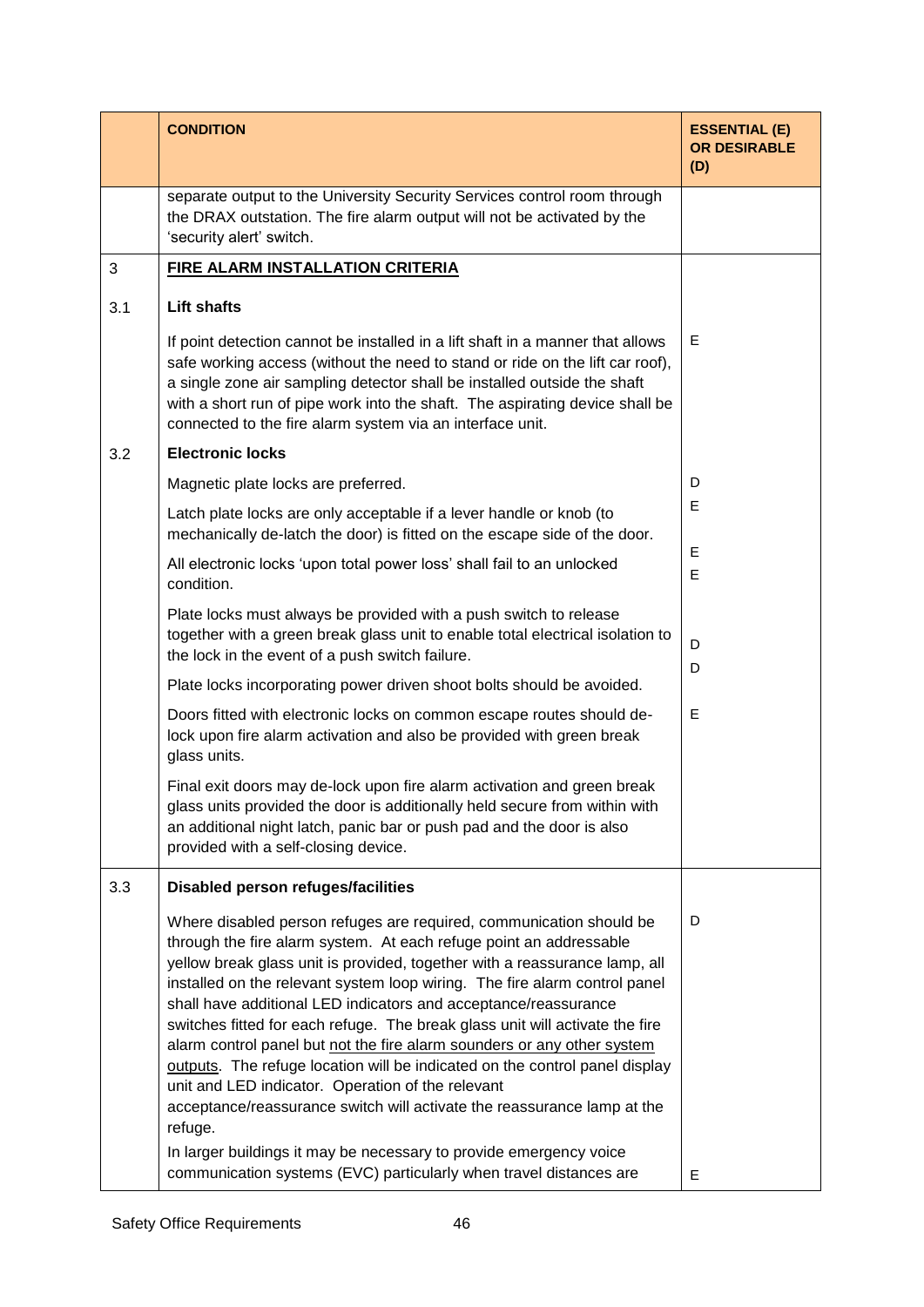|                | <b>CONDITION</b>                                                                                                                                                                                                                                                                                                                 | <b>ESSENTIAL (E)</b><br><b>OR DESIRABLE</b><br>(D) |
|----------------|----------------------------------------------------------------------------------------------------------------------------------------------------------------------------------------------------------------------------------------------------------------------------------------------------------------------------------|----------------------------------------------------|
|                | excessive between fire alarm control panel and refuges.                                                                                                                                                                                                                                                                          |                                                    |
|                | All fire alarm systems shall be fitted with a radio paging system with<br>monitoring facilities in accordance with the recommendations within<br>BS5839-1. Two alpha-numeric vibrating pager units and chargers shall<br>be supplied for each system.                                                                            | D                                                  |
|                | Fire alarm detection devices located in vertical service risers or above<br>suspended ceilings shall all be provided with means of identifying their<br>precise location. Ceiling panels immediately below each device shall be<br>provided with a label, disc or remote indicator and are to include the<br>device address.     | E                                                  |
|                | Fire alarm device location plans showing basic floor plans, zoning and<br>the location and address of every device shall be provided and located<br>adjacent to the fire alarm control panel.                                                                                                                                    |                                                    |
| $\overline{4}$ | <b>FIRE ALARM CAUSE AND EFFECT</b>                                                                                                                                                                                                                                                                                               |                                                    |
| 4.1            | The buildings gas supply shall only shut down upon fire alarm activation<br>by way of a device within the room in which the supply enters the<br>building.                                                                                                                                                                       | D                                                  |
| 4.2            | Air handling plant supplying essential make-up air to fume cupboards,<br>biological laboratories or any other facility where an interruption to the air<br>supply could be dangerous or damaging, must not automatically shut<br>down upon fire alarm activation.                                                                | E                                                  |
| 4.3            | A fireman's switch shall be provided adjacent to the fire alarm control<br>panel to permit essential air handling shutdown at user/fire service<br>discretion. A secure switch to resurrect extract only regardless of fire<br>alarm condition is also to be provided for post-fire smoke purging at fire<br>service discretion. | E                                                  |
| 4.4            | Atriums or void spaces provided with openable vents to control building<br>temperature shall also be provided with a fireman's switch to enable vent<br>opening or closing under fire service control.                                                                                                                           | E                                                  |
| 4.5            | Automatic grounding of lifts upon fire alarm activation should (through the<br>building management system) be a condition which can be rapidly<br>reverted by key managerial staff if it is considered safe to use the lift for<br>disabled person evacuation.                                                                   | D                                                  |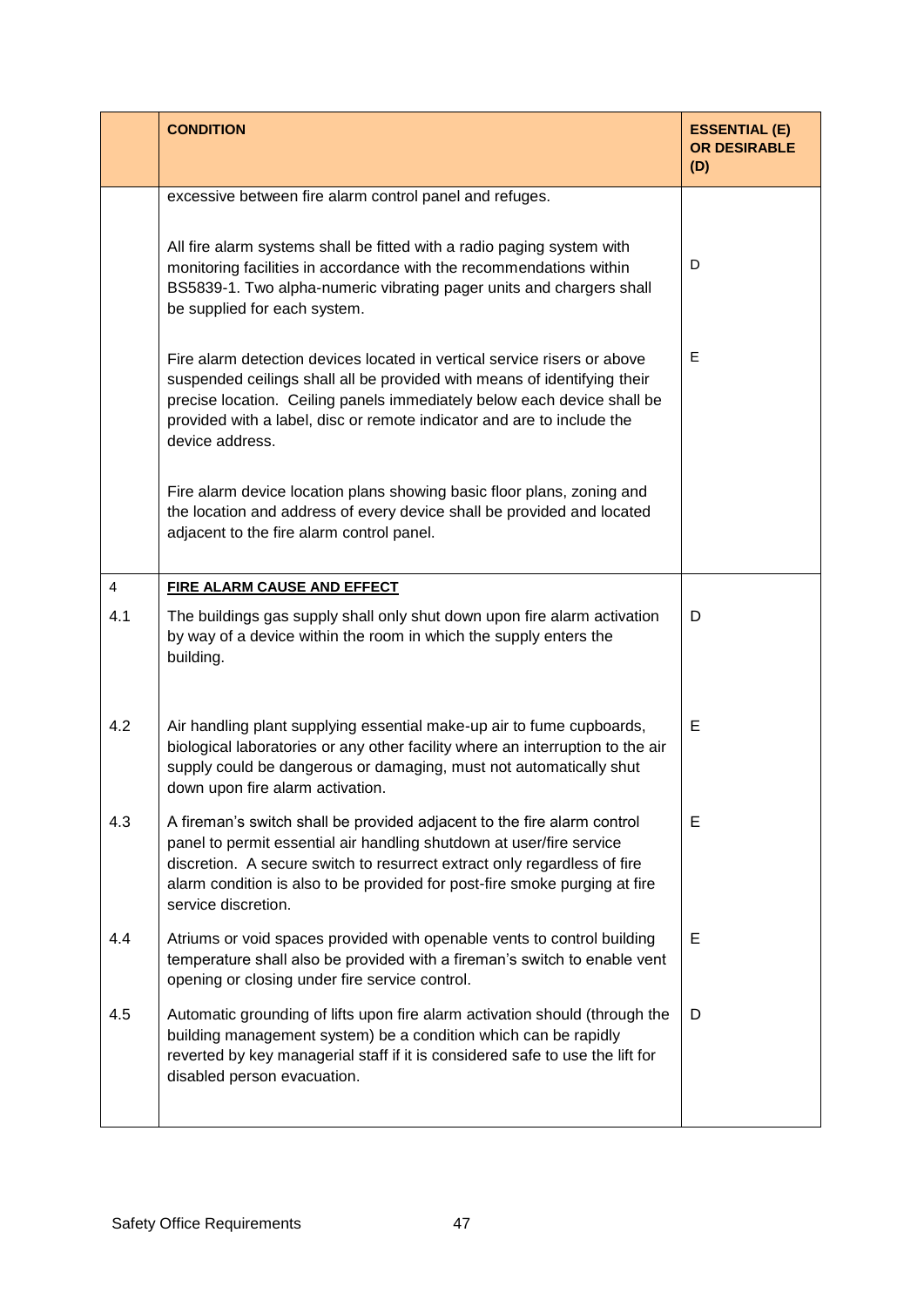|   | <b>CONDITION</b>                                                                                                                                                                                 | <b>ESSENTIAL (E)</b><br><b>OR DESIRABLE</b><br>(D) |
|---|--------------------------------------------------------------------------------------------------------------------------------------------------------------------------------------------------|----------------------------------------------------|
| 5 | <b>EMERGENCY/ESCAPE LIGHTING AND SIGNAGE</b>                                                                                                                                                     |                                                    |
|   | A central battery/inverter system is preferred.                                                                                                                                                  | D                                                  |
|   | Key switches for user testing.                                                                                                                                                                   | D                                                  |
|   | Local isolation facilities must be provided in accordance with Oxford<br>University Estates Services requirements.                                                                               | E                                                  |
|   | Maintained fittings within areas where lighting can be dimmed.                                                                                                                                   | D                                                  |
|   | Illuminated (integrally lit) signage only required within lecture theatres,<br>seminar rooms and other areas where lighting can be dimmed or reduced<br>for activities.                          | D                                                  |
|   | All standard surface fixed directional signage to be illuminated under<br>outage conditions by a local emergency luminaire within 2m of the sign.                                                | D                                                  |
|   | All fire exit doors, fire alarm call points, fire alarm control panels and first<br>aid fire fighting equipment shall be provided with local emergency lighting<br>within 2m of their positions. | D                                                  |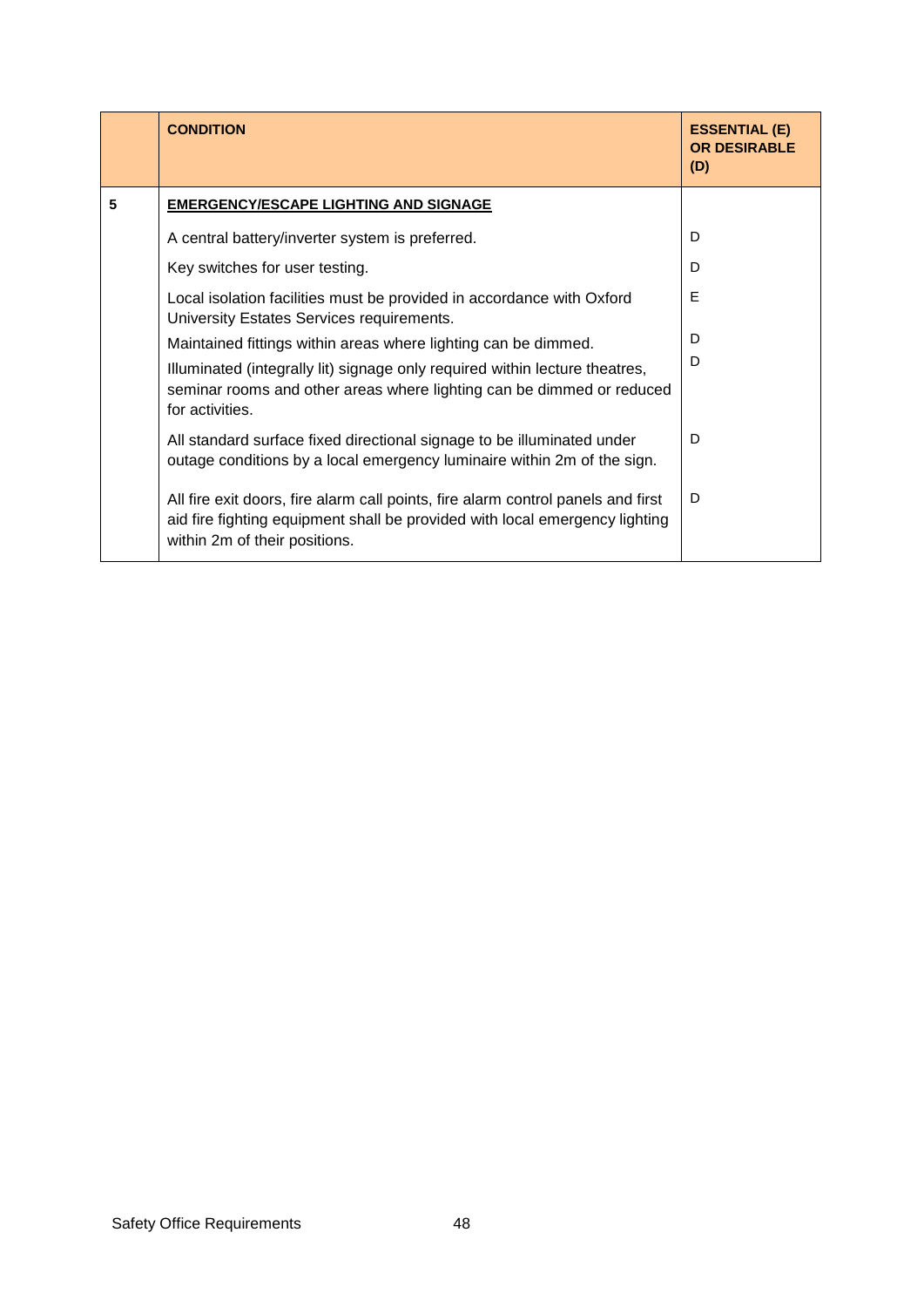# **APPENDIX F**

# **MINIMUM SPECIFICATION FOR NEWLY CONSTRUCTED OR REFURBISHED LABORATORIES**

**(Applies to wet laboratories and to laboratories where work with radiation will be undertaken)**

|              | <b>ITEM</b>                                                                                                                                                                                                                                                                                                                                                                                                                                                                                                                                                                                                                                                          | <b>ESSENTIAL (E)</b><br><b>OR DESIRABLE</b><br>(D)                    |
|--------------|----------------------------------------------------------------------------------------------------------------------------------------------------------------------------------------------------------------------------------------------------------------------------------------------------------------------------------------------------------------------------------------------------------------------------------------------------------------------------------------------------------------------------------------------------------------------------------------------------------------------------------------------------------------------|-----------------------------------------------------------------------|
| 1            | <b>LABORATORY SPACE</b>                                                                                                                                                                                                                                                                                                                                                                                                                                                                                                                                                                                                                                              |                                                                       |
|              |                                                                                                                                                                                                                                                                                                                                                                                                                                                                                                                                                                                                                                                                      |                                                                       |
|              | Sufficient space must be provided to allow safe working.                                                                                                                                                                                                                                                                                                                                                                                                                                                                                                                                                                                                             | Е                                                                     |
|              | Additional requirements for work with radiation: A dedicated room for<br>radiation work to maintain separation of work with radiation from general<br>laboratory working areas <sup>1</sup> . Ideally all radiation work should be grouped<br>together in a dedicated room or laboratory rather than allowing multiple<br>work areas within individual laboratories.                                                                                                                                                                                                                                                                                                 | D                                                                     |
|              | Storage - sufficient to accommodate the consumables and waste needs of<br>the occupants without the need to obstruct corridors, footwells etc.                                                                                                                                                                                                                                                                                                                                                                                                                                                                                                                       | Е                                                                     |
|              | Storage of equipment/consumables in corridors must be avoided.                                                                                                                                                                                                                                                                                                                                                                                                                                                                                                                                                                                                       | Е                                                                     |
|              | Additional requirements for work with radiation - local storage<br>available for accumulating necessary radioactive waste generated by<br>occupying groups. Capacity for storing sufficient drums, each having<br>dimensions 52 cm high x 40 cm diameter. Lockable. Fire resistant.<br>Shielding for isotopes in store to achieve external dose rates less than 2.5<br>microsieverts per hour <sup>2</sup> .<br>Note: May be necessary to construct entirely separate storage area. If so,<br>lockable. Fire resistant. Shielding for isotopes in store to achieve external<br>dose rates less than 2.5 microsieverts per hour <sup>2</sup> . Air brick ventilation. | $E$ (or $D$ if lab is<br>dedicated for<br>radiation work &<br>secure) |
| $\mathbf{2}$ | <b>LABORATORY DESIGN FEATURES</b>                                                                                                                                                                                                                                                                                                                                                                                                                                                                                                                                                                                                                                    |                                                                       |
| 2.1          | Layout                                                                                                                                                                                                                                                                                                                                                                                                                                                                                                                                                                                                                                                               |                                                                       |
|              | Layout should facilitate minimum movements during handling of hazardous<br>materials. Storage, working and disposal positions ergonomically<br>arranged. See BS 3202: Part 3 for siting of laboratory benches in relation<br>to traffic routes.                                                                                                                                                                                                                                                                                                                                                                                                                      | Е                                                                     |
| 2.2          | <b>Entrance</b>                                                                                                                                                                                                                                                                                                                                                                                                                                                                                                                                                                                                                                                      |                                                                       |
|              | Doors must display appropriate safety signs.                                                                                                                                                                                                                                                                                                                                                                                                                                                                                                                                                                                                                         | E                                                                     |

<sup>-</sup><sup>1</sup> Best practice is to separate work with radiation from other work and the "ALARP" condition of the Ionising Radiations Regulations 1999 requires this. Furthermore it is a condition of the University's certificates under the Radioactive Substances Act 1993 that access by unauthorised persons to radioactive materials is restricted.

<sup>&</sup>lt;sup>2</sup> Will require information on anticipated isotope usage by the groups occupying the area. Advice should be sought from the University Radiation Protection Officer on shielding specification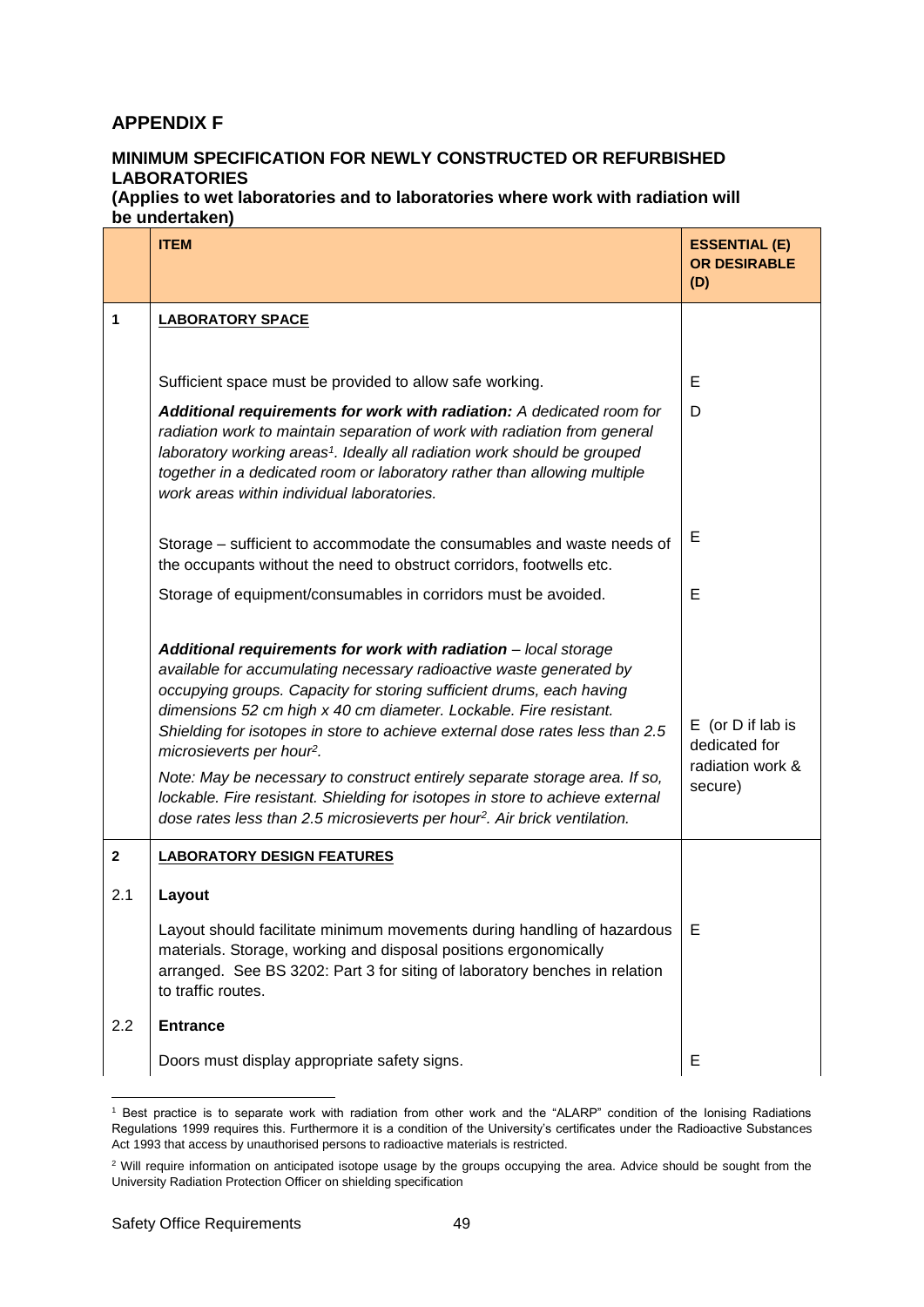|     | <b>ITEM</b>                                                                                                                                                                                                                                         | <b>ESSENTIAL (E)</b><br><b>OR DESIRABLE</b><br>(D) |
|-----|-----------------------------------------------------------------------------------------------------------------------------------------------------------------------------------------------------------------------------------------------------|----------------------------------------------------|
|     | Provision for easily adding/removing/updating safety signs.                                                                                                                                                                                         | D                                                  |
|     | Provision of storage/hooks for lab coats and PPE.                                                                                                                                                                                                   | E                                                  |
|     | Additional requirements: Lockable entrance door for work with radiation.<br>Coded entry for laboratories holding highly hazardous radioactive<br>materials or materials listed on Schedule 5 of the Anti-Terrorism, Crime<br>and Security Act 2001. | Е                                                  |
| 2.3 | Floors (including in those storage areas)                                                                                                                                                                                                           |                                                    |
|     | Cleanable PVC/linoleum flooring at least 2.5 mm thick.                                                                                                                                                                                              | E                                                  |
|     | Slip resistant to a minimum of R10 (DIN 51130).                                                                                                                                                                                                     | E                                                  |
|     | Flooring continuous or strip welded <sup>3</sup> .                                                                                                                                                                                                  | E                                                  |
|     | Edges coved up at walls to a height of 15 mm and sealed/welded.                                                                                                                                                                                     | E                                                  |
|     | Note that a compromise may have to be reached where non-slip properties<br>are required, such as in cold rooms <sup>4</sup> .                                                                                                                       |                                                    |
| 2.4 | <b>Walls</b>                                                                                                                                                                                                                                        |                                                    |
|     | Smooth; impervious; washable hard gloss or waterproof vinyl emulsion<br>(BS4247 Part 2); should withstand chemical decontamination. Rendered<br>concrete is undesirable.                                                                            | E                                                  |
| 2.5 | Laboratory furniture - general                                                                                                                                                                                                                      |                                                    |
|     | Compliance with BS EN 14056:2003 (Laboratory furniture -<br>Recommendations for design and installation).                                                                                                                                           | D                                                  |
| 2.6 | <b>Work surfaces</b>                                                                                                                                                                                                                                |                                                    |
|     | Easily cleanable/readily decontaminated <sup>5</sup> , scratch and chemical resistant,<br>no exposed wood.                                                                                                                                          | E                                                  |
|     | One piece or with flush silicon joins.                                                                                                                                                                                                              | E                                                  |
|     | Capable of taking the weight of any heavy equipment that is needed.                                                                                                                                                                                 | E                                                  |
|     | Capable of accommodating underbench equipment (e.g. fridges/freezers).                                                                                                                                                                              | E                                                  |
| 2.7 | Under bench storage (cupboards or drawer units)                                                                                                                                                                                                     | E                                                  |
|     | Raised from floor on legs/castors to allow removal for decontaminating<br>beneath.                                                                                                                                                                  | E                                                  |
| 2.8 | <b>Power supplies</b>                                                                                                                                                                                                                               |                                                    |

 $3$  Continuous sheet preferable. At the very least, floors should be strip welded and inspected to ensure the joint is true. Joints should be flush to prevent pooling of spilled materials.

-

<sup>4</sup> Advice should be sought from the University Safety Office.

<sup>5</sup> When selecting worktops, it should be noted that Corian may bind iodine and Melamine may bind sodium ions. Stainless steel may bind phosphate and chromium ions strongly.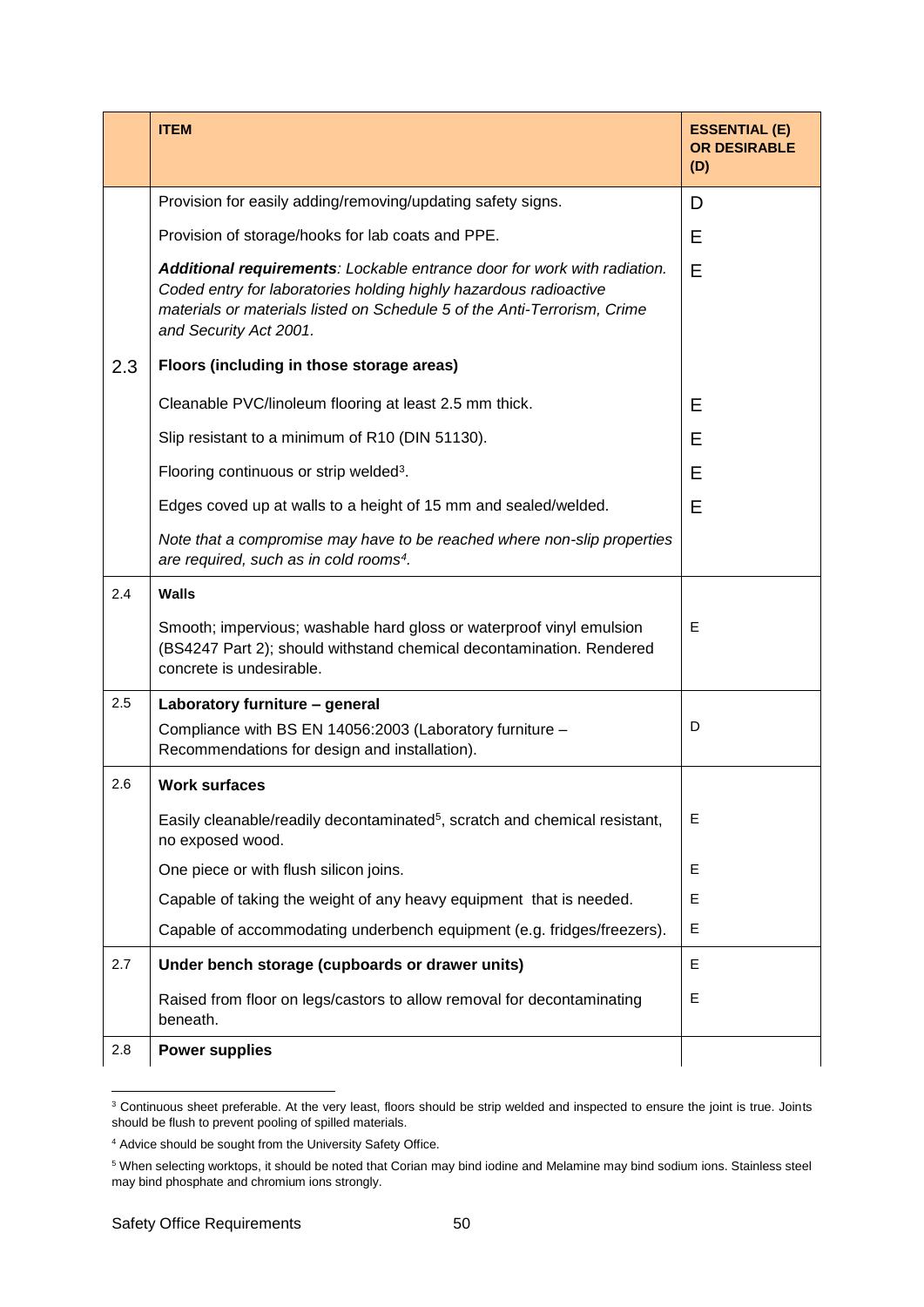|      | <b>ITEM</b>                                                                                                                                   | <b>ESSENTIAL (E)</b><br><b>OR DESIRABLE</b><br>(D) |
|------|-----------------------------------------------------------------------------------------------------------------------------------------------|----------------------------------------------------|
|      | Sufficient sockets for powering all equipment (above and below the bench)<br>so as to avoid use of trailing leads.                            | E                                                  |
| 2.9  | Spine storage                                                                                                                                 |                                                    |
|      | All spine shelving to be lipped at front and back.                                                                                            | Е                                                  |
|      | Should not cast shadows that obscure overhead lighting (can usually be<br>avoided by not positioning luminaires directly above bench spines). | E                                                  |
| 2.10 | <b>Laboratory sinks</b>                                                                                                                       | E                                                  |
|      | Stainless steel suitable for most applications.                                                                                               | E                                                  |
|      | Deep sink with overflow.                                                                                                                      | Е                                                  |
|      | Integral draining board; splashback.                                                                                                          | E                                                  |
|      | Taps providing high fall but with capacity for attaching rubber tubing to<br>minimise splashing.                                              | Е                                                  |
|      | Located away from doorway.                                                                                                                    | Е                                                  |
|      | Additional requirements for work with radiation:                                                                                              |                                                    |
|      | Dedicated radioactive waste disposal sinks: Stainless steel suitable for<br>most isotopes <sup>6</sup>                                        | E                                                  |
|      | U-shaped or bottle traps (not large traps or catch pots).                                                                                     | Е                                                  |
|      | Positioned downstream of non-active sinks in laboratory if possible.                                                                          | D                                                  |
|      | Connected as directly as possible to main foul water sewer from premises.<br>No delay tanks.                                                  | E                                                  |
| 2.11 | Eyewash arrangements/safety showers                                                                                                           |                                                    |
|      | Hand-held eyewash (shower head type).                                                                                                         | D                                                  |
|      | All stainless components to avoid corrosion.                                                                                                  | E                                                  |
|      | Note that safety showers are rarely needed <sup>7</sup> .                                                                                     |                                                    |
| 2.12 | Additional requirements for work with radiation:                                                                                              |                                                    |
|      | <b>Hand wash sinks</b>                                                                                                                        | E                                                  |
|      | Standard materials.                                                                                                                           | Е                                                  |
|      | Hands-free operated taps.                                                                                                                     | E                                                  |
|      | Located near to entrance.                                                                                                                     | E                                                  |
| 2.13 | <b>Fridge/freezers</b>                                                                                                                        |                                                    |
|      | Spark-proof where flammables may be stored.                                                                                                   | E                                                  |
|      | Lockable where used for storage of radioactive material or Schedule 5<br>material.                                                            | E                                                  |
|      | Situated away from main thoroughfares.                                                                                                        | D                                                  |

 $6$  Stainless steel sinks may bind phosphate and chromium ions strongly. Acrylic materials may preferentially bind other isotopes: Corian may bind iodine and Melamine may bind sodium ions.

-

<sup>7</sup> Consult University Safety Office for advice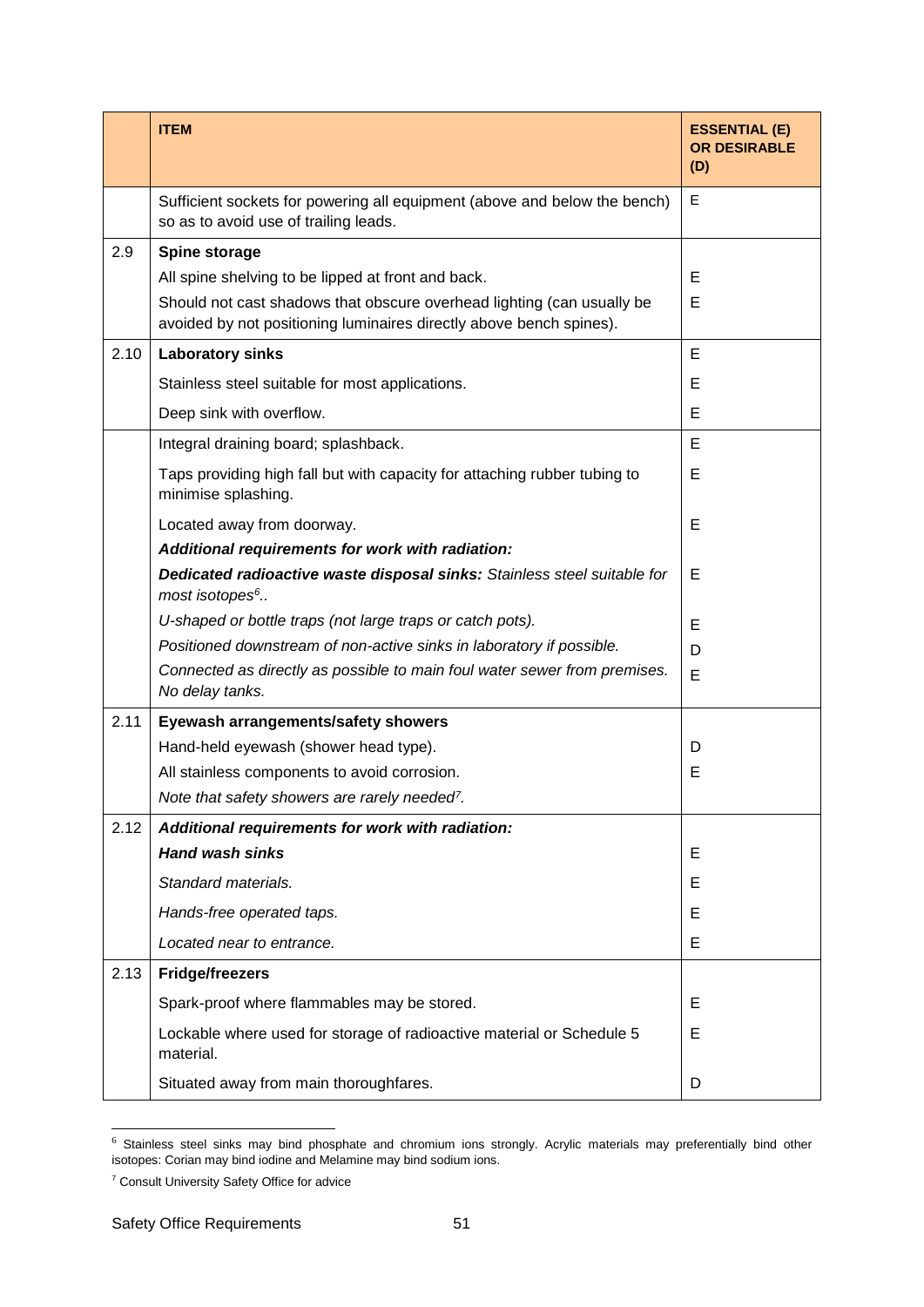|      | <b>ITEM</b>                                                                                                                                                    | <b>ESSENTIAL (E)</b><br><b>OR DESIRABLE</b><br>(D) |
|------|----------------------------------------------------------------------------------------------------------------------------------------------------------------|----------------------------------------------------|
| 2.14 | Laboratory furnishings (i.e. chairs and stools)<br>Easily cleanable/capable of being readily decontaminated (not<br>upholstered).                              | E                                                  |
| 2.15 | <b>Writing up/office areas</b>                                                                                                                                 |                                                    |
|      | Clear demarcation between these and the lab space.                                                                                                             | E                                                  |
| 2.16 | Cryogen use/storage                                                                                                                                            |                                                    |
|      | Sufficient low level extract to avoid oxygen depletion under normal<br>operating conditions.                                                                   | E                                                  |
|      | Avoid storage in basements unless properly artificially ventilated.                                                                                            | $\overline{E}$                                     |
|      | Avoid storage in cold rooms or other well sealed spaces.                                                                                                       | E                                                  |
|      | Pressure relief devices on cryogen tanks must be vented to safe place.                                                                                         | E                                                  |
|      | Oxygen detection where room/cryogen volumes indicate need.                                                                                                     | E                                                  |
|      | Oxygen detectors capable of being moved to "fine tune" their response.                                                                                         | E                                                  |
|      | May require "ramping up" of low level extract fans on alarm activation7                                                                                        | E/D                                                |
|      | Cold-resistant flooring (e.g. aluminium chequer plate) where cryogen spills<br>are foreseeable.                                                                | D                                                  |
|      | External cryogen supply tanks fitted with shut-off valves linked to low<br>oxygen alarms.                                                                      | E                                                  |
| 2.17 | Minimising manual handling of very heavy equipment<br>Provision of lifts, lifting devices etc for installing/removing very<br>heavy/awkward items of equipment | D                                                  |